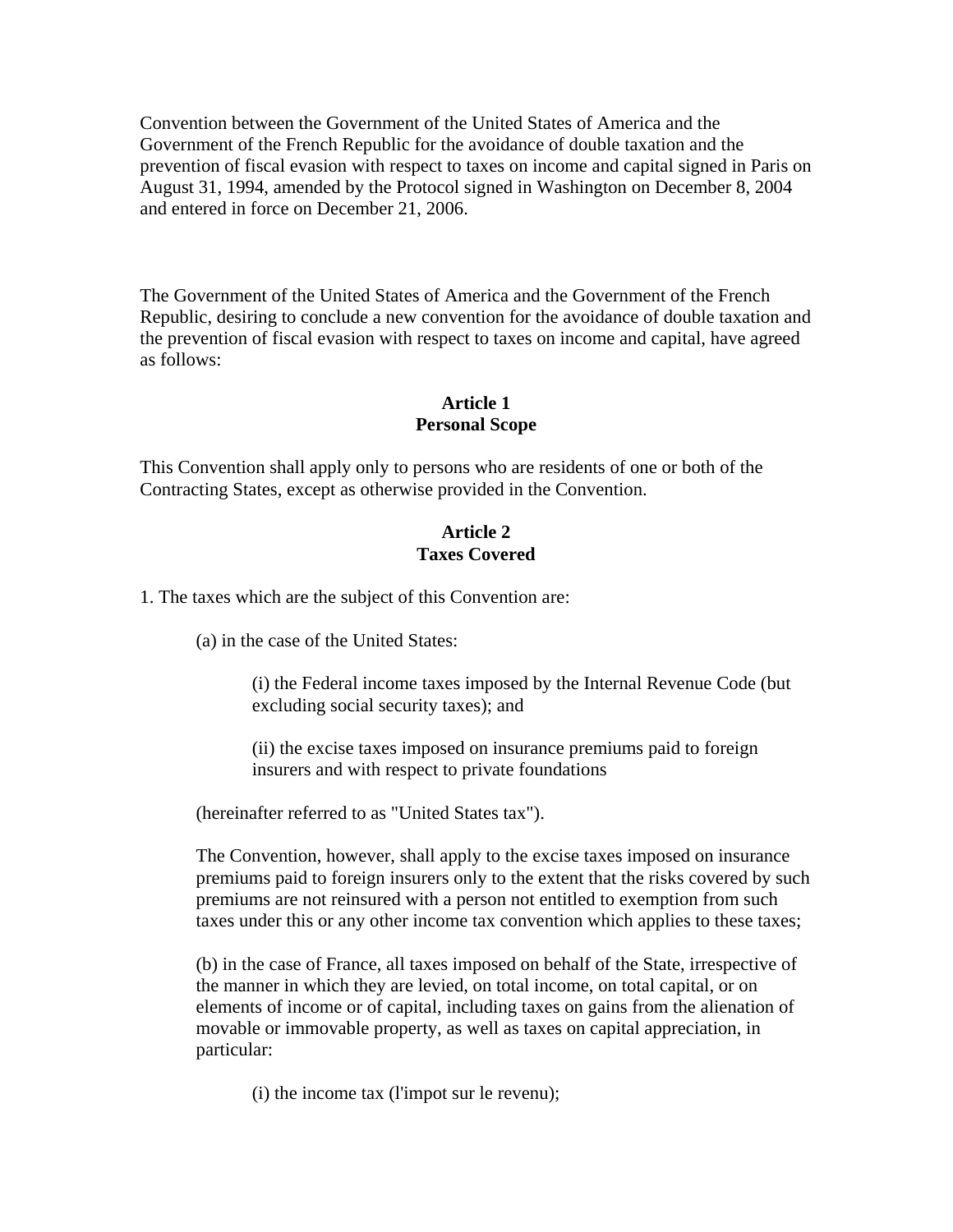(ii) the company tax (l'impot sur les societes);

(iii) the tax on salaries (la taxe sur les salaires) governed by the provisions of the Convention applicable, as the case may be, to business profits or to income from independent personal services; and

(iv) the wealth tax (l'impot de solidarite sur la fortune)

(hereinafter referred to as "French tax").

2. The Convention shall apply also to any identical or substantially similar taxes that are imposed after the date or signature of the Convention in addition to, or in place of, the existing taxes. The competent authorities of the Contracting States shall notify each other of any significant changes which have been made in their respective taxation laws and of any official published material concerning the application of the Convention, including explanations, regulations, rulings, or judicial decisions.

### **Article 3 General Definitions**

1. For the purposes of this Convention:

(a) the term "Contracting State" means the United States or France, as the context requires;

(b) the term "United States" means the United States of America, but does not include Puerto Rico, the Virgin Islands, Guam, or any other United States possession or territory. When used in a geographical sense, the term "United States" means the states thereof and the District of Columbia and includes the territorial sea adjacent to those States and any area outside the territorial sea within which, in accordance with international law, the United States has sovereign rights for the purpose of exploring and exploiting the natural resources of the seabed and its subsoil and the superjacent waters;

(c) the term "France" means the French Republic and, when used in a geographical sense, means the European and Overseas Departments of the French Republic and includes the territorial sea and any area outside the territorial sea within which, in accordance with international law, the French Republic has sovereign rights for the purpose of exploring and exploiting the natural resources of the seabed and its subsoil and the superjacent waters;

(d) the term "person" includes, but is not limited to, an individual and a company;

(e) the term "company" means any body corporate or any entity which is treated as a body corporate for tax purposes;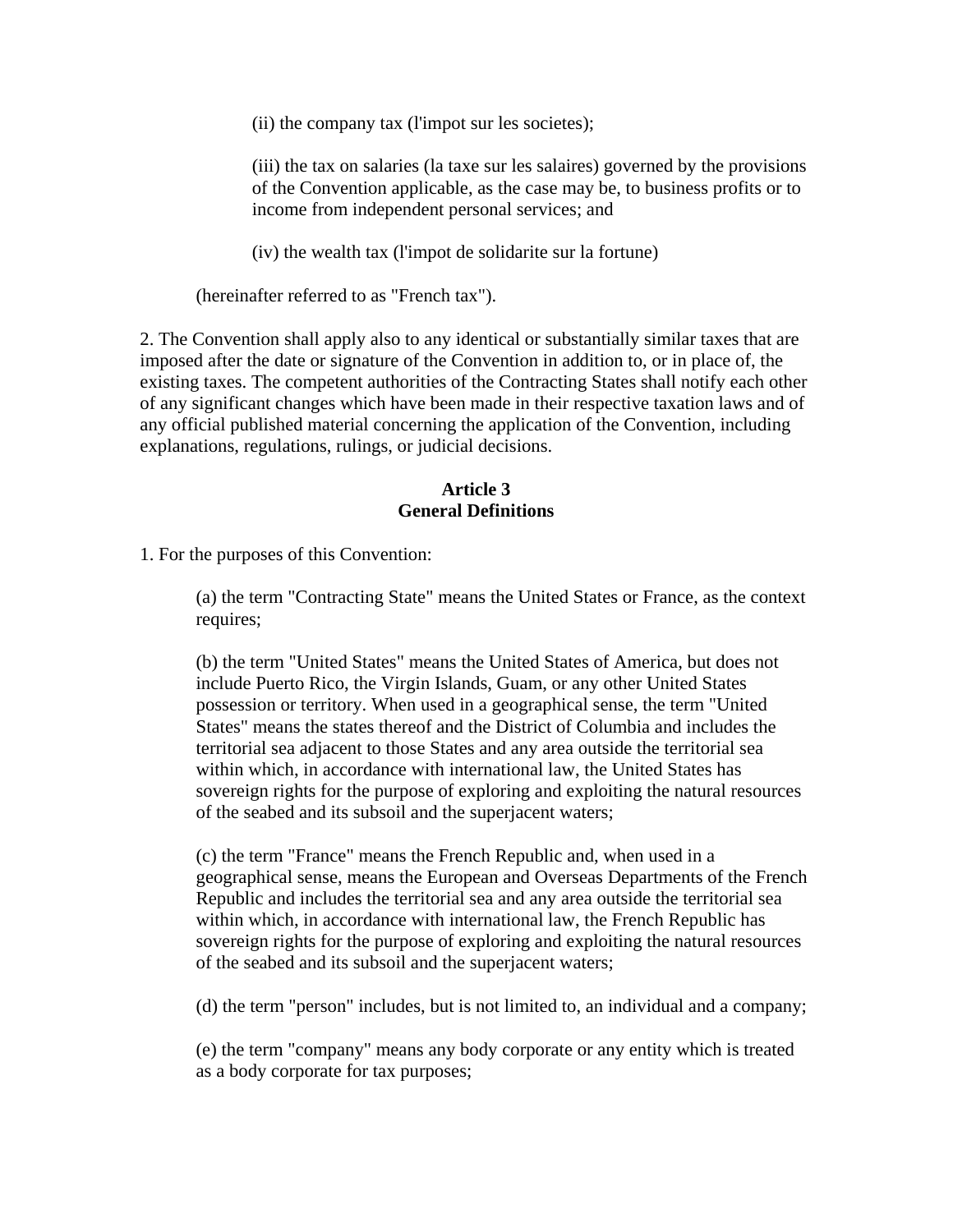(f) the terms "enterprise of a Contracting State" and "enterprise of the other Contracting State" mean, respectively, an enterprise carried on by a resident of a Contracting State and an enterprise carried on by a resident of the other Contracting State;

(g) the term "international traffic" means any transport by a ship or aircraft, except when the ship or aircraft is operated solely between places in a Contracting State;

(h) the term "competent authority" means:

(i) in the United States, the Secretary of the Treasury or his delegate; and

(ii) in France, the Minister in charge of the budget or his authorized representative.

2. As regards the application of the Convention by a Contracting State, any term not defined herein shall, unless the competent authorities agree to a common meaning pursuant to the provisions of Article 26 (Mutual Agreement Procedure), have the meaning which it has under the taxation laws of that State.

### **Article 4 Resident**

1. For the purposes of this Convention, the term "resident of a Contracting State" means any person who, under the laws of that State, is liable to tax therein by reason of his domicile, residence, place of management, place of incorporation, or any other criterion of a similar nature. But this term does not include any person who is liable to tax in that State in respect only of income from sources in that State, or of capital situated therein.

2.

(a) France shall consider a U.S. citizen or an alien admitted to the United States for permanent residence (a "green card" holder) to be a resident of the United States for the purposes of paragraph 1 only if such individual has a substantial presence in the United States or would be a resident of the United States and not of a third State under the principles of subparagraphs (a) and (b) of paragraph 3.

(b) The term "resident of a Contracting State" includes:

(i) that State, a political subdivision (in the case of the United States) or local authority thereof, and any agency or instrumentality of such State, subdivision, or authority;

(ii) a pension trust and any other organization established in that State and maintained exclusively to administer or provide retirement or employee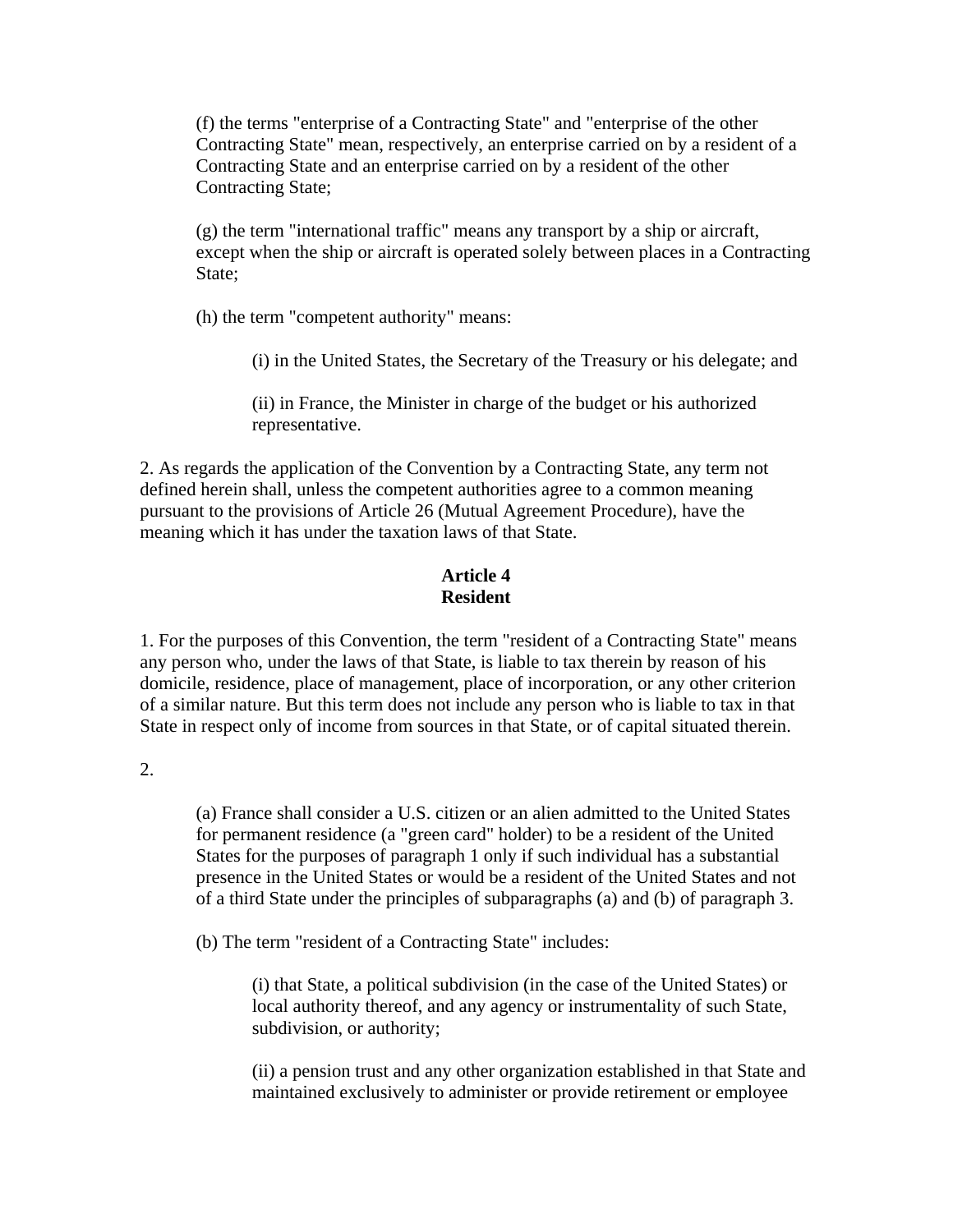benefits that is established or sponsored by a person that is a resident of that State under the provisions of this Article; and any not-for-profit organization established and maintained in that State, provided that the laws of such State or (in the case of the United States) a political subdivision thereof limit the use of the organization's assets, both currently and upon the dissolution or liquidation of such organization, to the accomplishment of the purposes that serve as the basis for such organization's exemption from income tax; notwithstanding that all or part of the income of such trust, other organization, or not-for-profit organization may be exempt from income taxation in that State;

(iii) in the case of the United States, a regulated investment company, a real estate investment trust, and a real estate mortgage investment conduit; in the case of France, a "société d'investissement à capital variable" and any similar investment entities agreed upon by the competent authorities of both Contracting States;

(iv) a partnership or similar pass-through entity, an estate, and a trust (other than one referred to in subparagraph (ii) or (iii) above), whether or not organized or managed in one of the Contracting States, but only to the extent that the income derived by such partnership, similar entity, estate, or trust is treated for taxation purposes in that Contracting State as the income of a resident, either in the hands of such partnership, entity, estate, or trust or in the hands of its partners, beneficiaries, or grantors, it being understood that a "société de personnes," a "fonds commun de placement", a "groupement d'intérêt économique" (economic interest group), or a "groupement européen d'intérêt économique" (Euro[ean economic interest group) that is constituted in France and has its place of effective management in France and that is not subject to company tax therein shall be treated as a partnership for purposes of United States tax benefits under this Convention, provided that a partnership or similar pass-through entity, an estate and a trust which is not organized or managed in one the Contracting States shall be entitled to the benefits of this convention with respect to the income or gains derived by such entity arising in France if the following additional conditions are satisfied:

 (aa) the absence of contrary provisions in a double taxation convention between a Contracting State and the third State;

 (bb) the fact that the partnership or similar pass-through entity, estate or trust is not treated as a body corporate for tax purposes or otherwise liable to tax on French source income either in its own hands or in the hands of its partners, beneficiaries or grantors under the tax law of the third State;

 (cc) a partner's, beneficiary's, or grantor's share of the income or gain of the partnership or similar pass-through entity, estate or trust is taxed in the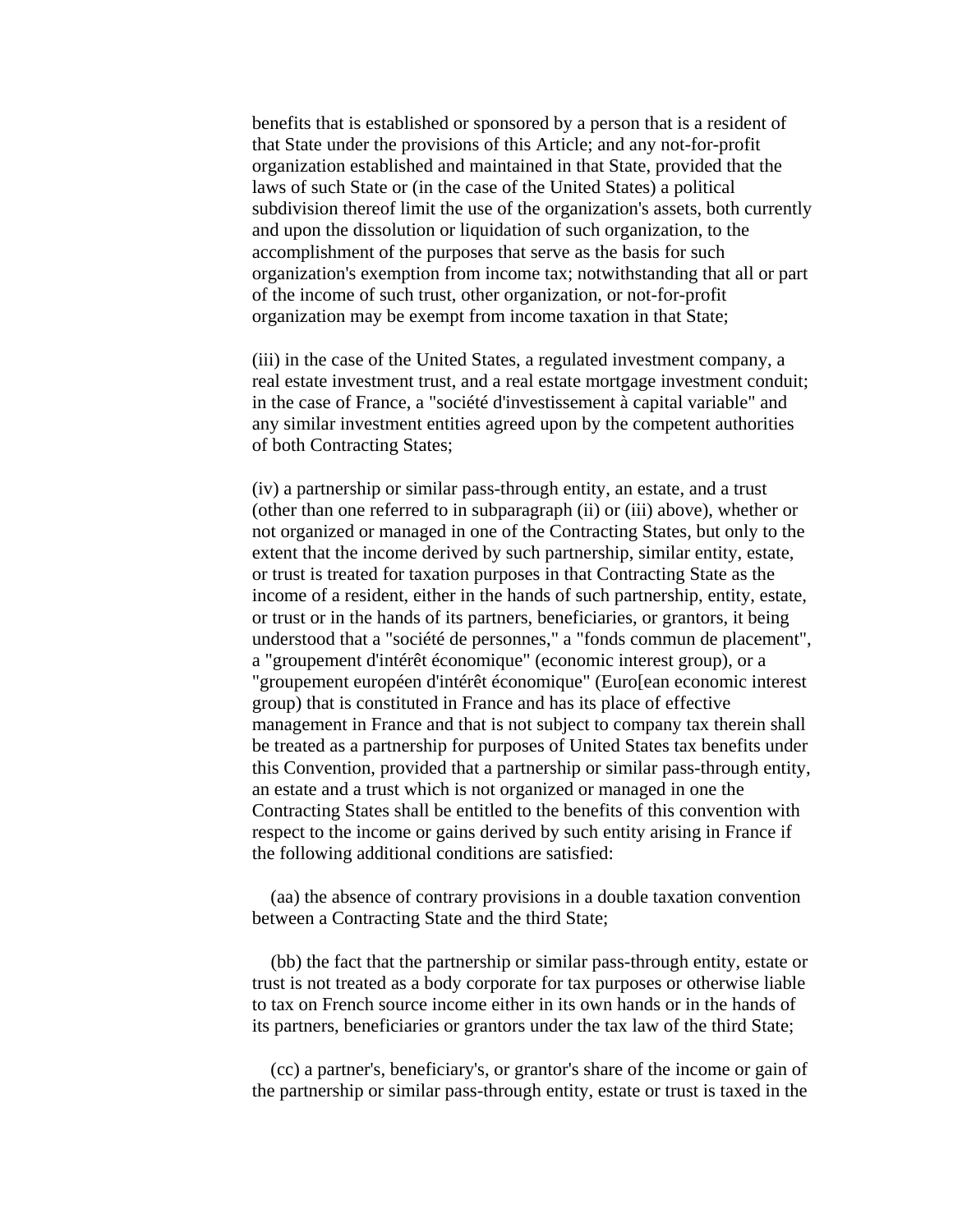same manner, including the nature or source of that income or gain and the time when that income or gain is taxed, as would have been the case if the income or gain had been derived directly, except to the extent resulting from any difference in accounting methods, accounting periods, or other similar difference, and

 (dd) it is possible to exchange information concerning the partnership or similar pass-through entity, estate or trust or partners, beneficiaries or grantors under the terms of a double taxation convention between the Contracting State in which the income or gain arises and the third State;

(v) a partnership or similar pass-through entity, an estate, and a trust (other than one referred to in subparagraph (ii) and (iii) above), which is organized in the United States, shall be treated as a resident of the United States to the extent provided in subparagraph (iv) above, and as a resident of France to the extent that the income derived by such partnership, similar pass-through entity, estate or trust arises in France and corresponds to the share of the profits or losses of such entity which benefits a resident of France;

(vi) it is understood that, for the purposes of the subparagraphs (iv) and (v) above, the income derived by a partnership or similar pass-through entity, an estate and a trust (other than one referred to in subparagraph (ii) or (iii) above), is considered to be treated for taxation purposes in a Contracting State as the income of a rsident to the extent of this income which benefits a partner, beneficiary, or grantor that is a pension trust, an other organization or a not-for-profit organization referred to in subparagraph (ii) above, notwithstanding that all or part of this income of such trust, other organization, or not-for-profit organization is exempt from income taxation in that State.

3. Where, by reason of the provisions of paragraphs 1 and 2, an individual is a resident of both Contracting States, his status shall be determined as follows:

(a) he shall be deemed to be a resident of the State in which he has a permanent home available to him; if he has a permanent home available to him in both Contracting States, he shall be deemed to be a resident of the State with which his personal and economic relations are closer (center of vital interests);

(b) if the State in which he has his center of vital interests cannot be determined, or if he does not have a permanent home available to him in either State, he shall be deemed to be a resident of the State in which he has an habitual abode;

(c) if he has an habitual abode in both States or in neither of them, he shall be deemed to be a resident of the State of which he is a national;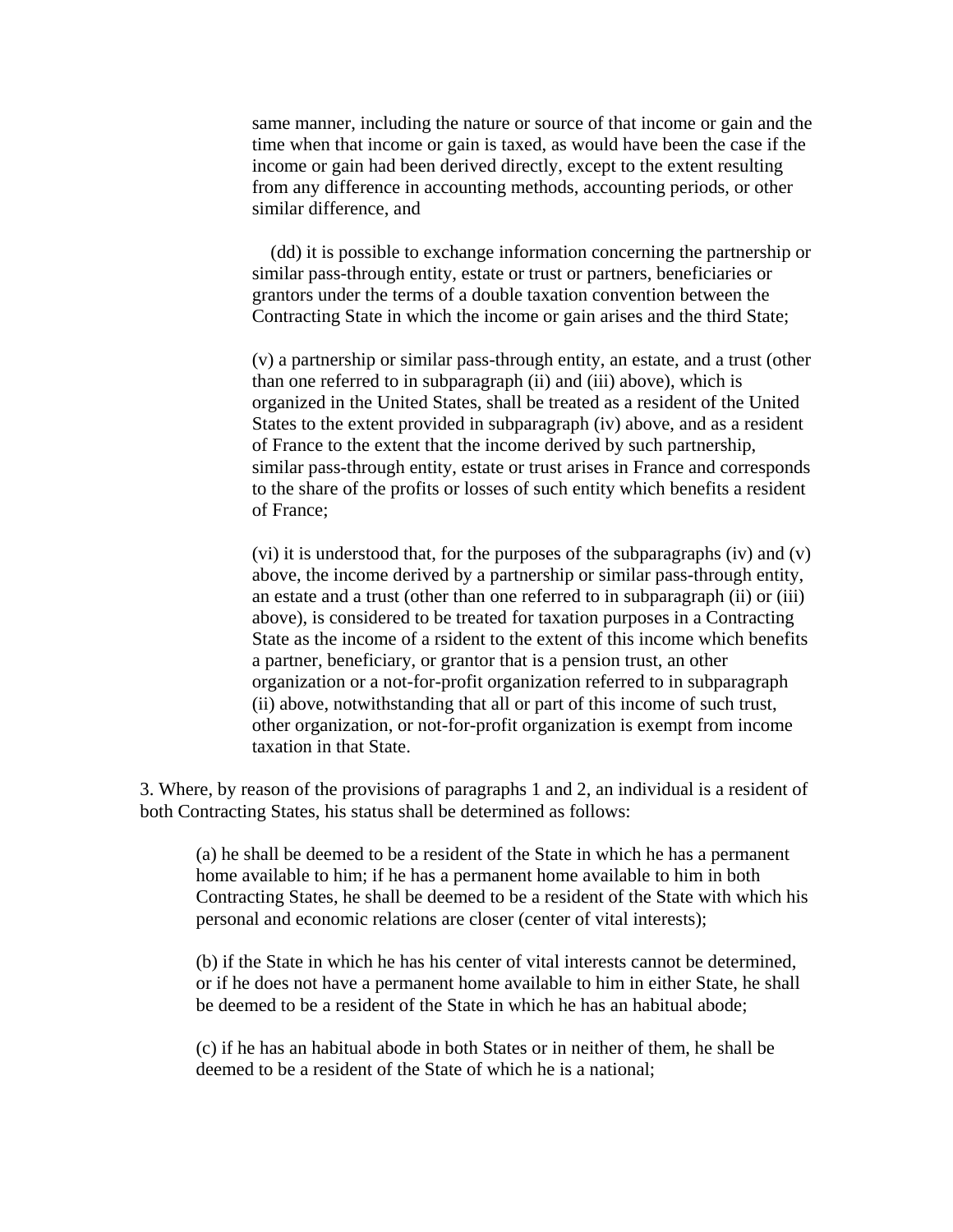(d) if he is a national of both States or of neither of them, the competent authorities of the contracting States shall settle the question by mutual agreement.

4. Where, by reason of the provisions of paragraphs 1 and 2, a person other than an individual is a resident of both Contracting States, the competent authorities shall endeavor to settle the question by mutual agreement, having regard to the person's place of effective management, the place where it is incorporated or constituted, and any other relevant factors. In the absence of such agreement, such person shall not be considered to be a resident of either Contracting State for purposes of enjoying benefits under this Convention.

### **Article 5 Permanent Establishment**

1. For the purposes of this Convention, the term "permanent establishment" means a fixed place of business through which the business of an enterprise is wholly or partly carried on.

2. The term "permanent establishment" includes especially:

(a) a place of management;

(b) a branch;

(c) an office;

(d) a factory;

(e) a workshop; and

(f) a mine, an oil or gas well, a quarry, or any other place of extraction of natural resources.

3. The term "permanent establishment" shall also include a building site or construction or installation project, or an installation or drilling rig or ship used for the exploration or to prepare for the extraction of natural resources, but only if such site or project lasts, or such rig or ship is used, for more than twelve months.

4. Notwithstanding the preceding provisions of this Article, the term "permanent establishment" shall be deemed not to include:

(a) the use of facilities solely for the purpose of storage, display, or delivery of goods or merchandise belonging to the enterprise;

(b) the maintenance of a stock of goods or merchandise belonging to the enterprise solely for the purpose of storage, display, or delivery;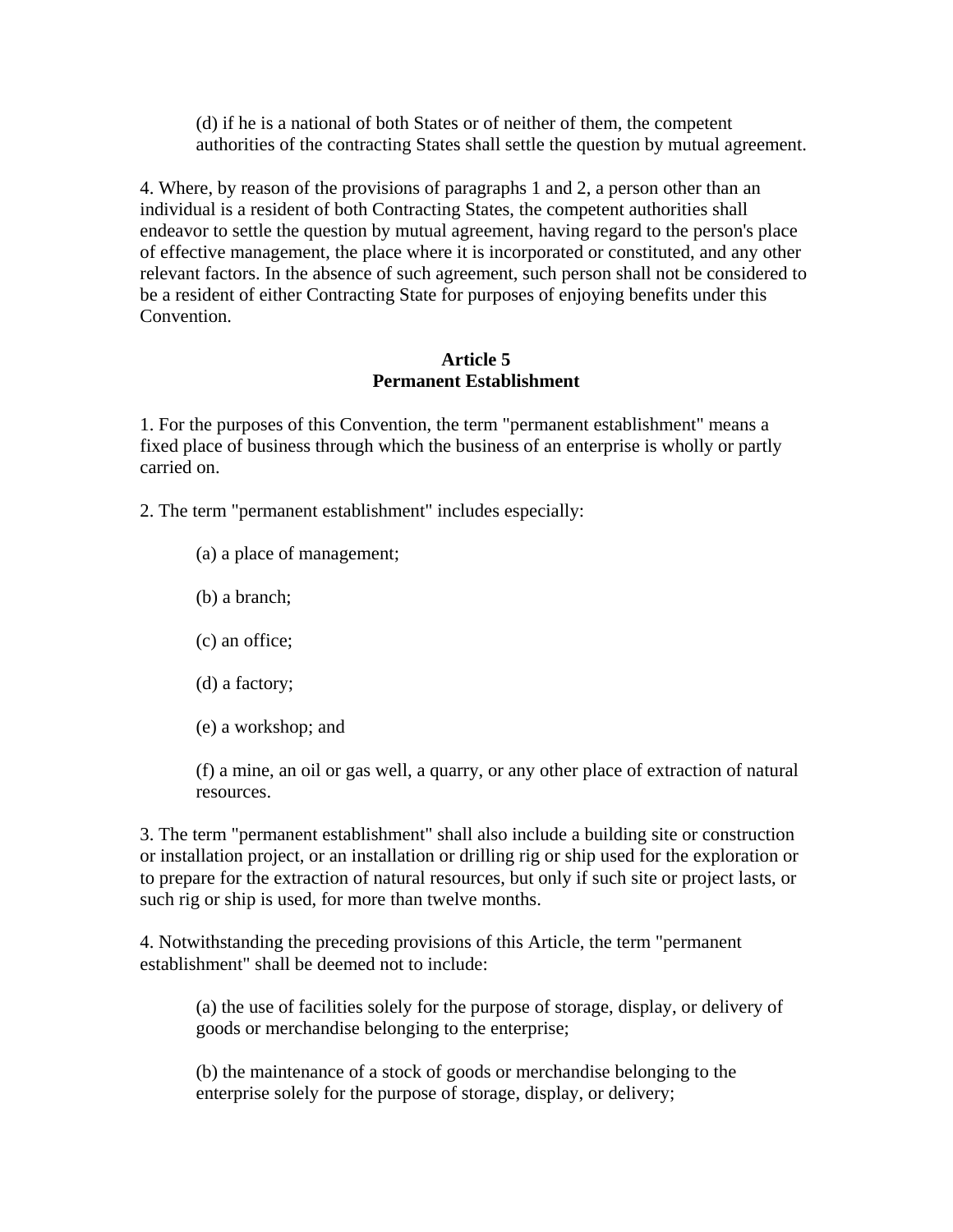(c) the maintenance of a stock of goods or merchandise belonging to the enterprise solely for the purpose of processing by another enterprise;

(d) the maintenance of a fixed place of business solely for the purpose of purchasing goods or merchandise, or of collecting information, for the enterprise;

(e) the maintenance of a fixed place of business solely for the purpose of carrying on, for the enterprise, any other activity of a preparatory or auxiliary character;

(f) the maintenance of a fixed place of business solely for any combination of the activities mentioned in subparagraphs (a) to (e), provided that the overall activity of the fixed place of business resulting from this combination is of a preparatory or auxiliary character.

5. Notwithstanding the provisions of paragraphs 1 and 2, where a person -- other than an agent of an independent status to whom paragraph 6 applies -- is acting on behalf of an enterprise and has and habitually exercises in a Contracting State an authority to conclude contracts in the name of the enterprise, that enterprise shall be deemed to have a permanent establishment in that State in respect of any activities which that person undertakes for the enterprise, unless the activities of such person are limited to those mentioned in paragraph 4 which, if exercised through a fixed place of business, would not make this fixed place of business a permanent establishment under the provisions of that paragraph.

6. An enterprise shall not be deemed to have a permanent establishment in a Contracting State merely because it carries on business in that State through a broker, general commission agent, or any other agent of an independent status, provided that such persons are acting in the ordinary course of their business as such.

7. The fact that a company which is a resident of a Contracting State controls or is controlled by a company which is a resident of the other Contracting State, or which carries on business in that other State (whether through a permanent establishment or otherwise), shall not of itself constitute either company a permanent establishment of the other.

### **Article 6 Income From Real Property**

1. Income from real property (including income from agriculture or forestry) situated in a Contracting State may be taxed that State.

2. The term "real property" shall have the meaning which it has under the law of the Contracting State in which the property in question is situated. The term shall in any case include options, promises to sell, and similar rights relating to real property, property accessory to real property, livestock and equipment used in agriculture and forestry, rights to which the provisions of general law respecting landed property apply, usufruct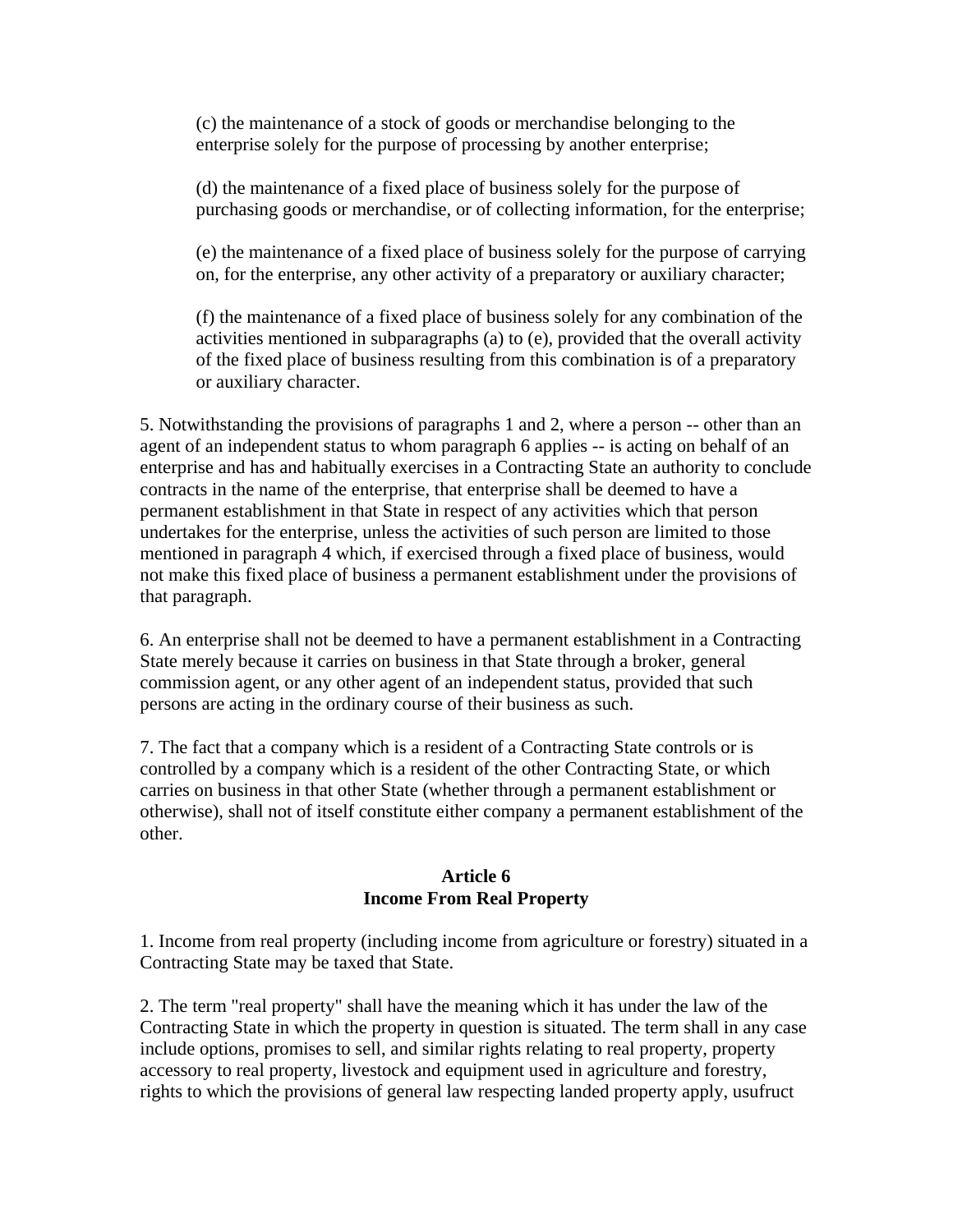of real property and rights to variable or fixed payments as consideration for the working of, or the right to work, mineral deposits, sources and other natural resources. Ships and aircraft shall not be regarded as real property.

3. The provisions of paragraph 1 shall apply to income from the direct use, letting, or use in any other form of real property.

4. The provisions of paragraphs 1 and 3 shall also apply to income from real property of an enterprise and to income from real property used for the performance of independent personal services.

5. Where the ownership of shares or other rights in a company entitles a resident of a Contracting State to the enjoyment of real property situated in the other Contracting State and held by that company, the income derived by the owner from the direct use, letting, or use in any other form of this right of enjoyment may be taxed in that other State to the extent that it would be taxed under the domestic law of that other State if the owner were a resident of that State. The provisions of this paragraph shall apply, notwithstanding the provisions of Articles 7 (Business Profits) and 14 (Independent Personal Services).

6. A resident of a Contracting State who is liable to tax in the other contracting State on income from real property situated in the other Contracting State may elect to be taxed on a net basis, if such treatment is not provided under the domestic law of that other State.

# **Article 7 Business Profits**

1. The profits of an enterprise of a Contracting State shall be taxable only in that State unless the enterprise carries on business in the other Contracting State through a permanent establishment situated therein. If the enterprise carries on business as aforesaid, the profits of the enterprise may be taxed in the other State but only so much of them as is attributable to that permanent establishment.

2. Subject to the provisions of paragraph 3, where an enterprise of a Contracting State carries on business in the other Contracting State through a permanent establishment situated therein, there shall in each Contracting State be attributed to that permanent establishment the profits which it might be expected to make if it were a distinct and independent enterprise engaged in the same or similar activities under the same or similar conditions.

3. In determining the profits of a permanent establishment, there shall be allowed as deductions expenses which are reasonably connected with such profits, including executive and general administrative expenses, whether incurred in the State in which the permanent establishment is situated or elsewhere.

4. A partner shall be considered to have realized income or incurred deductions to the extent of his share of the profits or losses of a partnership, as provided in the partnership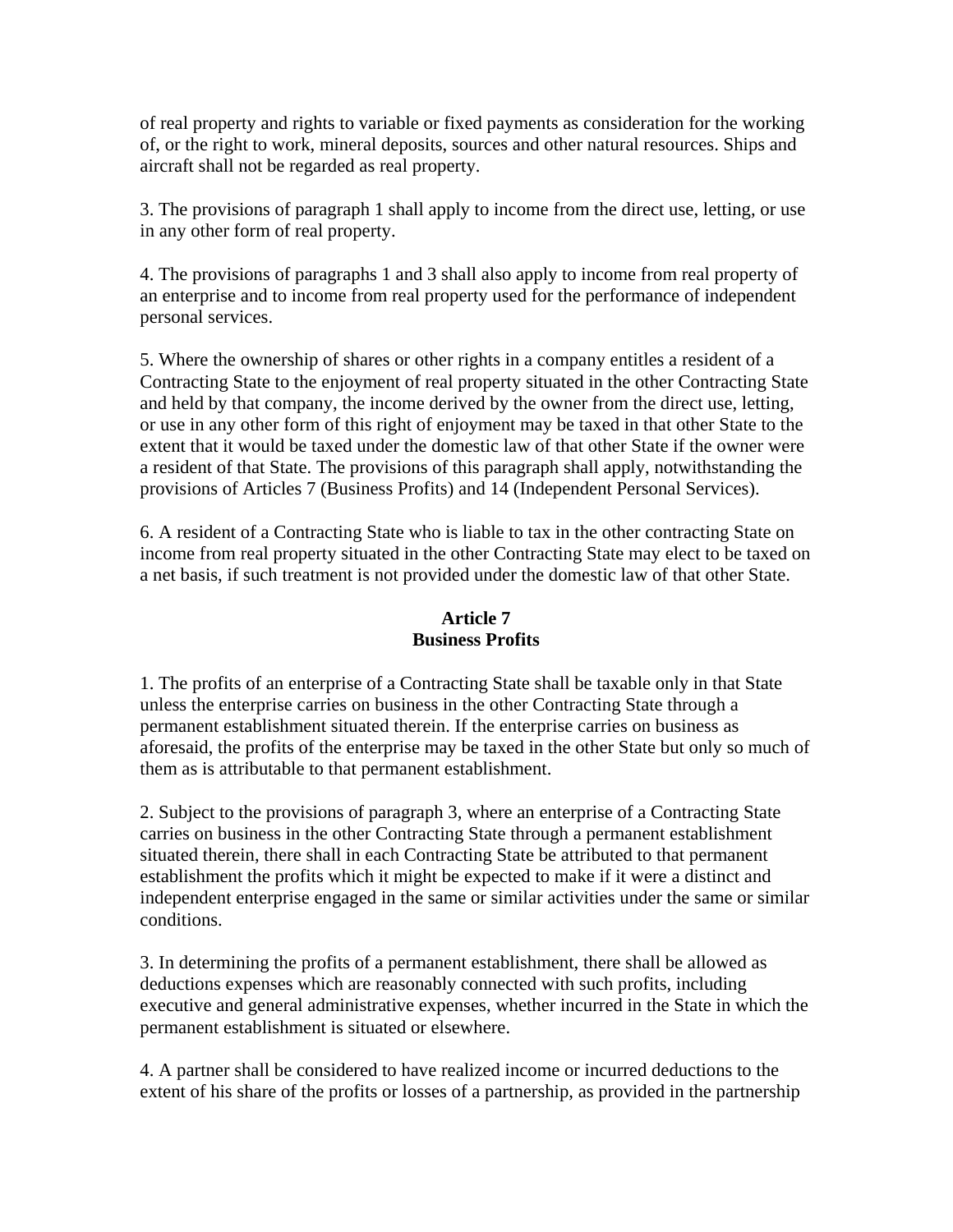agreement (provided that any special allocations of profits or losses have substantial economic effect). For this purpose, the character (including source and attribution to a permanent establishment) of any item of income or deduction accruing to a partner shall be determined as if it were realized or incurred by the partner in the same manner as realized or incurred by the partnership.

5. No profits shall be attributed to a permanent establishment by reason of the mere purchase by that permanent establishment of goods or merchandise for the enterprise.

6. For the purposes of the preceding paragraphs of this Article, the profits to be attributed to the permanent establishment shall include only the profits or losses derived from the assets or activities of the permanent establishment and shall be determined by the same method year by year unless there is good and sufficient reason to the contrary.

7. Any profit attributable to a permanent establishment, according to the provisions of this Article, during its existence may be taxed in the Contracting State in which such permanent establishment is situated, even if the payments are deferred until such permanent establishment has ceased to exist.

8. Where profits include items of income which are dealt with separately in other Articles of this Convention, then the provisions of those Articles shall not be affected by the provisions of this Article.

## **Article 8 Shipping and Air Transport**

1. Profits of an enterprise of a Contracting State from the operation of ships or aircraft in international traffic shall be taxable only in that State.

2. For the purposes of this Article, profits from the operation of ships or aircraft in international traffic include:

(a) profits of the enterprise derived from the rental on a full basis of ships or aircraft operated in international traffic, and profits of the enterprise derived from the rental on a bareboat basis of ships or aircraft if such ships or aircraft are operated in international traffic by the lessee or such rental profits are accessory to other profits described in paragraph 1; and

(b) profits of the enterprise from the use, maintenance or rental of containers used in international traffic (including trailers, barges, and related equipment for the transport of such containers) if such profits are accessory to other profits described in paragraph 1.

3. The provisions of paragraphs 1 and 2 shall also apply to profits from participation in a pool, a joint business, or an international operating agency.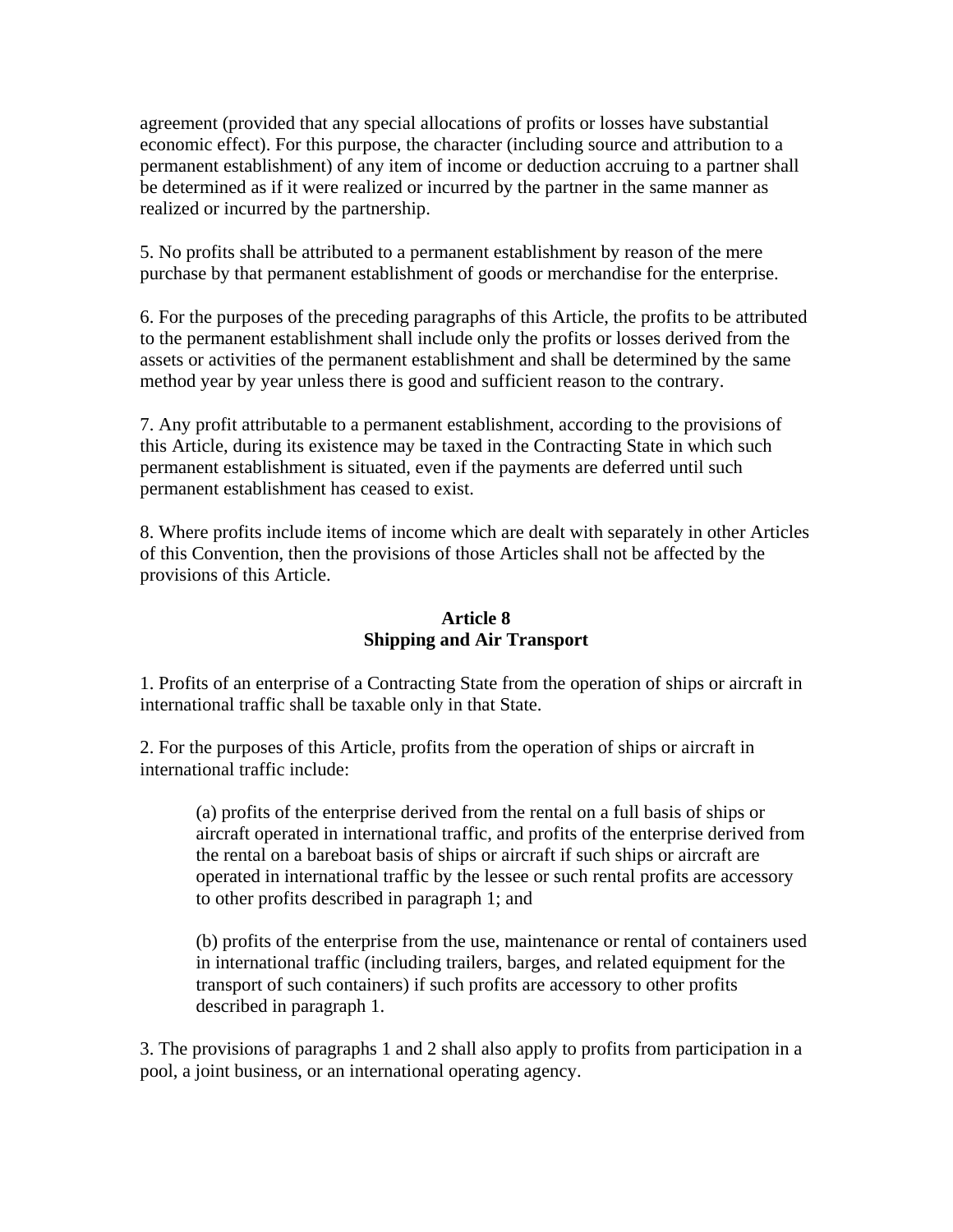## **Article 9 Associated Enterprises**

## 1. Where:

(a) an enterprise of a Contracting State participates directly or indirectly in the management, control, or capital of an enterprise of the other Contracting State; or

(b) the same persons participate directly or indirectly in the management, control, or capital of an enterprise of a Contracting State and an enterprise of the other Contracting State,

and in either case conditions are made or imposed between the two enterprises in their commercial or financial relations which differ from those which would be made between independent enterprises, then any profits which, but for those conditions, would have accrued to one of the enterprises, but by reason of those conditions have not so accrued, may be included in the profits of that enterprise and taxed accordingly.

2. Where a Contracting State includes in the profits of an enterprise of that State, and taxes accordingly, profits on which an enterprise of the other Contracting State has been charged to tax in that other State, and the other Contracting State agrees that the profits so included are profits that would have accrued to the enterprise of the first-mentioned State if the conditions made between the two enterprises had been those that would have been made between independent enterprises, then that other State shall, in accordance with the provisions of Article 26 (Mutual Agreement Procedure), make an appropriate adjustment to the amount of the tax charged therein on those profits. In determining such adjustment, due regard shall be paid to the other provisions of this Convention.

# **Article 10 Dividends**

1. Dividends paid by a company that is a resident of a Contracting State to a resident of the other Contracting State may be taxed in that other State.

2. Such dividends may also be taxed in the Contracting State of which the company paying the dividends is a resident, and according to the laws of that State, but if the beneficial owner of the dividends is a resident of the other Contracting State, the tax so charged shall not exceed:

(a) 5 percent of the gross amount of the dividends if the beneficial owner is a company that owns:

(i) directly, at least 10 percent of the voting power in the company paying the dividends, if such company is a resident of the United States; or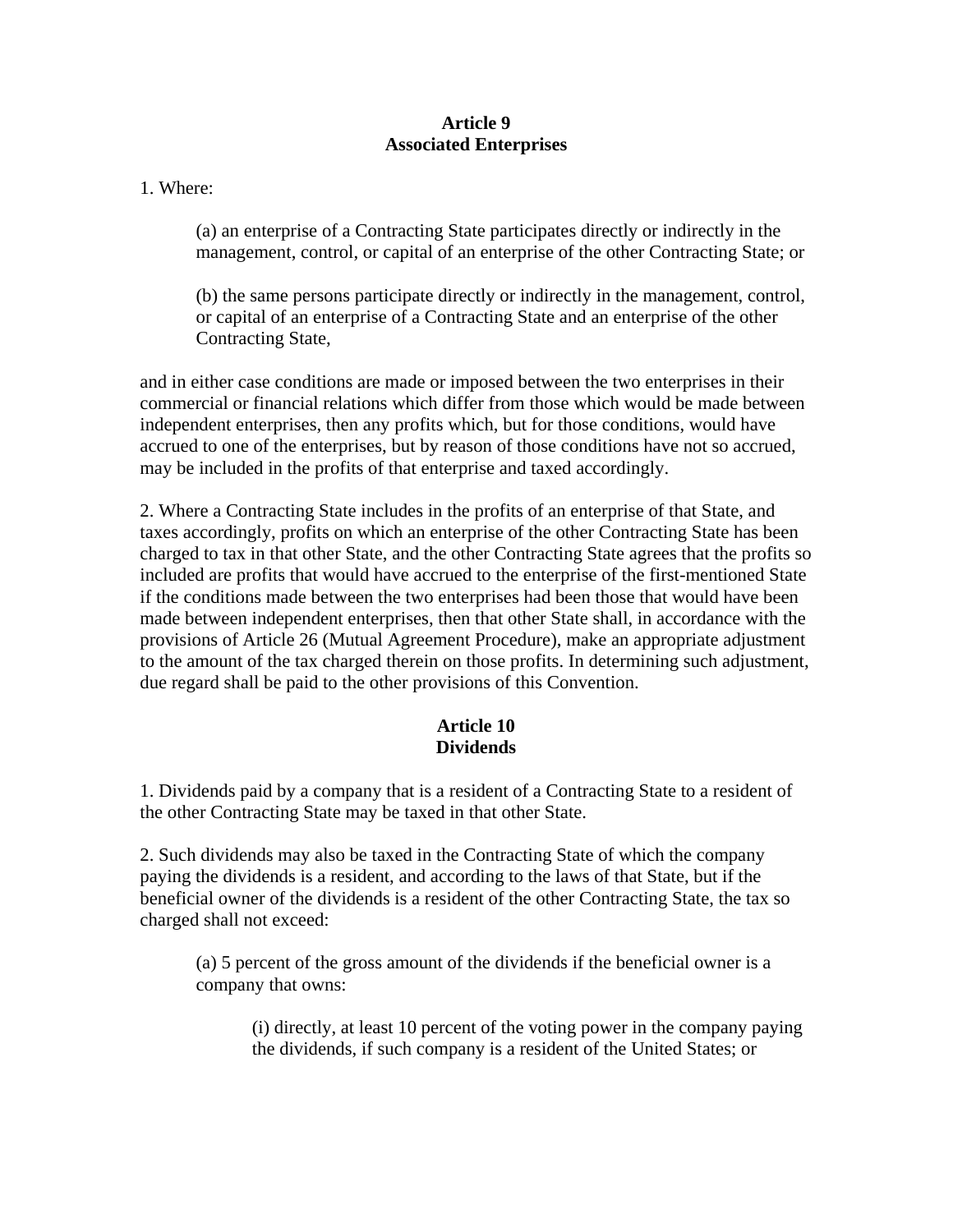(ii) directly or indirectly, at least 10 percent of the capital of the company paying the dividends, if such company is a resident of France;

(b) 15 percent of the gross amount of the dividends in other cases.

The provisions of subparagraph (a) shall not apply in the case of dividends paid by a United States regulated investment company or real estate investment trust or by a French "societe d'investissement a capital variable." In the case of dividends paid by a United States regulated investment company or a French "societe d'investissement a capital variable," the provisions of subparagraph (b) shall apply. In the case of dividends paid by a United States real estate investment trust, the provisions of subparagraph (b) shall apply only if:

 (i) the beneficial owner of the dividends is an individual holding an interest of not more than 10 percent in such real estate investment trust;

 (ii) the dividends are paid with respect to a class of stock that is publicly traded and the beneficial owner of the dividends is a person holding an interest of not more than 5 percent of any class of the real estate investment trust's stock; or

 (iii) the beneficial owner of the dividends is a person holding an interest of not more than 10 percent in the real estate investment trust and the value of no single interest in the real estate investment trust's real property exceeds 10 percent of the real estate investment trust's total interests in real property.

3. The provisions of paragraph 2 shall not affect the taxation of the company in respect of the profits out of which the dividends are paid.

4.

(a) A resident of the United States who derives and is the beneficial owner of dividends paid by a company that is a resident of France that, if received by a resident of France, would entitle such a resident to a tax credit ("avoir fiscal") shall be entitled to a payment from the French Treasury equal to such tax credit ("avoir fiscal"), subject to deduction of the tax provided for in subparagraph (b) of paragraph 2.

(b) The provisions of subparagraph (a) shall apply only to a resident of the United States that is:

(i) an individual or other person (other than a company); or

(ii) a company that is not a regulated investment company and that does not own, directly or indirectly, 10 percent or more of the capital of the company paying the dividends; or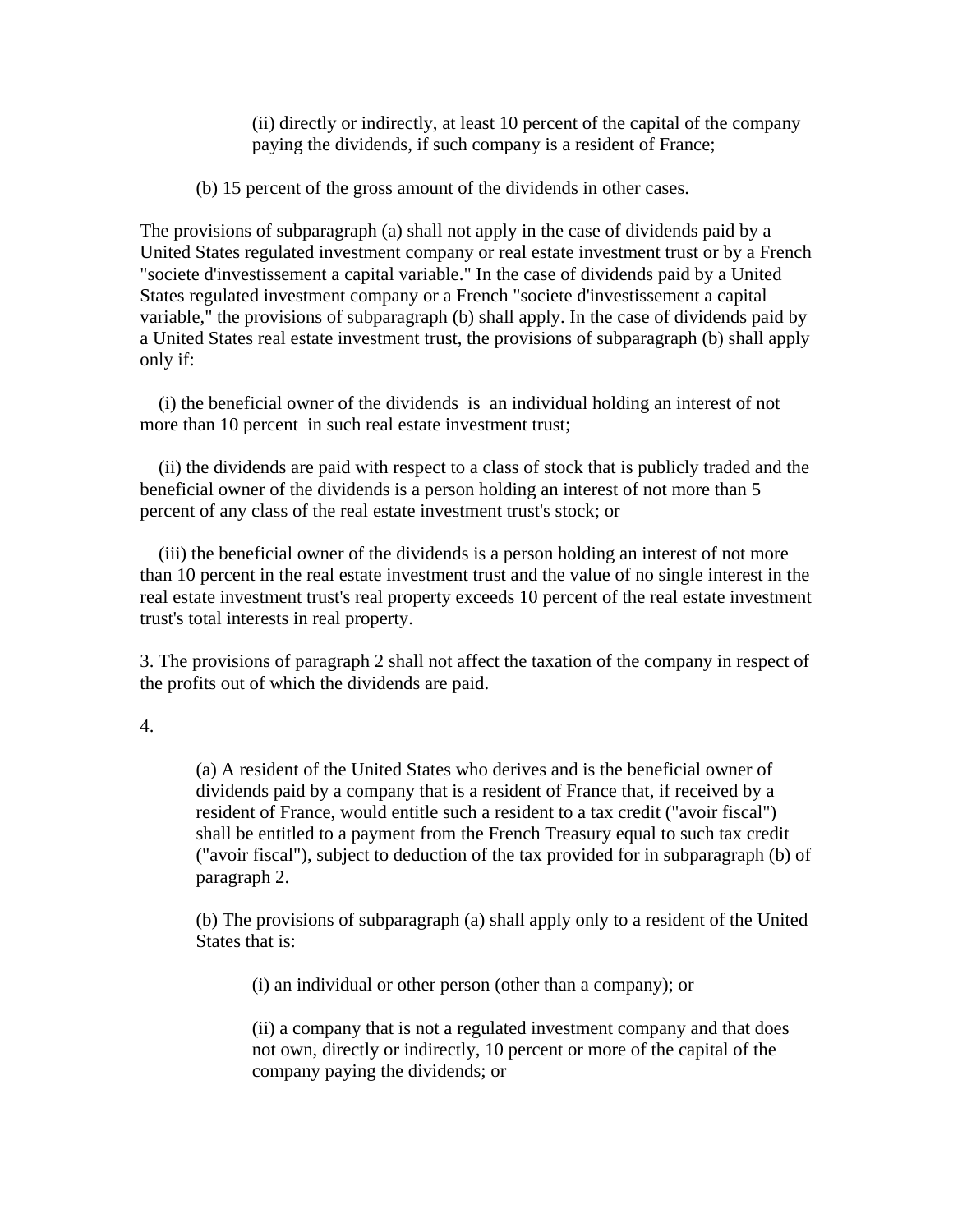(iii) a regulated investment company that does not own, directly or indirectly, 10 percent or more of the capital of the company paying the dividends, but only if less than 20 percent of its shares is beneficially owned by persons who are neither citizens nor residents of the United States.

(c) The provisions of subparagraph (a) shall apply only if the beneficial owner of the dividends is subject to United States income tax in respect of such dividends and of the payment from the French Treasury.

(d) Notwithstanding the provisions of subparagraphs (b) and (c), the provisions of subparagraph (a) shall also apply to a partnership or trust described in subparagraph  $(b)(iv)$  of paragraph 2 of Article 4 (Resident), but only to the extent that the partners, beneficiaries, or grantors would qualify under subparagraph (b)(i) or (b)(ii) and under subparagraph (c) of this paragraph.

(e)

(i) A resident of the United States described in subparagraph (ii) that does not own, directly or indirectly, 10 percent or more of the capital of a company that is a resident of France, and that derives and beneficially owns dividends paid by such company that, if derived by a resident of France, would entitle such resident to a tax credit ("avoir fiscal"), shall be entitled to a payment from the French Treasury equal to 30/85 of the amount of such tax credit ("avoir fiscal"), subject to the deduction of the tax provided for in subparagraph (b) of paragraph 2;

(ii) The provisions of subparagraph (i) shall apply to:

(aa) a person described in subparagraph (b)(i) of paragraph 2 of Article 4 (Resident), with respect to dividends derived by such person from the investment of retirement assets;

(bb) a pension trust and any other organization described in subparagraph (b)(ii) of paragraph 2 of Article 4 (Resident); and

(cc) an individual, with respect to dividends beneficially owned by such individual and derived from investment in a retirement arrangement under which the contributions or the accumulated earnings receive tax- favored treatment under U.S. law.

(f) The gross amount of a payment made by the French Treasury pursuant to subparagraph (a), (d), or (e) shall be deemed to be a dividend for the purposes of this Convention.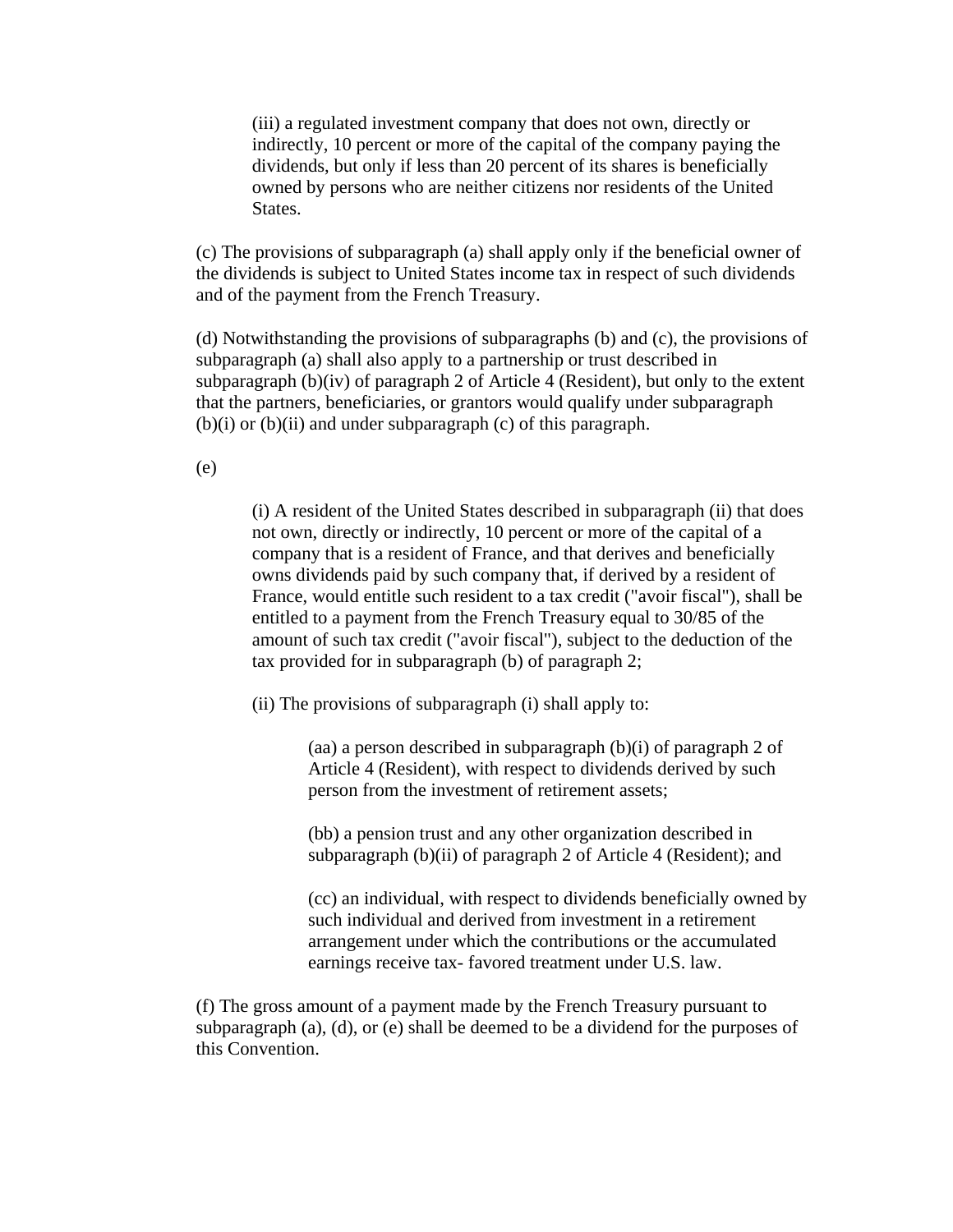(g) The provisions of subparagraphs (a), (d), and (e) shall apply only if the beneficial owner of the dividends shows, where required by the French tax administration, that he is the beneficial owner of the shareholding in respect of which the dividends are paid and that such shareholding does not have as its principal purpose or one of its principal purposes to allow another person to take advantage of the provisions of this paragraph, regardless of whether that person is a resident of a Contracting State.

(h) Where a resident of the United States that derives and beneficially owns dividends paid by a company that is a resident of France is not entitled to the payment from the French Treasury referred to in subparagraph (a), such resident may obtain a refund of the prepayment (precompte) to the extent that it was actually paid by the company in respect of such dividends. Where such a resident is entitled to the payment from the French Treasury referred to in subparagraph (e), such refund shall be reduced by the amount of the payment from the French Treasury. The gross amount of the prepayment (precompte) refunded shall be deemed to be a dividend for the purposes of the Convention. It shall be taxable in France according to the provisions of paragraph 2.

(i) The competent authorities may prescribe rules to implement the provisions of this paragraph and further define and determine the terms and conditions under which the payments provided for in subparagraphs (a), (d), and (e) shall be made.

#### 5.

(a) The term "dividends" means income from shares, "jouissance" shares or "jouissance" rights, mining shares, founders' shares or other rights, not being debtclaims, participating in profits, as well as income treated as a distribution by the taxation laws of the State of which the company making the distribution is a resident; and income from arrangements, including debt obligations, that carry the right to participate in, or are determined with reference to, profits of the issuer or one of its associated enterprises, as defined in subparagraph (a) or (b) of paragraph 1 of Article 9 (Associated Enterprises), to the extent that such income is characterized as a dividend under the law of the Contracting State in which the income arises. The term "dividend" shall not include income referred to in Article 16 (Directors' Fees).

(b) The provisions of this Article shall apply where a beneficial owner of dividends holds depository receipts evidencing ownership of the shares in respect of which the dividends are paid, in lieu of the shares themselves.

6. The provisions of paragraphs 1 through 4 shall not apply if the beneficial owner of the dividends, being a resident of a Contracting State, carries on business in the other Contracting State of which the company paying the dividends is a resident through a permanent establishment situated therein, or performs in that other State independent personal services from a fixed base situated therein, and the dividends are attributable to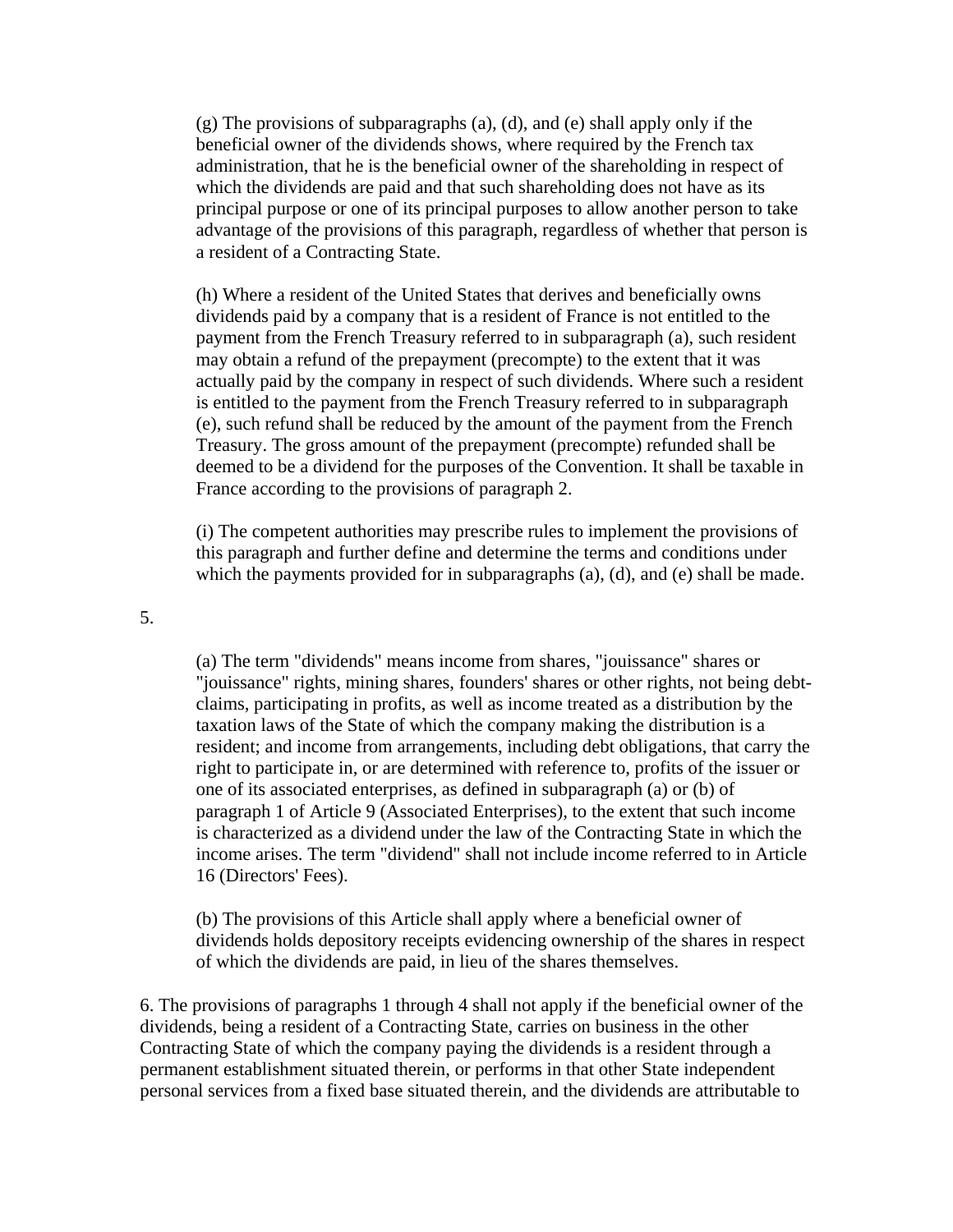such permanent establishment or fixed base. In such a case the provisions of Article 7 (Business Profits) or Article 14 (Independent Personal Services), as the case may be, shall apply.

7.

(a) A company that is a resident of a Contracting State and that has a permanent establishment in the other Contracting State or that is subject to tax on a net basis in that other State on items of income that may be taxed in that other State under Article 6 (Income from Real Property) or under paragraph 1 of Article 13 (Capital Gains) may be subject in that other State to a tax in addition to the other taxes allowable under this Convention. Such tax, however, may not exceed 5 percent of that portion of the business profits of the company attributable to the permanent establishment, or of that portion of the income referred to in the preceding sentence that is subject to tax under Article 6 or paragraph 1 of Article 13, that:

(i) in the case of the United States, represents the "dividend equivalent amount" of those profits or income, in accordance with the provisions of the Internal Revenue Code, as it may be amended from time to time without changing the general principle thereof;

(ii) in the case of France, is included in the base of the French withholding tax in accordance with the provisions of Article 115 "quinquies" of the French tax code (code general des impots) or with any similar provisions which amend or replace the provisions of that Article.

(b) The taxes referred to in subparagraph (a) also shall apply to the portion of the business profits, or of the income subject to tax under Article 6 (Real Property) or paragraph 1 of Article 13 (Capital Gains) that is referred to in subparagraph (a), which is attributable to a trade or business conducted in one Contracting State through a partnership or other entity treated as a pass-through entity or transparent entity under the laws of that State by a company that is a member of such partnership or entity and a resident of the other Contracting State.

8. Subject to the provisions of paragraph 7, where a company that is a resident of a Contracting State derives profits or income from the other Contracting State, that other State may not impose any tax on the dividends paid by the company, except insofar as such dividends are paid to a resident of that other State or insofar as the dividends are attributable to a permanent establishment or fixed base situated in that other State, nor subject the company's undistributed profits to a tax on the company's undistributed profits, even if the dividends paid or the undistributed profits consist wholly or partly of profits or income arising in such other State.

# **Article 11 Interest**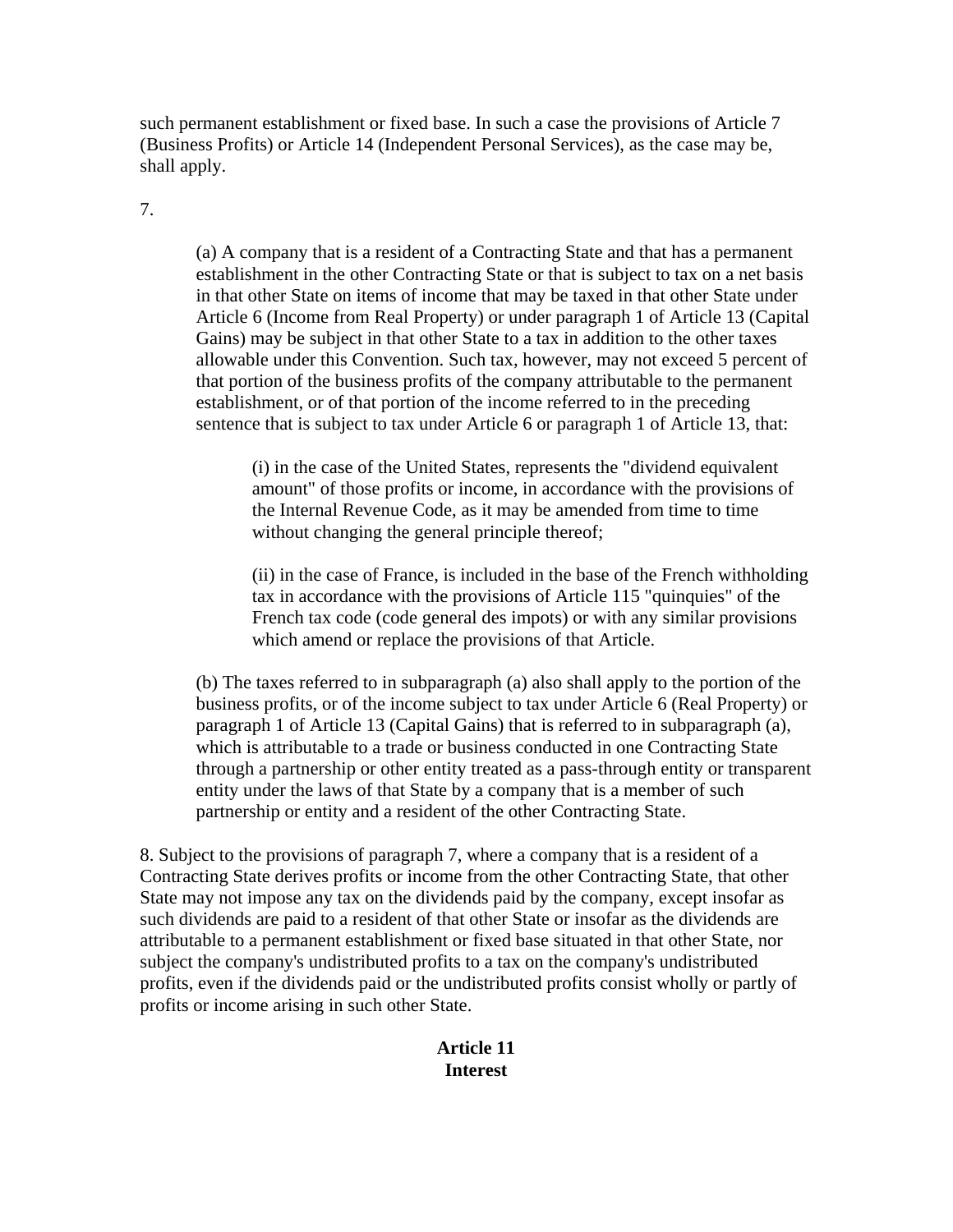1. Interest arising in a Contracting State and beneficially owned by a resident of the other Contracting State shall be taxable only in that other State.

2. Notwithstanding the provisions of paragraph 1:

(a) interest arising in a Contracting State that is determined with reference to the profits of the issuer or of one of its associated enterprises, as defined in subparagraph (a) or (b) of paragraph 1 of Article 9 (Associated Enterprises), and paid to a resident of the other Contracting State may be taxed in that other State;

(b) however, such interest may also be taxed in the Contracting State in which it arises, and according to the laws of that State, but if the beneficial owner is a resident of the other Contracting State, the gross amount of the interest may be taxed at a rate not exceeding the rate prescribed in subparagraph (b) of paragraph 2 of Article 10 (Dividends).

3. The term "interest" means income from indebtedness of every kind, whether or not secured by mortgage, and whether or not carrying a right to participate in the debtor's profits, and in particular, income from government securities and income from bonds or debentures, including premiums or prizes attaching to such securities, bonds, or debentures, as well as other income that is treated as income from money lent by the taxation law of the Contracting State in which the income arises. However, the term "interest" does not include income dealt with in Article 10 (Dividends). Penalty charges for late payment shall not be regarded as interest for the purposes of the Convention.

4. The provisions of paragraphs 1 and 2 shall not apply if the beneficial owner of the interest, being a resident of a Contracting State, carries on business in the other Contracting State, in which the interest arises, through a permanent establishment situated therein, or performs in that other State independent personal services from a fixed base situated therein, and the interest is attributable to such permanent establishment or fixed base. In such case the provisions of Article 7 (Business Profits) or Article 14 (Independent Personal Services), as the case may be, shall apply.

5. Interest shall be deemed to arise in a Contracting State when the payer is a resident of that State. Where, however, the person paying the interest, whether he is a resident of a Contracting State or not, has in a Contracting State a permanent establishment or a fixed base in connection with which the indebtedness on which the interest is paid was incurred, and such interest is borne by such permanent establishment or fixed base, then such interest shall be deemed to arise in the State in which the permanent establishment or fixed base is situated.

6. Where, by reason of a special relationship between the payer and the beneficial owner or between both of them and some other person, the amount of the interest, having regard to the debt-claim for which it is paid, exceeds the amount that would have been agreed upon by the payer and the beneficial owner in the absence of such relationship, the provisions of this Article shall apply only to the last-mentioned amount. In such case the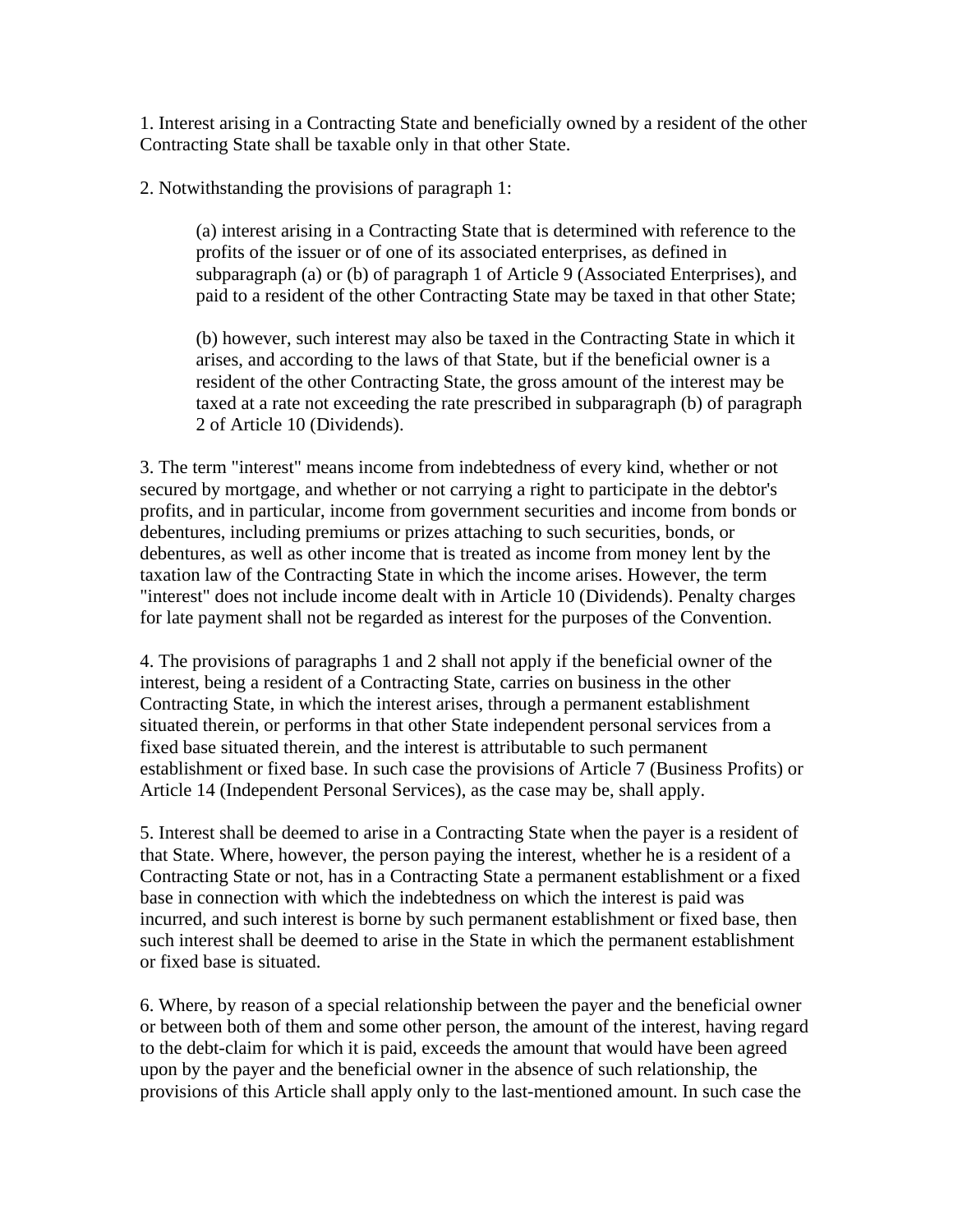excess part of the payments shall remain taxable according to the laws of each Contracting State, due regard being had to the other provisions of this Convention.

# **Article 12 Royalties**

1. Royalties arising in a Contracting State and paid to a resident of the other Contracting State may be taxed in that other State.

2. Such royalties may also be taxed in the Contracting State in which they arise and according to the laws of that State, but if the beneficial owner is a resident of the other Contracting State, the tax so charged shall not exceed 5 percent of the gross amount of the royalties.

3. Notwithstanding the provisions of paragraph 2, royalties described in subparagraph (a) of paragraph 4 that arise in a Contracting State and are beneficially owned by a resident of the other Contracting State shall be taxable only in that other State.

4. The term "royalties" means:

(a) payments of any kind received as a consideration for the use of, or the right to use, any copyright of literary, artistic, or scientific work or any neighboring right (including reproduction rights and performing rights), any cinematographic film, any sound or picture recording, or any software;

(b) payments of any kind received as a consideration for the use of, or the right to use, any patent, trademark, design or model, plan, secret formula or process, or other like right or property, or for information concerning industrial, commercial, or scientific experience; and

(c) gains derived from the alienation of any such right or property described in this paragraph that are contingent on the productivity, use, or further alienation thereof.

5. The provisions of paragraphs l, 2, and 3 shall not apply if the beneficial owner of the royalties, being a resident of a Contracting State, carries on business in the other Contracting State, in which the royalties arise, through a permanent establishment situated therein, or performs in that other State independent personal services from a fixed base situated therein, and the royalties are attributable to such permanent establishment or fixed base. In such case the provisions of Article 7 (Business Profits) or Article 14 (Independent Personal Services), as the case may be, shall apply.

6.

(a) Royalties shall be deemed to arise in a Contracting State when the payer is a resident of that State.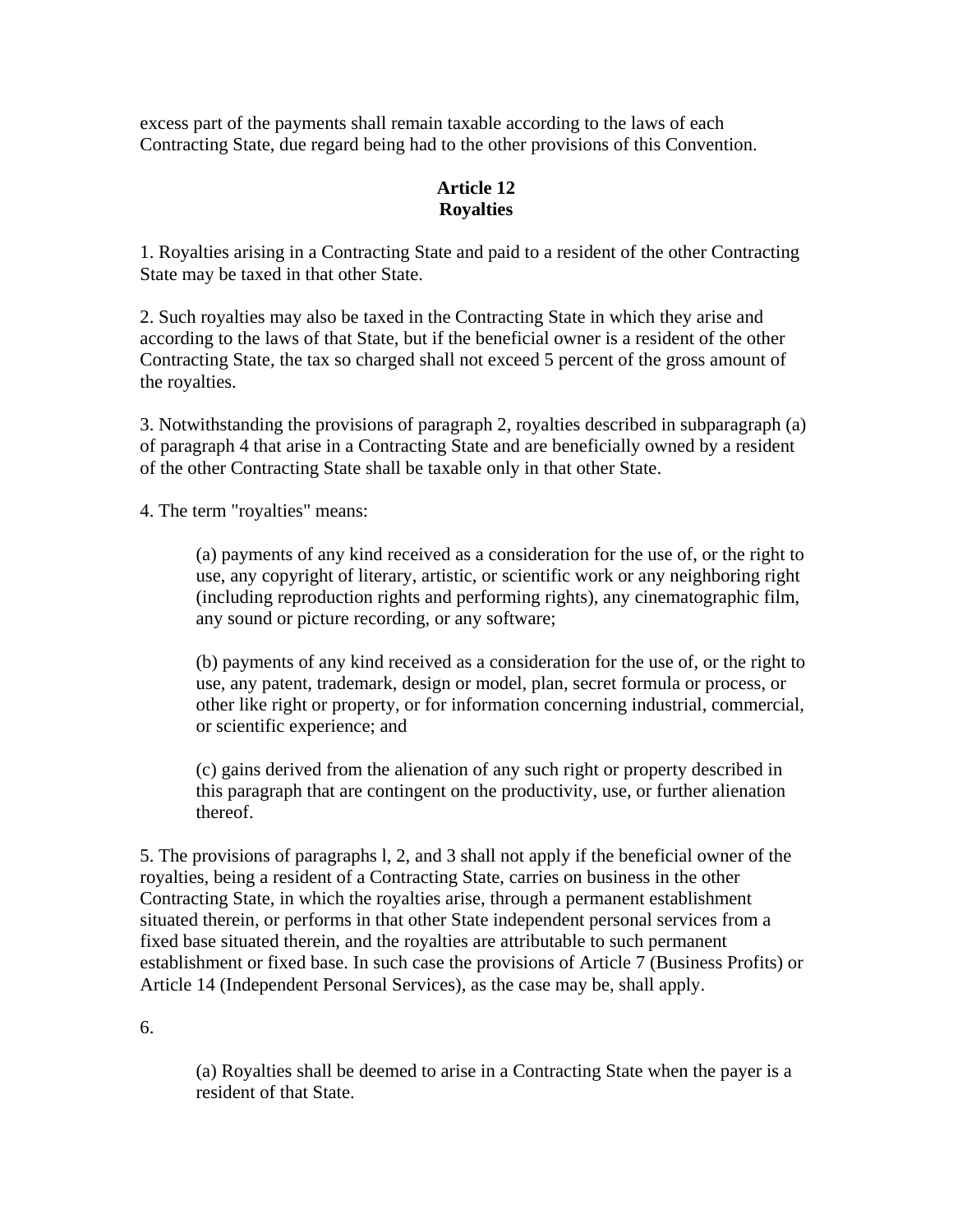(b) Where, however, the person paying the royalties, whether he is a resident of a Contracting State or not, has in a Contracting State a permanent establishment or a fixed base in connection with which the liability to pay the royalties was incurred, and such royalties are borne by such permanent establishment or fixed base, then such royalties shall be deemed to arise in the State in which the permanent establishment or fixed base is situated.

(c) Notwithstanding subparagraphs (a) and (b), royalties paid for the use of, or the right to use, property in a Contracting State shall be deemed to arise therein.

(d) Royalties shall be deemed to be paid to the beneficial owner at the latest when they are taken into account as expenses for tax purposes in the Contracting State in which they arise.

7. Where, by reason of a special relationship between the payer and the beneficial owner or between both of them and some other person, the amount of the royalties, having regard to the use, right, or information for which they are paid, exceeds the amount which would have been agreed upon by the payer and the beneficial owner in the absence of such relationship, the provisions of this Article shall apply only to the last-mentioned amount. In such case the excess part of the payments shall remain taxable according to the laws of each Contracting State, due regard being had to the other provisions of this Convention.

## **Article 13 Capital Gains**

1. Gains from the alienation of real property situated in a Contracting State may be taxed in that State.

2. For purposes of paragraph 1, the term "real property situated in a Contracting State" means:

(a) where the United States is the Contracting State, real property referred to in Article 6 (Real Property) that is situated in the United States, a United States real property interest (as defined in section 897 of the Internal Revenue Code, as it may be amended from time to time without changing the general principle thereof), and an interest in a partnership, trust, or estate, to the extent attributable to real property situated in the United States; and

(b) where France is the Contracting State,

(i) real property referred to in Article 6 (Real Property) that is situated in France; and

(ii) shares or similar rights in a company the assets of which consist at least 50 percent of real property situated in France or derive at least 50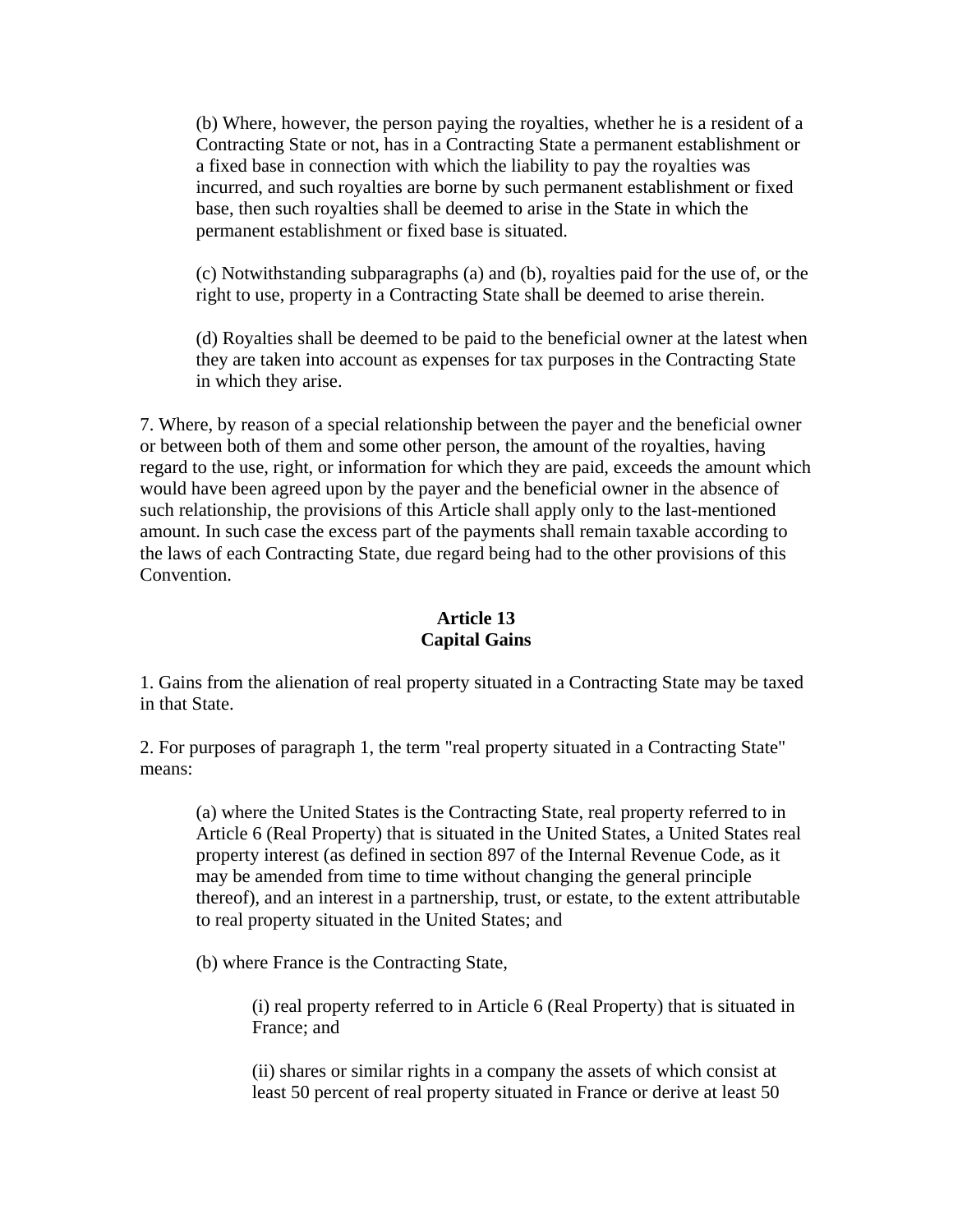percent of their value, directly or indirectly, from real property situated in France;

(iii) an interest in a partnership, a "societe de personnes", a "groupement d'interet economique" (economic interest group), or a "groupement europeen d'interet economique" (European economic interest group) (other than a partnership, a "societe de personnes", a "groupement d'interet economique" (economic interest group), or a "groupement europeen d'interet economique" that is taxed as a company under French domestic law), an estate, or a trust, to the extent attributable to real property situated in France.

3.

(a) Gains from the alienation of movable property forming part of the business property of a permanent establishment or fixed base that an enterprise or resident of a Contracting State has in the other Contracting State, including such gains from the alienation of such permanent establishment (alone or with the whole enterprise) or of such fixed base, may be taxed in that other State. Where the removal of such property from the other Contracting State is deemed to constitute an alienation of such property, the gain that has accrued as of the time that such property is removed from that other State may be taxed by that other State in accordance with its law, and the gain accruing subsequent to that time of removal may be taxed in the first-mentioned Contracting State in accordance with its law.

(b) Any gain attributable to a permanent establishment or a fixed base according to the provisions of subparagraph (a) during its existence may be taxed in the Contracting State in which such permanent establishment or fixed base is situated, even if the payments are deferred until such permanent establishment or fixed base has ceased to exist.

4. Gains derived by an enterprise of a Contracting State that operates ships or aircraft in international traffic from the alienation of such ships or aircraft or movable property pertaining to the operation of such ships or aircraft shall be taxable only in that State.

5. Gains described in subparagraph (c) of paragraph 4 of Article 12 (Royalties) shall be taxable only in accordance with the provisions of Article 12.

6. Subject to the provisions of paragraph 5, gains from the alienation of any property other than property referred to in paragraphs 1 through 4 shall be taxable only in the Contracting State of which the alienator is a resident.

### **Article 14 Independent Personal Services**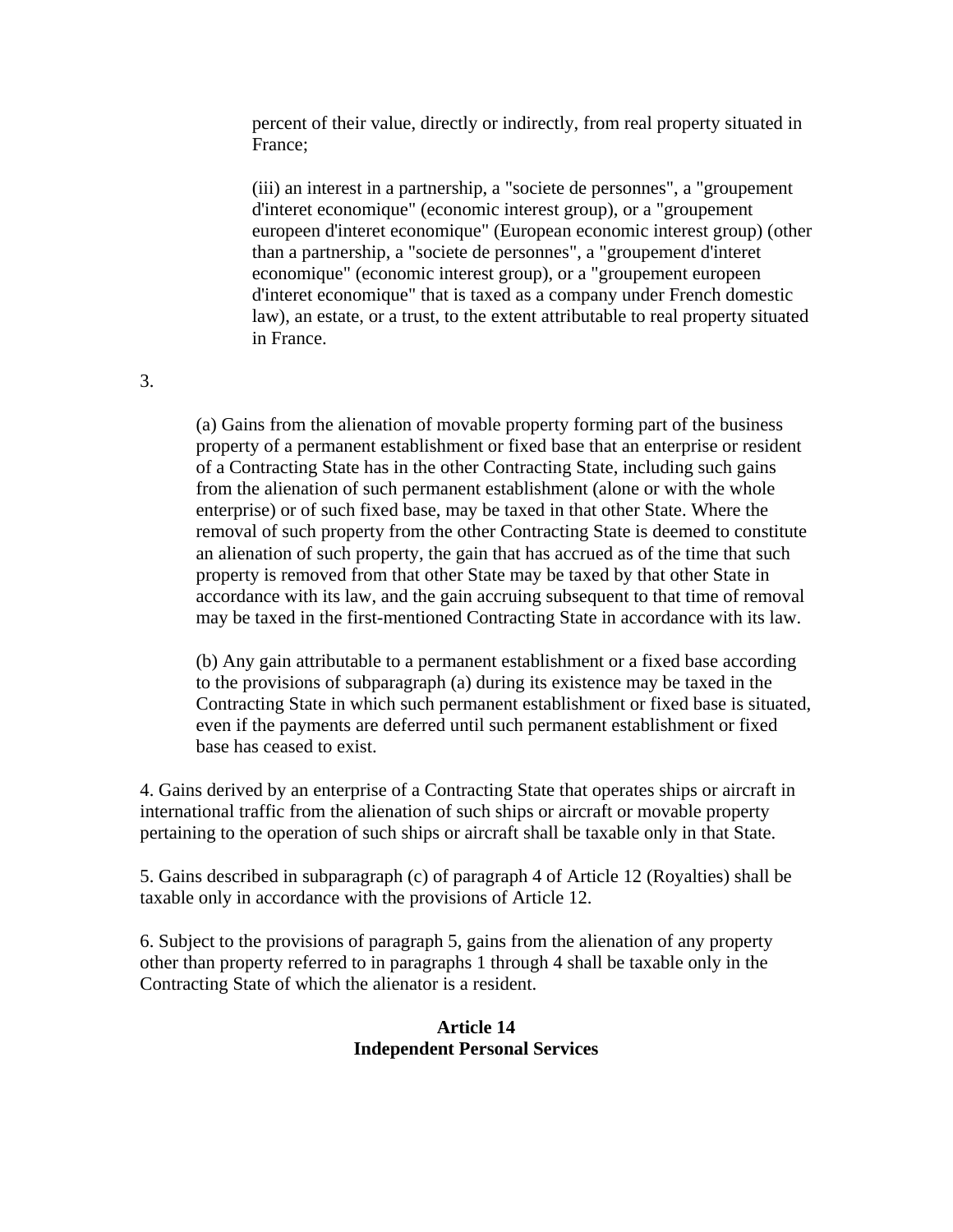1. Income derived by a resident of a Contracting State in respect of professional services or other activities of an independent character shall be taxable only in that State unless that resident performs activities in the other Contracting State and has a fixed base regularly available to him in that other State for the purpose of performing his activities. In such a case, the income may be taxed in the other State, but only so much of it as is attributable to that fixed base, and according to the principles contained in Article 7 (Business Profits).

2. Any income attributable to a fixed base during its existence, according to the provisions of paragraph 1, may be taxed in the Contracting State in which such fixed base is situated, even if the payments are deferred until such fixed base has ceased to exist.

3. The term "professional services" includes especially independent scientific, literary, artistic, educational, or teaching activities as well as the independent activities of physicians, lawyers, engineers, architects, dentists, and accountants.

4. The provisions of paragraph 4 of Article 7 (Business Profits) shall apply by analogy. In no event, however, shall those provisions or the provisions of Article 4 (Resident) result in France exempting under Article 24 (Relief from Double Taxation) more than 50 percent of the earned income from a partnership accruing to a resident of France. The amount of such a partner's income which is not exempt under Article 24 (Relief from Double Taxation) solely by reason of the preceding sentence shall reduce the amount of partnership earned income from sources within France on which France can tax partners who are not residents of France.

### **Article 15 Dependent Personal Services**

1. Subject to the provisions of Articles 16 (Directors' Fees), 18 (Pensions), and 19 (Public Remuneration), salaries, wages, and other similar remuneration derived by a resident of a Contracting State in respect of an employment shall be taxable only in that State unless the employment is exercised in the other Contracting State. If the employment is so exercised, such remuneration as is derived therefrom may be taxed in that other State.

2. Notwithstanding the provisions of paragraph 1, remuneration derived by a resident of a Contracting State in respect of an employment exercised in the other Contracting State shall be taxable only in the first-mentioned State if:

(a) the recipient is present in the other State for a period or periods not exceeding in the aggregate 183 days in any 12-month period commencing or ending in the taxable period concerned;

(b) the remuneration is paid by, or on behalf of, an employer who is not a resident of the other State; and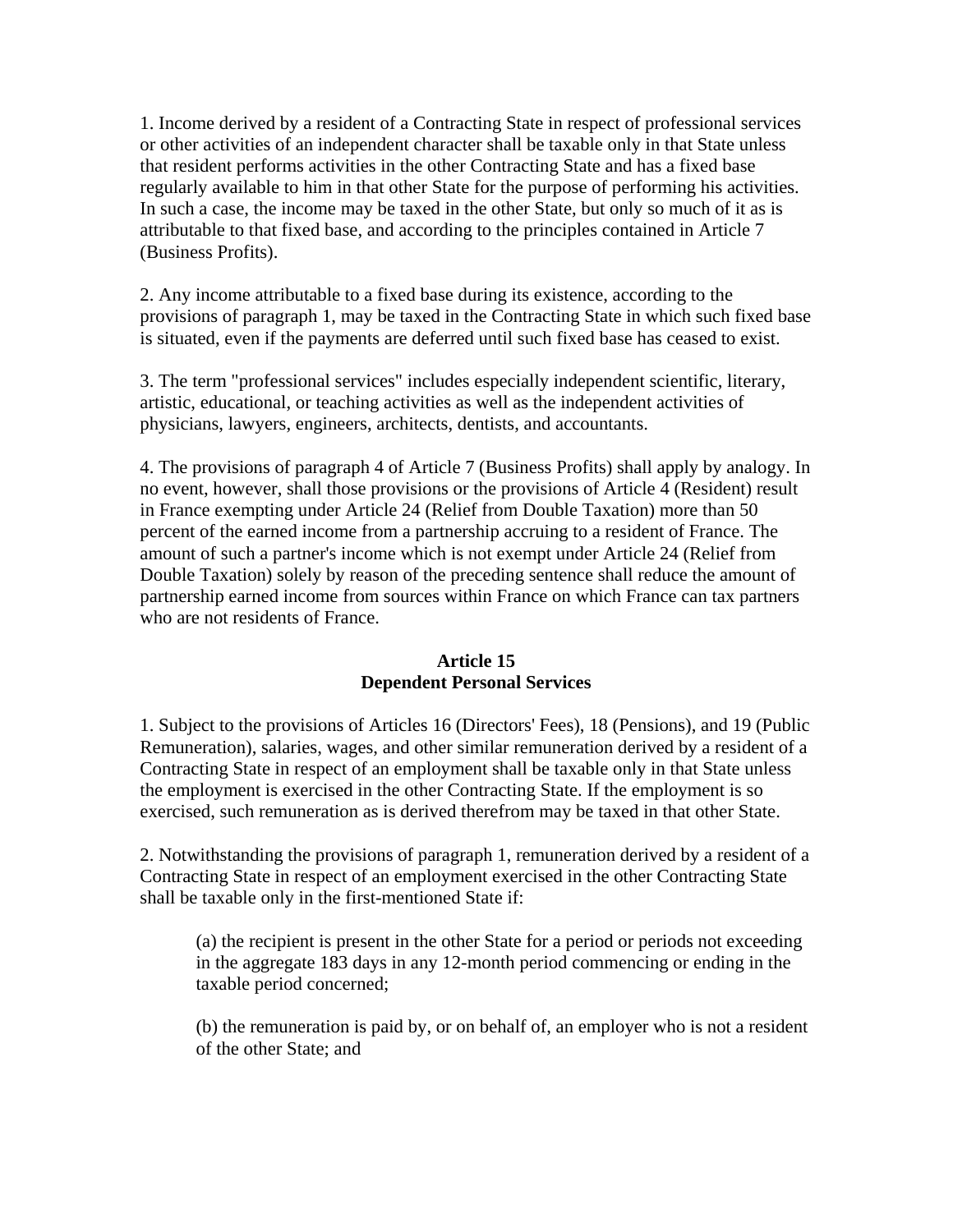(c) the remuneration is not borne by a permanent establishment or a fixed base which the employer has in the other State.

3. Notwithstanding the preceding provisions of this Article, remuneration derived by a resident of a Contracting State in respect of an employment exercised as a member of the regular complement of a ship or aircraft operated in international traffic shall be taxable only in that State.

## **Article 16 Directors' Fees**

Directors' fees and other remuneration derived by a resident of a Contracting State for services rendered in the other Contracting State in his capacity as a member of the board of directors of a company that is a resident of the other Contracting State may be taxed in that other State.

### **Article 17 Artistes and Sportsmen**

1. Notwithstanding the provisions of Articles 14 (Independent Personal Services) and 15 (Dependent Personal Services), income derived by a resident of a Contracting State as an entertainer, such as a theatre, motion picture, radio, or television artiste or a musician, or as a sportsman, from his personal activities as such exercised in the other Contracting State, may be taxed in that other State. However, the provisions of this paragraph shall not apply where the amount of the gross receipts derived by such entertainer or sportsman from such activities, including expenses reimbursed to him or borne on his behalf, does not exceed 10,000 United States dollars or its equivalent in French francs for the taxable period concerned.

2. Where income in respect of personal activities exercised by an entertainer or sportsman in his capacity as such accrues not to the entertainer or sportsman but to another person, whether or not a resident of a Contracting State, that income may, notwithstanding the provisions of Articles 7 (Business Profits), 14 (Independent Personal Services), and 15 (Dependent Personal Services), be taxed in the Contracting State in which the activities of the entertainer or sportsman are exercised. However, the provisions of this paragraph shall not apply where it is established that neither the entertainer or sportsman nor persons related to him derive from that other person any income, directly or indirectly, in respect of such activities that in the aggregate exceeds the amount specified in paragraph 1 for the taxable period concerned.

3. The provisions of paragraphs 1 and 2 shall not apply to income derived by a resident of a Contracting State as an entertainer or a sportsman from his personal activities as such exercised in the other Contracting State if the visit to that other State is principally supported, directly or indirectly, by public funds of the first-mentioned State or a political subdivision (in the case of the United States) or local authority thereof. In such case the income shall be taxable only in the first-mentioned State.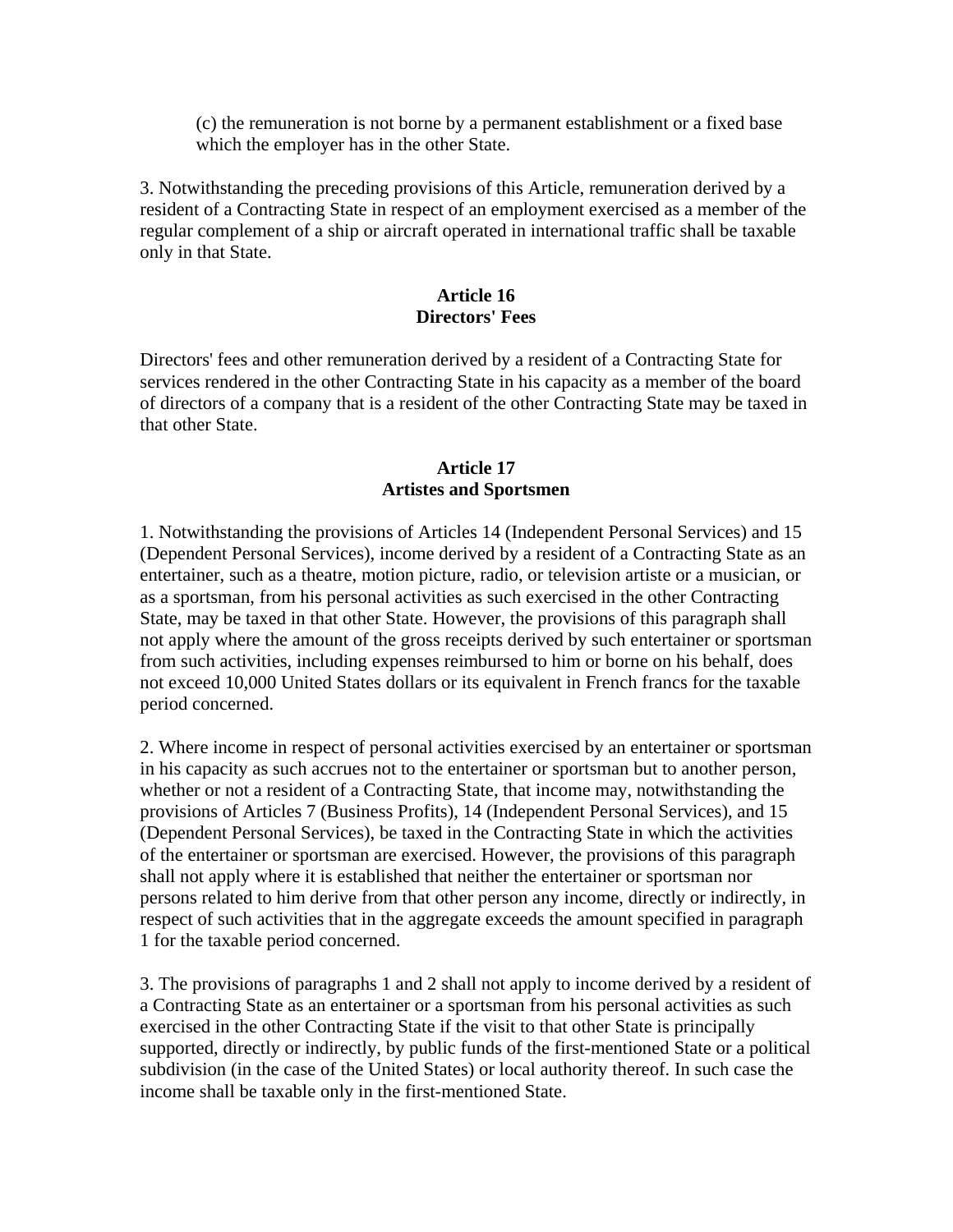## **Article 18 Pensions**

1. Payments under the social security legislation or similar legislation of a Contracting State to a resident of the other Contracting State, and pension distributions and other similar remuneration arising in one of the Contracting States in consideration of past employment paid to a resident of the other Contracting State, whether paid periodically or in a lump sum, shall be taxable only in the first-mentioned State. For purposes of this paragraph, pension distributions and other similar remuneration shall be deemed to arise in a Contracting State only if paid by a pension or other retirement arrangement established in that State.

2. (a) Where an individual renders personal services and is a resident of a Contracting State but not a national of that State, and that individual is a participant in a pension or other retirement arrangement that is established, maintained, and recognized for tax purposes in the other Contracting State:

 (i) contributions paid by, or on behalf of, such individual to such pension or retirement arrangement shall be deductible from the income taxable in the firstmentioned State as if the contributions had been paid to a pension or other retirement arrangement that is established, maintained, and recognized for tax purposes in that State, subject to the same monetary limits provided for by the law of that State; and

 (ii) in the case of dependent personal services, any benefits accrued under such arrangement or payments made to such an arrangement by or on behalf of the individual's employer shall be excluded from the individual's income taxable in the first-mentioned State and shall be allowed as a deduction in computing the profits of the employer in that State as if the contributions had been paid to a pension or other retirement arrangement that is established, maintained, and recognized for tax purposes in that State, subject to the same monetary limits provided for by the law of that State.

(b) The provisions of this paragraph shall not apply unless:

 (i) contributions by or on behalf of the individual to the pension or other retirement arrangement (or to another similar arrangement for which this arrangement was substituted) were made before he arrived in the first-mentioned State; and

 (ii) the competent authority of the first-mentioned State agrees that the arrangement generally corresponds to a pension or other retirement arrangement established,maintained, and recognized for tax purposes in the first-mentioned State.

(c) For purposes of this paragraph:

 (i) in the case of the United States, it is understood that a French pension or other retirement arrangement organized under the French social security legislation shall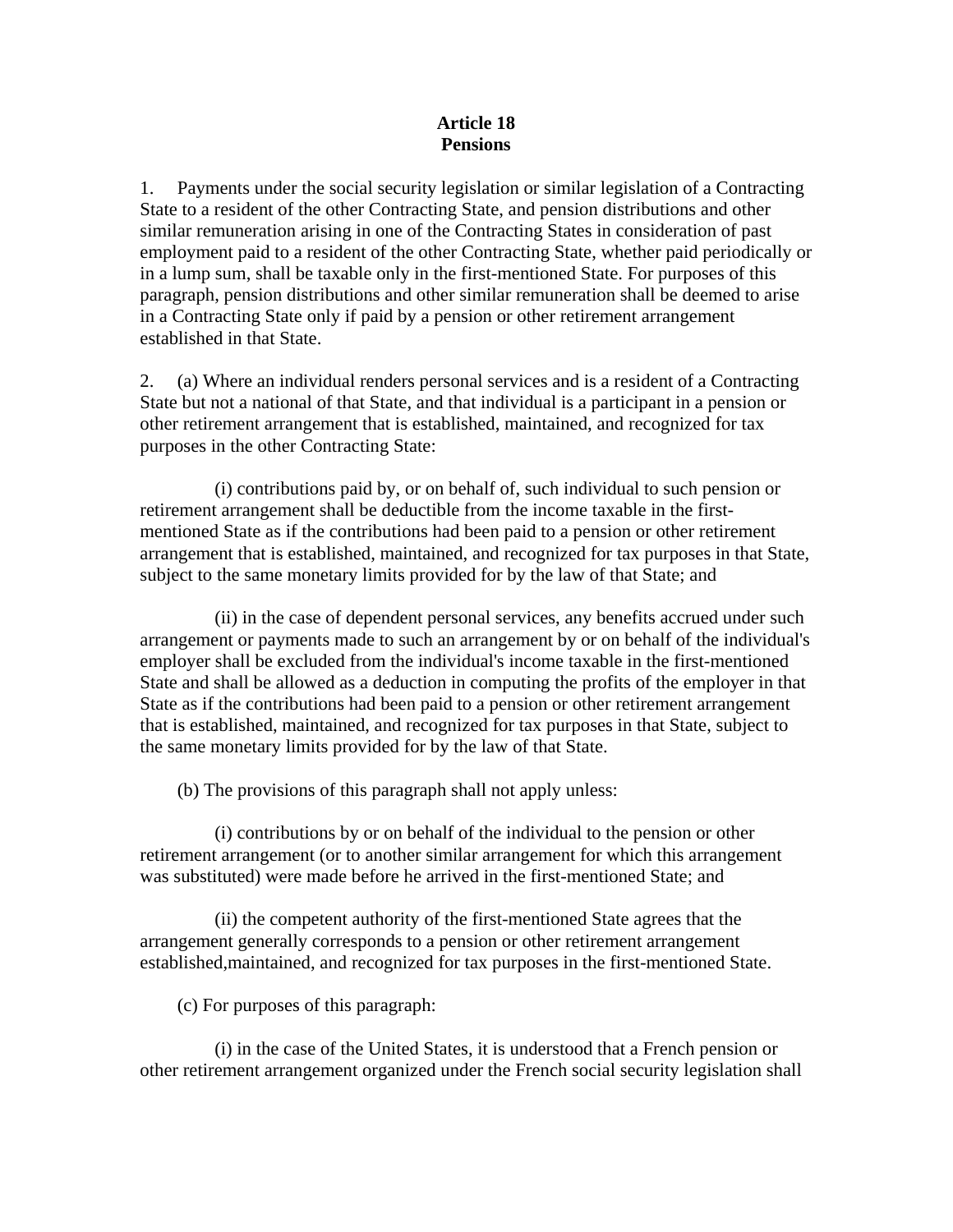be considered to generally correspond to a pension or other retirement arrangement established, maintained, and recognized for tax purposes in the United States; and

 (ii) in the case of France, it is understood that the social security or similar legislation of the United States, qualified plans under section 401 (a) of the Internal Revenue Code, individual retirement plans (including individual retirement plans that are part of a simplified employee pension plan that satisfies section 408 (k), individual retirement accounts, individual retirement annuities, and section 408 (p) accounts), section 403 (a) qualified annuity plans, and section 403 (b) plans shall be considered to generally correspond to a pension or other retirement arrangement established, maintained, and recognized for tax purposes in France; and

 (iii) a pension or other retirement arrangement is recognized for tax purposes in a Contracting State if the contributions to the arrangement would qualify for tax relief in that State.

#### **Article 19 Public Remuneration**

1.

(a) Remuneration, other than a pension, paid by a Contracting State, a political subdivision (in the case of the United States) or local authority thereof, or an agency or instrumentality of that State, subdivision, or authority to an individual in respect of services rendered to that State, subdivision, authority, agency, or instrumentality shall be taxable only in that State.

(b) However, such remuneration shall be taxable only in the other Contracting State if the services are rendered in that State and the individual is a resident of and a national of that State and not at the same time a national of the firstmentioned State.

2. The provisions of Articles 14 (Independent Personal Services), 15 (Dependent Personal Services), 16 (Directors'Fees), and 17 (Artistes and Sportsmen) shall apply to remuneration paid in respect of services rendered in connection with a business carried on by a Contracting State; a political subdivision (in the case of the United States) or local authority thereof, or an agency or instrumentality of that State, subdivision, or authority.

### **Article 20 Teachers and Researchers**

1. An individual who is a resident of a Contracting State immediately before his visit to the other Contracting State and who, at the invitation of the Government of that other State or of a university or other recognized educational or research institution situated in that other State, visits that other State for the primary purpose of teaching or engaging in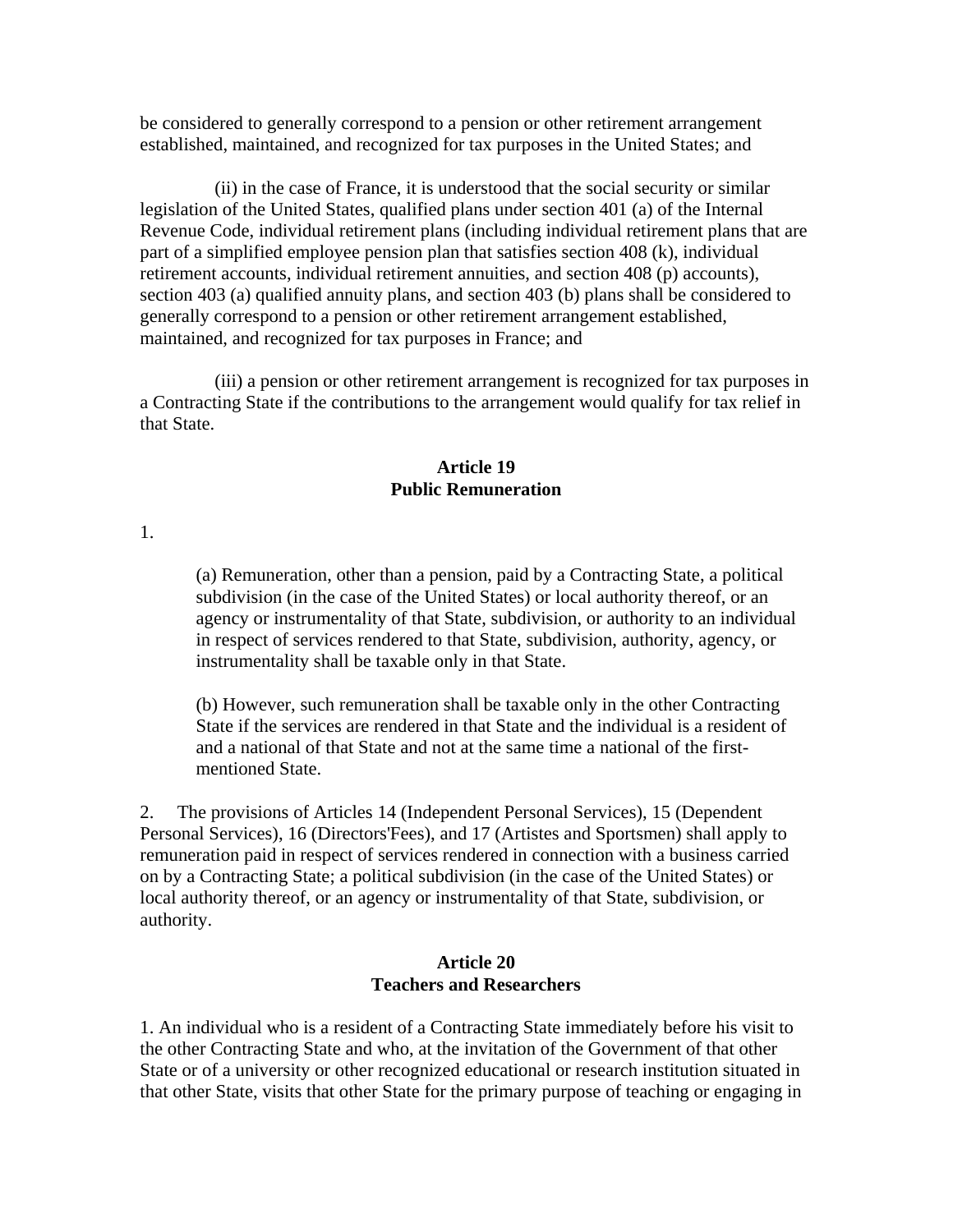research, or both, at a university or other recognized educational or research institution shall be taxable only in the first-mentioned State on his income from personal services for such teaching or research for a period not exceeding 2 years from the date of his arrival in the other State. An individual shall be entitled to the benefits of this paragraph only once.

2. The provisions of paragraph 1 shall not apply to income from research if such research is undertaken not in the public interest but primarily for the private benefit of a specific person or persons.

## **Article 21 Students and Trainees**

#### 1.

(a) An individual who is a resident of a Contracting State immediately before his visit to the other Contracting State and who is temporarily present in the other Contracting State for the primary purpose of:

(i) studying at a university or other recognized educational institution in that other Contracting State;

(ii) securing training required to qualify him to practice a profession or professional specialty; or

(iii) studying or doing research as a recipient of a grant, allowance, or award from a not-for-profit governmental, religious, charitable, scientific, artistic, cultural, or educational organization,

shall be exempt from tax in that other State with respect to amounts referred to in subparagraph (b).

(b) The amounts referred to in subparagraph (a) are:

(i) gifts from abroad for the purposes of his maintenance, education, study, research, or training;

(ii) a grant, allowance, or award described in subparagraph (a)(iii); and

(iii) income from personal services performed in the other Contracting State in an amount not in excess of 5,000 United States dollars or its equivalent in French francs for any taxable period.

(c) The benefits of this paragraph shall only extend for such period of time as may be reasonably or customarily required to effectuate the purpose of the visit, but in no event shall any individual have the benefits of this Article and Article 20 (Teachers and Researchers) for more than a total of five taxable periods.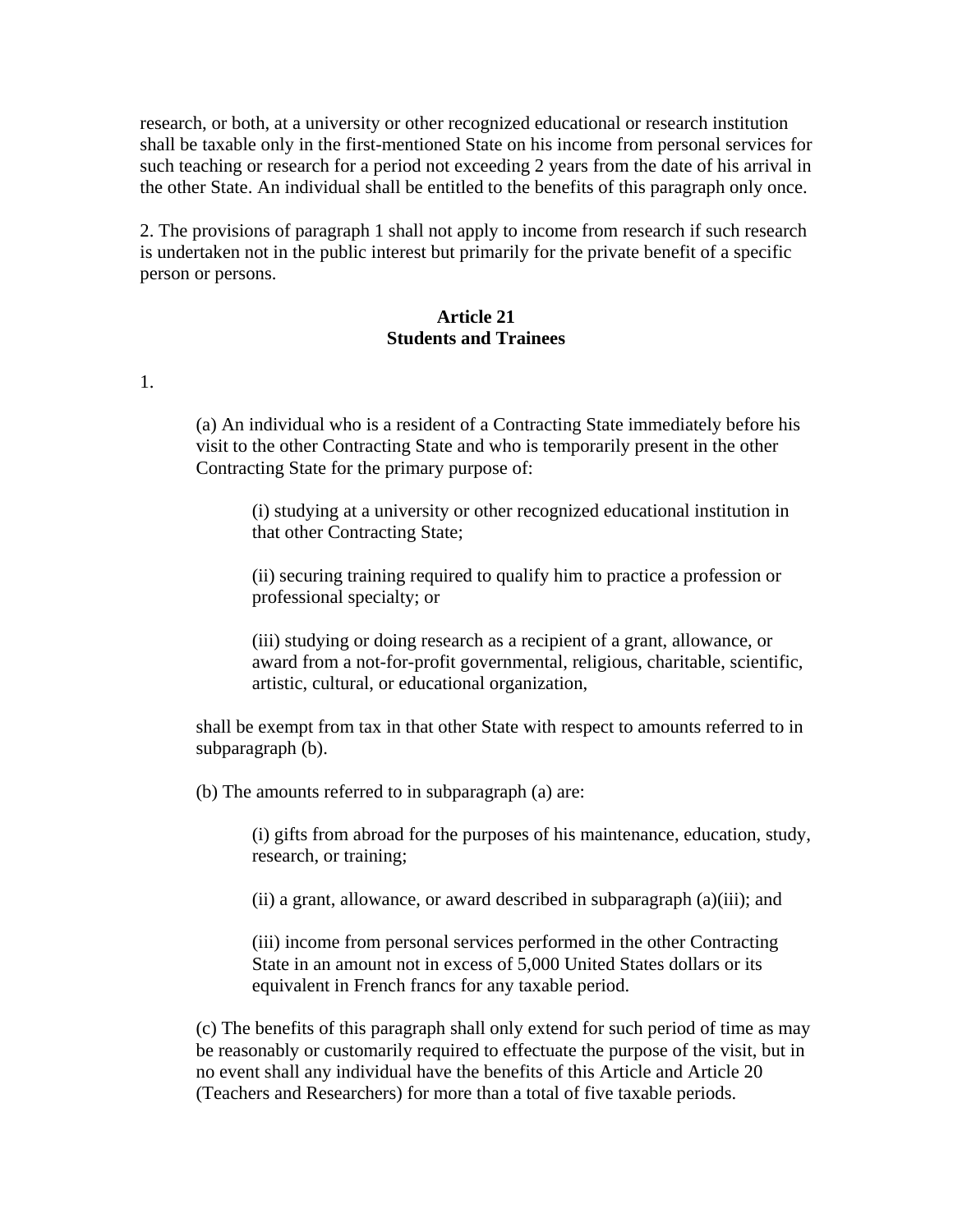(d) The provisions of subparagraph (a) shall not apply to income from research if such research is undertaken not in the public interest but primarily for the private benefit of a specific person or persons.

2. An individual who is a resident of a Contracting State immediately before his visit to the other Contracting State, and who is temporarily present in that other State as an employee of, or under contract with, a resident of the first-mentioned State for the primary purpose of:

(a) acquiring technical, professional, or business experience from a person other than that resident of the first- mentioned State, or

(b) studying at a university or other recognized educational institution in the other State,

shall be exempt from tax by that other State for a period of 12 consecutive months with respect to his income from personal services in an aggregate amount not in excess of 8,000 United States dollars or its equivalent in French francs.

## **Article 22 Other Income**

1. Items of income of a resident of a Contracting State, wherever arising, not dealt with in the foregoing Articles of this Convention shall be taxable only in that State.

2. The provisions of paragraph 1 shall not apply to income, other than income from real property as defined in paragraph 2 of Article 6 (Income from Real Property), if the recipient of such income, being a resident of a Contracting State, carries on business in the other Contracting State through a permanent establishment situated therein, or performs in that other State independent personal services from a fixed base situated therein, and the right or property in respect of which the income is paid is effectively connected with such permanent establishment or fixed base. In such case the provisions of Article 7 (Business Profits) or Article 14 (Independent Personal Services), as the case may be, shall apply.

# **Article 23 Capital**

1.

(a) Capital represented by real property referred to in Article 6 (Income from Real Property) and situated in a Contracting State may be taxed in that State.

(b) Capital represented by shares, rights, or an interest in a company the assets of which consist at least 50 percent of real property situated in a Contracting State,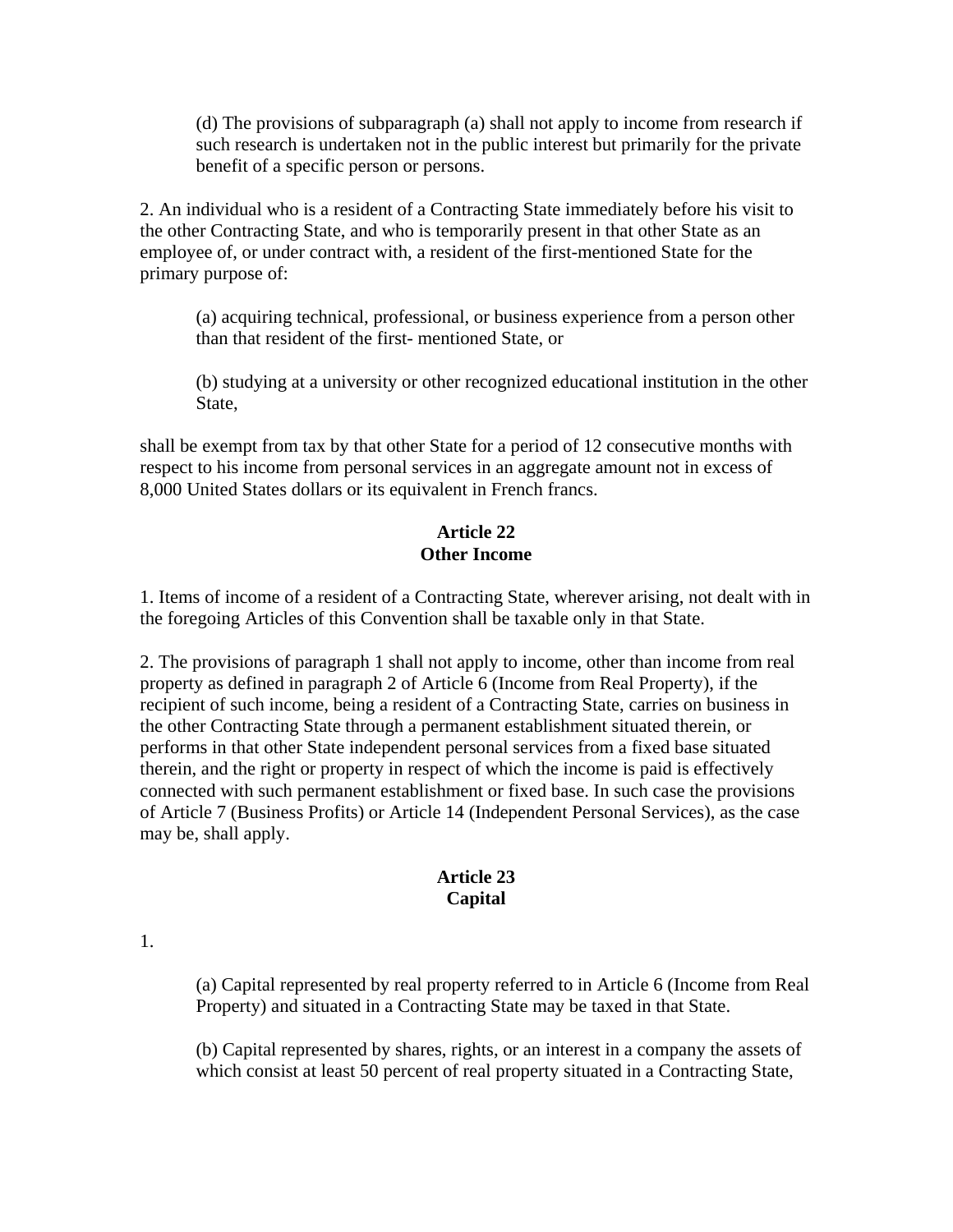or derive at least 50 percent of their value, directly or indirectly, from real property situated in a Contracting State, may be taxed in that State.

(c) If and to the extent that the assets of a person other than an individual or a company consist of real property situated in a Contracting State, or derive their value, directly or indirectly, from real property situated in a Contracting State, capital represented by an interest in such person may be taxed in that State.

2. Capital of an individual represented by shares, rights, or an interest (other than shares, rights, or an interest referred to in subparagraph (b) or (c) of paragraph 1) forming part of a substantial interest in a company that is a resident of a Contracting State may be taxed in that State. An individual is considered to have a substantial interest if he or she owns, alone or with related persons, directly or indirectly, shares, rights, or interests the total of which gives right to at least 25 percent of the corporate earnings.

3. Capital represented by movable property forming part of the business property of a permanent establishment that an enterprise of a Contracting State has in the other Contracting State or by movable property pertaining to a fixed base that is available to a resident of a Contracting State in the other Contracting State for the purpose of performing independent personal services may be taxed in that other State.

4. Capital of an enterprise of a Contracting State that operates ships or aircraft in international traffic represented by such ships or aircraft and movable property pertaining to the operation of such ships or aircraft shall be taxable only in that State.

5. All other elements of capital of a resident of a Contracting State are taxable only in that State.

6. Notwithstanding the provisions of the preceding paragraphs of this Article, for the purposes of taxation with respect to the wealth tax referred to in subparagraph (b)(iv) of paragraph 1 of Article 2 (Taxes Covered) of an individual resident of France who is a citizen of the United States and not a French national, the assets situated outside of France that such a person owns on the first of January of each of the five years following the calendar year in which he becomes a resident of France shall be excluded from the base of assessment of the above-mentioned wealth tax relating to each of those five years. If such an individual loses the status of resident of France for a duration of at least three years and again becomes a resident of France, the assets situated outside of France that such a person owns on the first of January of each of the five years following the calendar year in which he again becomes a resident of France shall be excluded from the base of assessment of the tax relating to each of those five years.

### **Article 24 Relief From Double Taxation**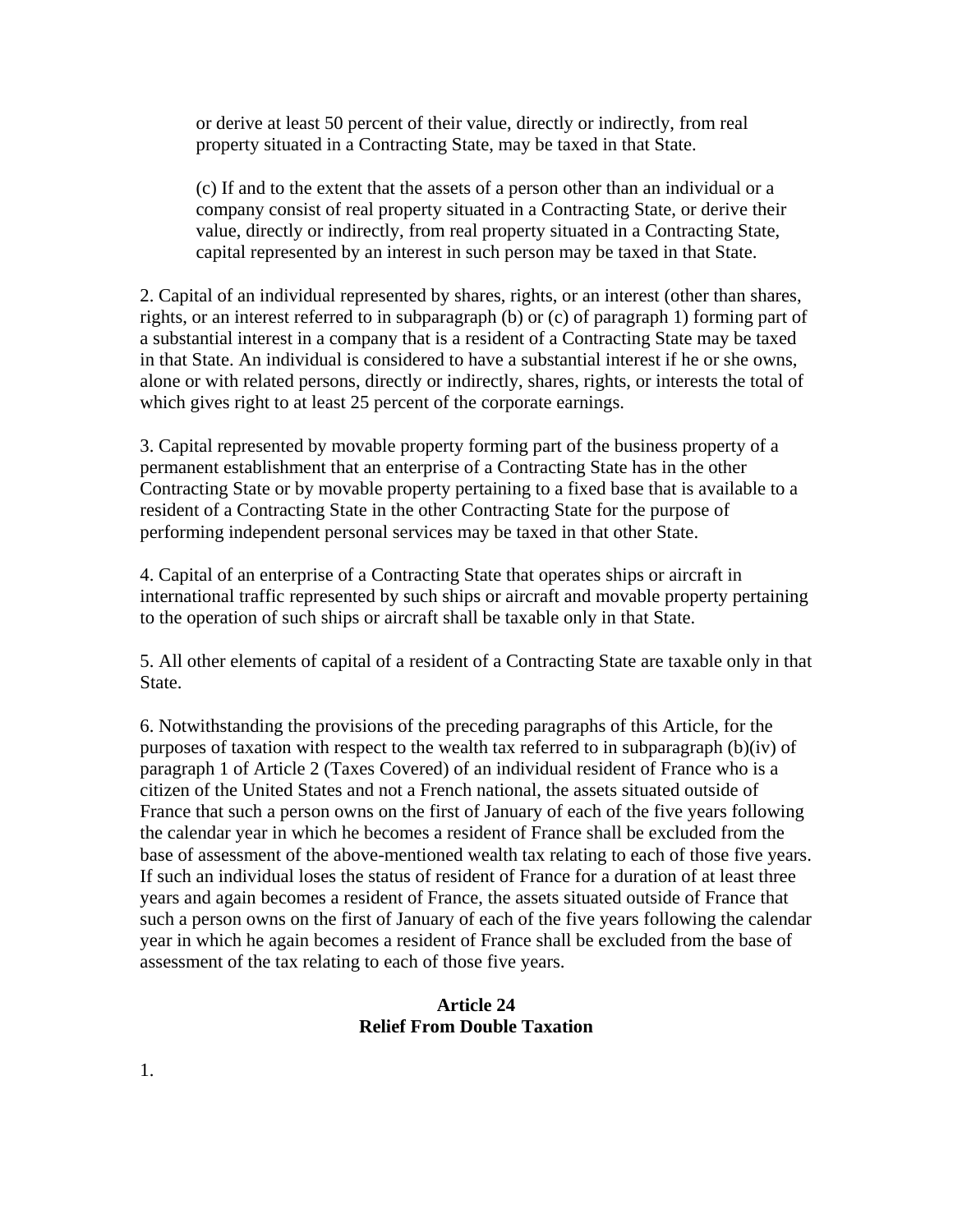(a) In accordance with the provisions and subject to the limitations of the law of the United States (as it may be amended from time to time without changing the general principle hereof), the United States shall allow to a citizen or a resident of the United States as a credit against the United States income tax:

(i) the French income tax paid by or on behalf of such citizen or resident; and

(ii) in the case of a United States company owning at least 10 percent of the voting power of a company that is a resident of France and from which the United States company receives dividends, the French income tax paid by or on behalf of the distributing corporation with respect to the profits out of which the dividends are paid.

(b) In the case of an individual who is both a resident of France and a citizen of the United States:

(i) the United States shall allow as a credit against the United States income tax the French income tax paid after the credit referred to in subparagraph (a)(iii) of paragraph 2. However, the credit so allowed against United States income tax shall not reduce that portion of the United States income tax that is creditable against French income tax in accordance with subparagraph (a)(iii) of paragraph 2;

(ii) income referred to in paragraph 2 and income that, but for the citizenship of the taxpayer, would be exempt from United States income tax under the Convention, shall be considered income from sources within France to the extent necessary to give effect to the provisions of subparagraph  $(b)(i)$ . The provisions of this subparagraph  $(b)(ii)$  shall apply only to the extent that an item of income is included in gross income for purposes of determining French tax. No provision of this subparagraph (b) relating to source of income shall apply in determining credits against United States income tax for foreign taxes other than French income tax as defined in subparagraph (e); and

(c) In the case of an individual who is both a resident and citizen of the United States and a national of France, the provisions of paragraph 2 of Article 29 (Miscellaneous Provisions) shall apply to remuneration described in paragraph 1 of Article 19 (Public Remuneration), but such remuneration shall be treated by the United States as income from sources within France.

(d) If, for any taxable period, a partnership of which an individual member is a resident of France so elects, for United States tax purposes, any income which solely by reason of paragraph 4 of Article l4 is not exempt from French tax under this Article shall be considered income from sources within France. The amount of such income shall reduce (but not below zero) the amount of partnership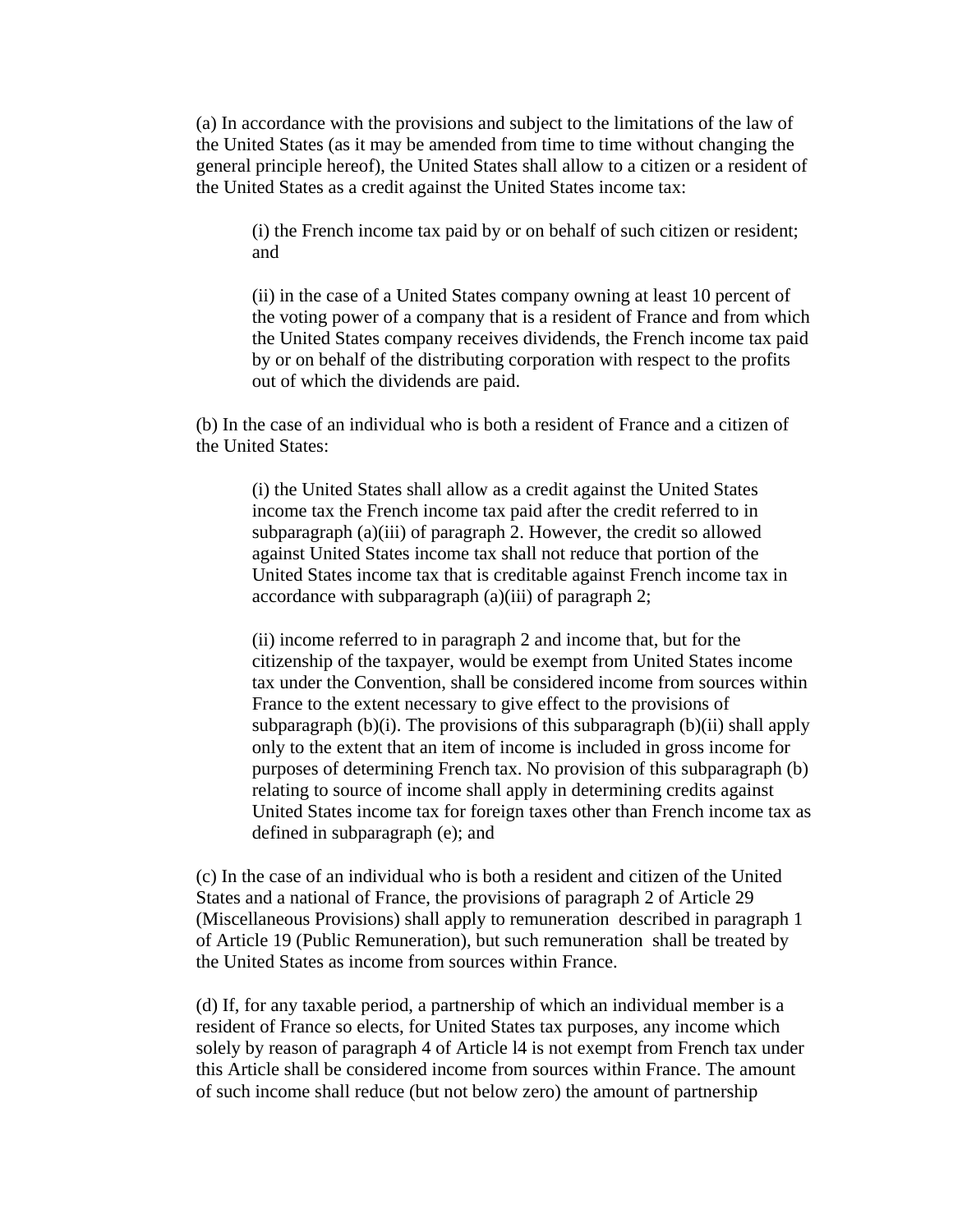earned income from sources outside the United States that would otherwise be allocated to partners who are not residents of France. For this purpose, the reduction shall apply first to income from sources within France and then to other income from sources outside the United States. If the individual member of the partnership is both a resident of France and a citizen of the United States, this provision shall not result in a reduction of United States tax below that which the taxpayer would have incurred without the benefit of deductions or exclusions available solely by reason of his presence or residence outside the United States.

(e) For the purposes of this Article, the term "French income tax" means the taxes referred to in subparagraph (b)(i) or (ii) of paragraph 1 of Article 2 (Taxes Covered), and any identical or substantially similar taxes that are imposed after the date of signature of the Convention in addition to, or in place of, the existing taxes.

2. In the case of France, double taxation shall be avoided in the following manner:

(a) Income arising in the United States that may be taxed or shall be taxable only in the United States in accordance with the provisions of this Convention shall be taken into account for the computation of the French tax where the beneficiary of such income is a resident of France and where such income is not exempted from company tax according to French domestic law. In that case, the United States tax shall not be deductible from such income, but the beneficiary shall be entitled to a tax credit against the French tax. Such credit shall be equal:

(i) in the case of income other than that referred to in subparagraphs (ii) and (iii), to the amount of French tax attributable to such income;

(ii) in the case of income referred to in Article 14 (Independent Personal Services), to the amount of French tax attributable to such income; however, in the case referred to in paragraph 4 of Article 14 (Independent Personal Services), such credit shall not give rise to an exemption that exceeds the limit specified in that paragraph;

(iii) in the case of income referred to in Article 10 (Dividends), Article 11 (Interest), Article 12 (Royalties), paragraph 1 of Article 13 (Capital Gains), Article 16 (Directors' Fees), and Article 17 (Artistes and Sportsmen), to the amount of tax paid in the United States in accordance with the provisions of the Convention; however, such credit shall not exceed the amount of French tax attributable to such income.

(b) In the case where the beneficial owner of the income arising in the United States is an individual who is both a resident of France and a citizen of the United States, the credit provided in paragraph  $2(a)(i)$  shall also be granted in the case of: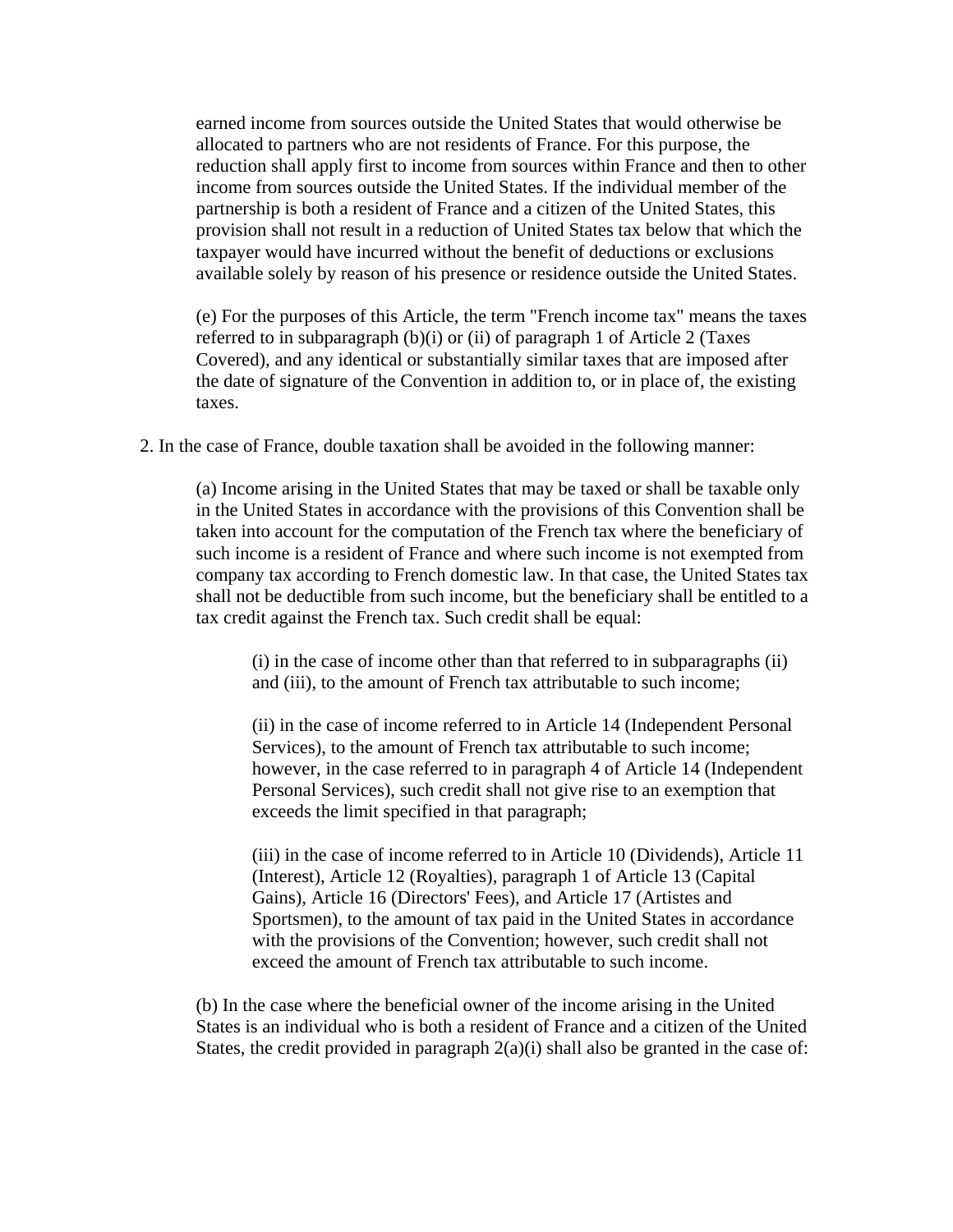(i) income consisting of dividends paid by a company that is a resident of the United States, interest arising in the United States, as described in paragraph 5 of Article 11 (Interest), or royalties arising in the United States, as described in paragraph 6 of Article 12 (Royalties), that is derived and beneficially owned by such individual and that is paid by:

> (aa) the United States or any political subdivision or local authority thereof; or

(bb) a person created or organized under the laws of a state of the United States or the District of Columbia, the principal class of shares of or interests in which is substantially and regularly traded on a recognized stock exchange as defined in subparagraph (e) of paragraph 6 of Article 30 (Limitation on Benefits of the Convention); or

(cc) a company that is a resident of the United States, provided that less than 10 percent of the outstanding shares of the voting power in such company was owned (directly or indirectly) by the resident of France at all times during the part of such company's taxable period preceding the date of payment of the income to the owner of the income and during the prior taxable period (if any) of such company, and provided that less than 50 percent of such voting power was owned (either directly or indirectly) by residents of France during the same period; or

(dd) a resident of the United States, not more than 25 percent of the gross income of which for the prior taxable period (if any) consisted directly or indirectly of income derived from sources outside the United States;

(ii) capital gains derived from the alienation of capital assets generating income described in subparagraph (i); however, such alienation shall be taken into account for the determination of the threshold of taxation applicable in France to capital gains on movable property;

(iii) profits or gains derived from transactions on a public United States options or futures market;

(iv) income that would be exempt from United States tax under Articles 20 (Teachers and Researchers) or 21 (Students and Trainees) if the individual were not a citizen of the United States; and

(v) U.S. source alimony and annuities. The provisions of this subparagraph (b) shall apply only if the citizen of the United States who is a resident of France demonstrates that he has complied with his United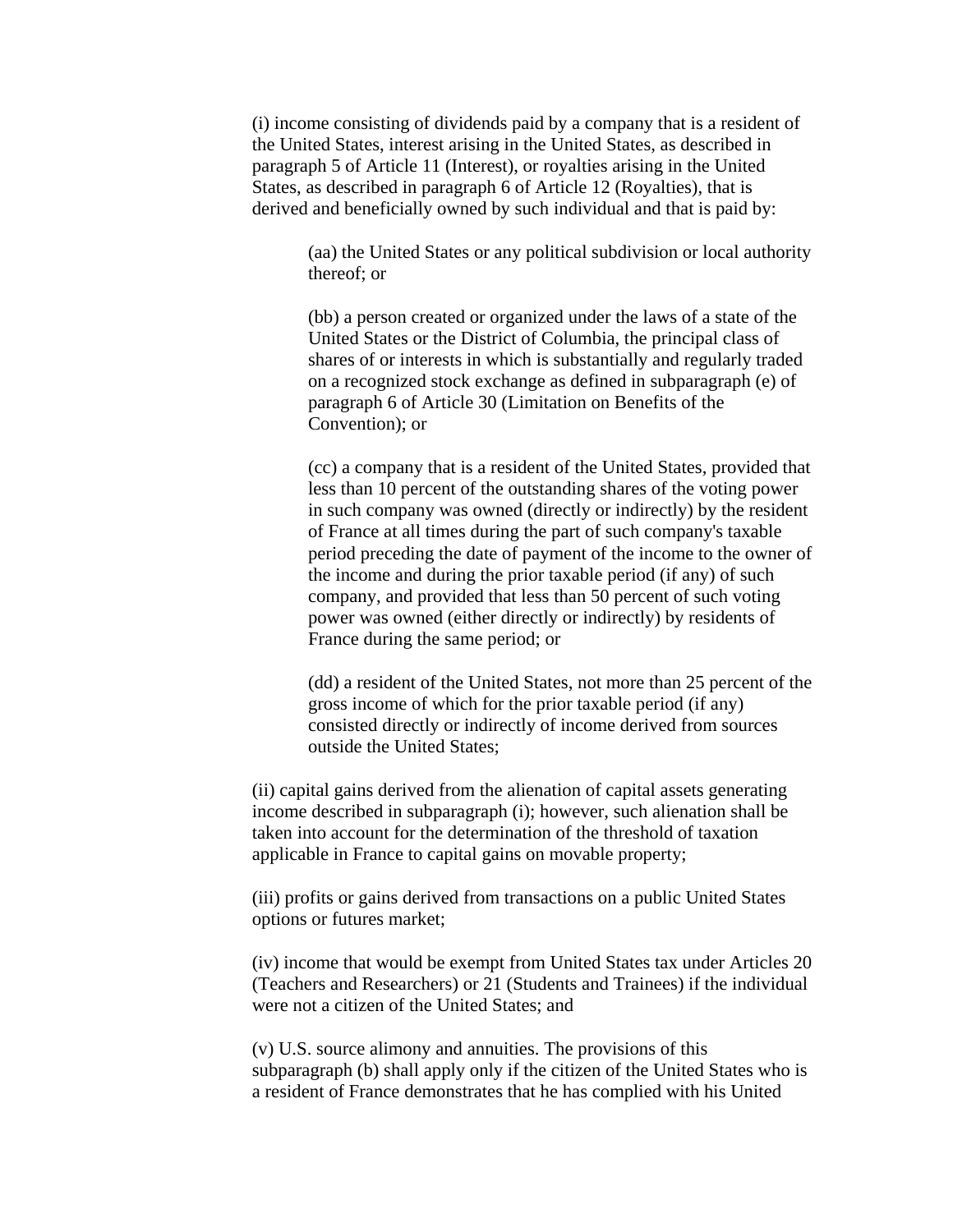States income tax obligations, and subject to receipt by the French tax administration of such certification as may be prescribed by the competent authority of France, or upon request to the French tax administration for refund of tax withheld together with the presentation of any certification required by the competent authority of France.

(c) A resident of France who owns capital that may be taxed in the United States according to the provisions of paragraph 1, 2, or 3 of Article 23 (Capital) may also be taxed in France in respect of such capital. The French tax shall be computed by allowing a tax credit equal to the amount of tax paid in the United States on such capital. That tax credit shall not exceed the amount of the French tax attributable to such capital.

(d)

(i) For purposes of this paragraph, the term "resident of France" includes a "societe de personnes," a "groupement d'interet economique" (economic interest group), or a "groupement europeen d'interet economique" (European economic interest group) that is constituted in France and has its place of effective management in France.

(ii) The term "amount of French tax attributable to such income" as used in subparagraph (a) means:

> (aa) where the tax on such income is computed by applying a proportional rate, the amount of the net income concerned multiplied by the rate which actually applies to that income;

(bb) where the tax on such income is computed by applying a progressive scale, the amount of the net income concerned multiplied by the rate resulting from the ratio of the French income tax actually payable on the total net income in accordance with French law to the amount of that total net income.

(iii) The term "amount of tax paid in the United States" as used in subparagraph (a) means the amount of the United States income tax effectively and definitively borne in respect of the items of income concerned, in accordance with the provisions of the Convention, by the beneficial owner thereof who is a resident of France. But this term shall not include the amount of tax that the United States may levy under the provisions of paragraph 2 of Article 29 (Miscellaneous Provisions).

(iv) The interpretation of subparagraphs (ii) and (iii) shall apply, by analogy, to the terms "amount of the French tax attributable to such capital" and "amount of tax paid in the United States," as used in subparagraph (c).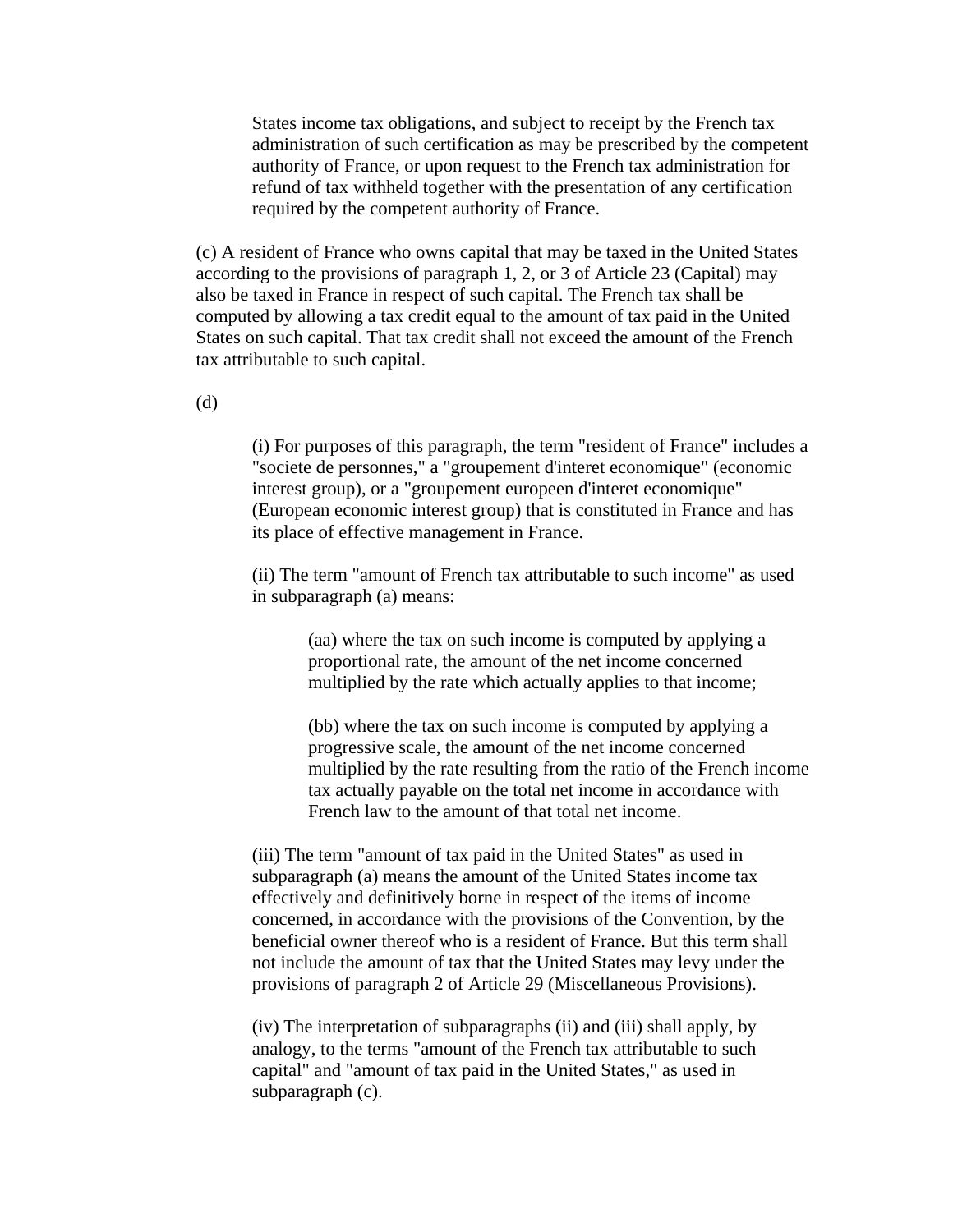(i) Where French domestic law allows companies that are residents of France to determine their taxable profits on a consolidation basis, including the profits or losses of subsidiaries that are residents of the United States or of permanent establishments situated in the United States, the provisions of the Convention shall not prevent the application of that law.

(ii) Where in accordance with its domestic law, France, in determining the taxable profits of residents, permits the deduction of the losses of subsidiaries that are residents of the United States or of permanent establishments situated in the United States and includes the profits of those subsidiaries or of those permanent establishments up to the amount of the losses so deducted, the provisions of the Convention shall not prevent the application of that law.

(iii) Nothing in the Convention shall prevent France from applying the provisions of Article 209B of its tax code (code general des impots) or any substantially similar provisions which may amend or replace the provisions of that Article.

### **Article 25 Non-Discrimination**

1. Individuals who are nationals of a Contracting State and residents of the other Contracting State shall not be subjected in that other State to any taxation or any requirement connected therewith that is other or more burdensome than the taxation and connected requirements to which individuals who are nationals and residents of that other State in the same circumstances are or may be subjected.

2. The taxation on a permanent establishment that an enterprise of a Contracting State has in the other Contracting State shall not be less favorably levied in that other State than the taxation levied on enterprises of that other State carrying on the same activities. This provision shall not be construed as obliging a Contracting State to grant to residents of the other Contracting State any personal allowances, reliefs, and reductions for taxation purposes on account of civil status or family responsibilities that it grants to its own residents. The provisions of this paragraph shall not prevent the application by either Contracting State of the taxes described in paragraph 7 of Article 10 (Dividends).

3.

(a) Except where the provisions of paragraph 1 of Article 9 (Associated Enterprises), paragraph 6 of Article 11 (Interest), or paragraph 7 of Article 12 (Royalties) apply, interest, royalties, and other disbursements paid by an enterprise of a Contracting State to a resident of the other Contracting State shall,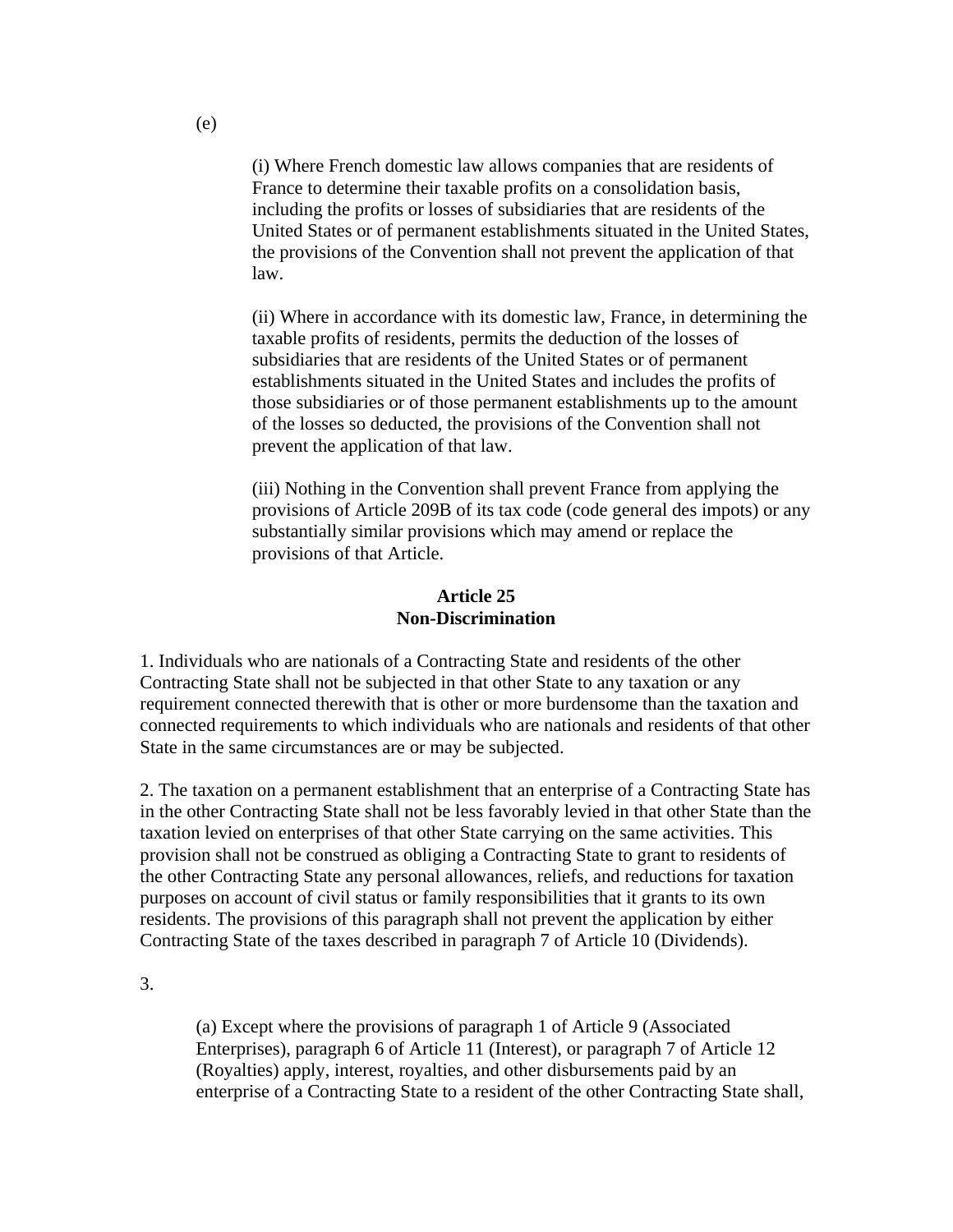for the purposes of determining the taxable profits of such enterprise, be deductible under the same conditions as if they had been paid to a resident of the first-mentioned State. Similarly, any debts of an enterprise of a Contracting State to a resident of the other Contracting State shall, for the purposes of determining the taxable capital of such enterprise, be deductible under the same conditions as if they had been contracted to a resident of the first-mentioned State.

(b) Nothing in this Convention shall prevent the application of Article 212 of the French tax code (code general des impots) as it may be amended from time to time without changing the general principle thereof, or of any substantially similar provisions which may be enacted in addition to or in substitution for that provision (including provisions substantially similar to those applicable in the other Contracting State), to the extent that such application is consistent with the principles of paragraph 1 of Article 9 (Associated Enterprises).

4. Enterprises of a Contracting State, the capital of which is wholly or partly owned or controlled, directly or indirectly, by one or more residents of the other Contracting State, shall not be subjected in the first-mentioned State to any taxation or any requirement connected therewith which is other or more burdensome than the taxation and connected requirements to which other similar enterprises of the first-mentioned State are or may be subjected.

5. The provisions of this Article shall, notwithstanding the provisions of Article 2 (Taxes Covered), apply to taxes of every kind and description imposed by a Contracting State or a political subdivision (in the case of the United States) or local authority thereof.

### **Article 26 Mutual Agreement Procedure**

1. Where a person considers that the actions of one or both of the Contracting States result or will result for him in taxation not in accordance with the provisions of this Convention, he may, irrespective of the remedies provided by the domestic law of those States, present his case to the competent authority of the Contracting State of which he is a resident or national. The case must be presented within three years of the notification of the action resulting in taxation not in accordance with the provisions of this Convention.

2. The competent authority shall endeavor, if the objection appears to it to be justified and if it is not itself able to arrive at a satisfactory solution, to resolve the case by mutual agreement with the competent authority of the other Contracting State, with a view to the avoidance of taxation which is not in accordance with the Convention. Any agreement reached shall be implemented notwithstanding any time limits or other procedural limitations in the domestic law of the Contracting States.

3. The competent authorities of the Contracting States shall endeavor to resolve by mutual agreement any difficulties or doubts arising as to the interpretation or application of the Convention. In particular, they may agree: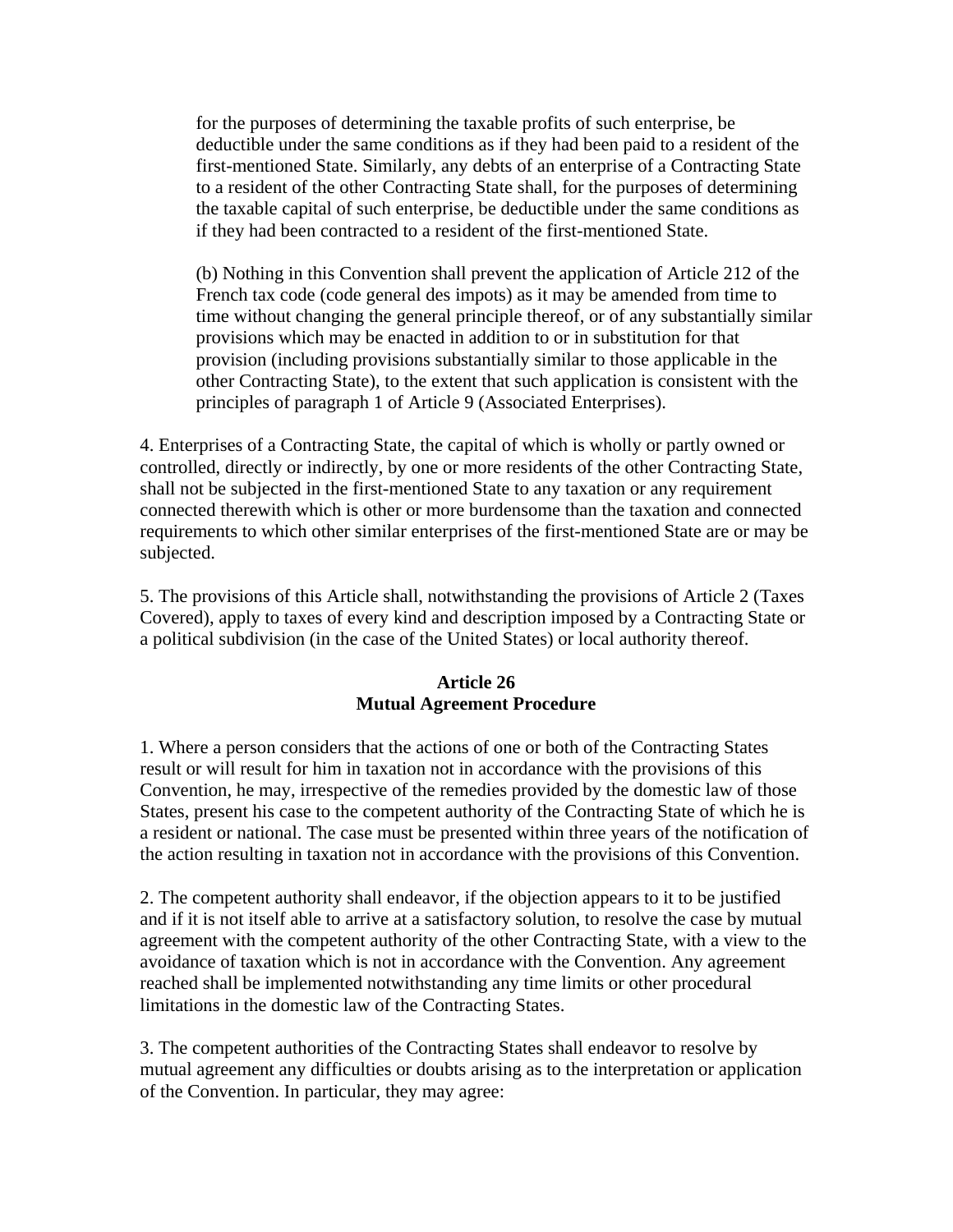(a) to the same attribution of profits to a resident of a Contracting State and its permanent establishment situated in the other Contracting State;

(b) to the same allocation of income between a resident of a Contracting State and any associated enterprise described in paragraph 1 of Article 9 (Associated Enterprises);

(c) to the same determination of the source of particular items of income;

(d) concerning the matters, described in subparagraphs (a), (b), and (c) of this paragraph with respect to past or future years; or

(e) to increase the money amounts referred to in Articles 17 (Artistes and Sportsmen) and 21 (Students and Trainees) to reflect economic or monetary developments.

They may also agree to eliminate double taxation in cases not provided for in the Convention.

5. The competent authorities of the Contracting States may communicate with each other directly for the purpose of reaching an agreement in the sense of the preceding paragraphs. When it seems advisable for the purpose of reaching agreement, the competent authorities or their representatives may meet together for an oral exchange of opinions.

6. If an agreement cannot be reached by the competent authorities pursuant to the previous paragraphs of this Article, the case may, if both competent authorities and the taxpayer agree, be submitted for arbitration, provided that the taxpayer agrees in writing to be bound by the decision of the arbitration board. The competent authorities may release to the arbitration board such information as is necessary for carrying out the arbitration procedure. The decision of the arbitration board shall be binding on the taxpayer and on both States with respect to that case. The procedures, including the composition of the board, shall be established between the Contracting States by notes to be exchanged through diplomatic channels after consultation between the competent authorities. The provisions of this paragraph shall not have effect until the date specified in the exchange of diplomatic notes.

# **Article 27 Exchange of Information**

1. The competent authorities of the Contracting States shall exchange such information as is pertinent for carrying out the provisions of this Convention and of the domestic laws of the Contracting States concerning taxes covered by this Convention insofar as the taxation thereunder is not contrary to this Convention. The exchange of information is not restricted by Article 1 (Personal Scope). Any information received by a Contracting State shall be treated as secret in the same manner as information obtained under the domestic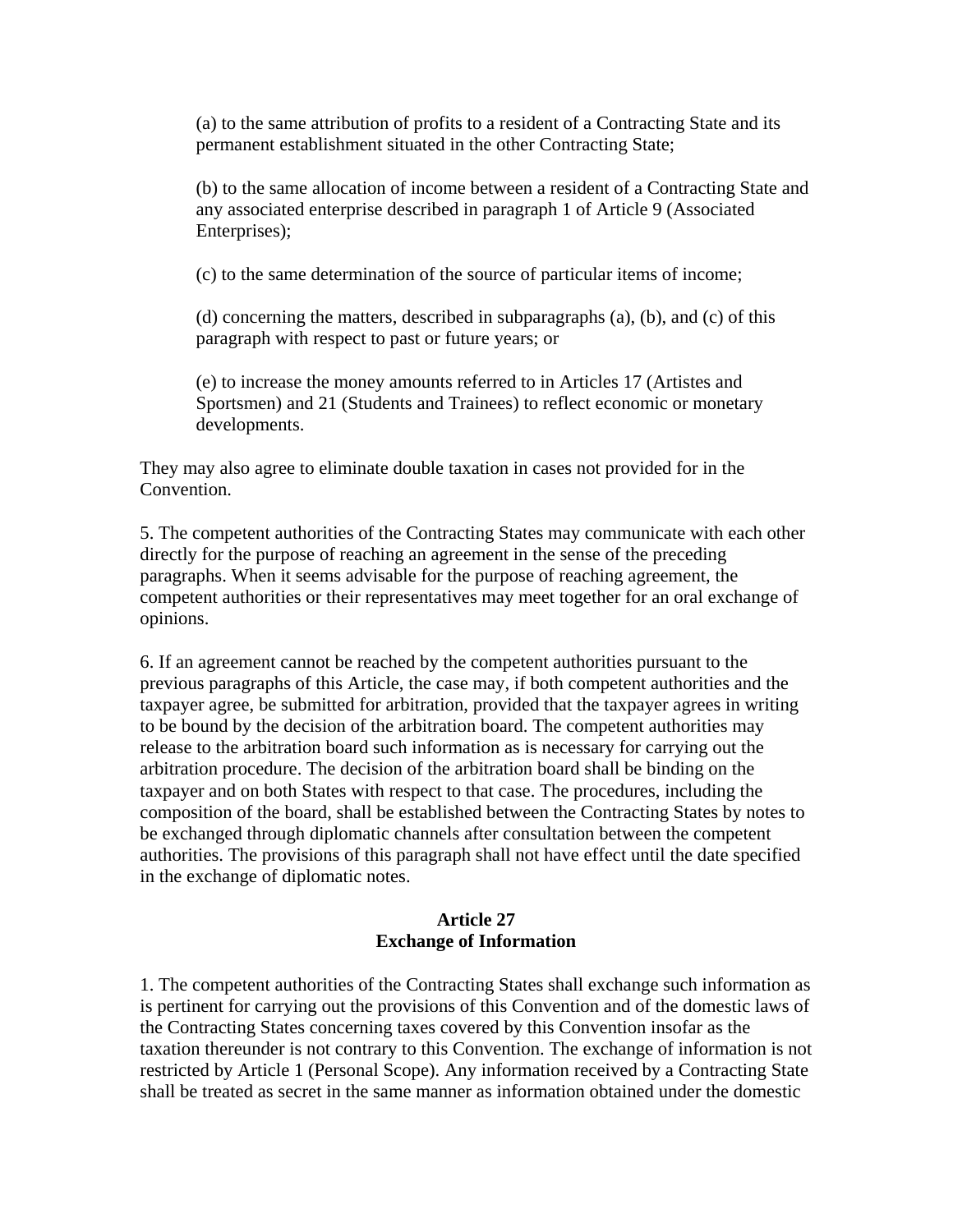laws of that State and shall be disclosed only to persons or authorities (including courts and administrative bodies) involved in the assessment, collection, or administration of, the enforcement or prosecution in respect of, or the determination of appeals in relation to, the taxes covered by this Convention. Such persons or authorities shall use the information only for such purposes. They may disclose the information in public court proceedings or in judicial decisions.

2. In no case shall the provisions of paragraph 1 be construed so as to impose on a Contracting State the obligation:

(a) to carry out administrative measures at variance with the laws or the administrative practice of that or of the other Contracting State;

(b) to supply particulars that are not obtainable under the laws or in the normal course of the administration of that or of the other Contracting State;

(c) to supply information that would disclose any trade, business, industrial, commercial, or professional secret or trade process, or information, the disclosure of which would be contrary to public policy (ordre public).

3. The exchange of information shall be on request with reference to particular cases, or spontaneous, or on a routine basis. The competent authorities of the Contracting States shall agree on the list of information which shall be furnished on a routine basis.

4.

(a) If information is requested by a Contracting State in accordance with this Article, the other Contracting State shall obtain the information to which the request relates in the same manner and to the same extent as if its own taxation were involved, notwithstanding the fact that the other State may not, at that time, need such information for purposes of its own tax.

(b) If specifically requested by the competent authority of a Contracting State, the competent authority of the other Contracting State shall, if possible, provide information under this Article in the form of depositions of witnesses and authenticated copies of unedited original documents (including books, papers, statements, records, accounts, and writings), to the same extent such depositions and documents can be obtained under the laws and administrative practices of that other State with respect to its own taxes.

(c) A Contracting State shall allow representatives of the other Contracting State to enter the first-mentioned State to interview taxpayers and look at and copy their books and records, but only after obtaining the consent of those taxpayers and the competent authority of the first-mentioned State (who may be present or represented, if desired), and only if the two Contracting States agree, in an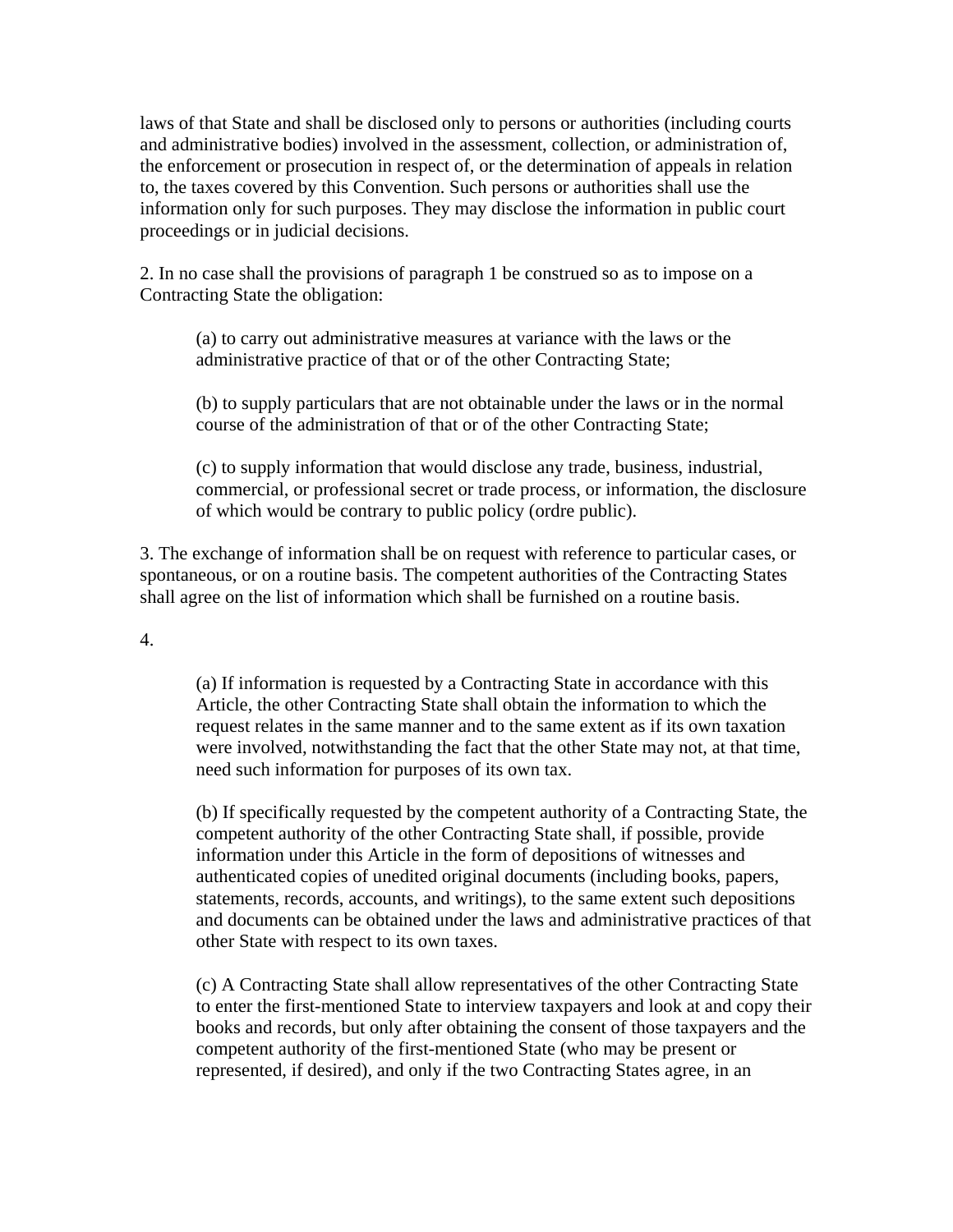exchange of diplomatic notes, to allow such inquiries on a reciprocal basis. Such inquiries shall not be considered audits for purposes of French domestic law.

5. Notwithstanding the provisions of Article 2 (Taxes Covered), all taxes imposed on behalf of a Contracting State shall be considered as taxes covered by the Convention for purposes of this Article.

## **Article 28 Assistance in Collection**

1. The Contracting States undertake to lend assistance and support to each other in the collection of the taxes to which this Convention applies (together with interest, costs, and additions to the taxes and fines not being of a penal character) in cases where the taxes are definitively due according to the laws of the State making the application.

2. Revenue claims of each of the Contracting States which have been finally determined will be accepted for enforcement by the State to which application is made and collected in that State in accordance with the laws applicable to the enforcement and collection of its own taxes.

3. The application will be accompanied by such documents as are required by the laws of the State making the application to establish that the taxes have been finally determined.

4. If the revenue claim has not been finally determined, the State to which application is made will take such measures of conservancy (including measures with respect to transfer of property of nonresident aliens) as are authorized by its laws for the enforcement of its own taxes.

5. The assistance provided for in this Article shall not be accorded with respect to citizens, companies, or other entities of the Contracting State to which application is made except in cases where the exemption from or reduction of tax or the payment of tax credits provided for in paragraph 4 of Article 10 (Dividends) granted under the Convention to such citizens, companies, or other entities has, according to mutual agreement between the competent authorities of the Contracting States, been enjoyed by persons not entitled to such benefits.

# **Article 29 Miscellaneous Provisions**

1. The Convention shall not restrict in any manner any exclusion, exemption, deduction, credit, or other allowance now or hereafter accorded by

(a) the laws of:

(i) the United States;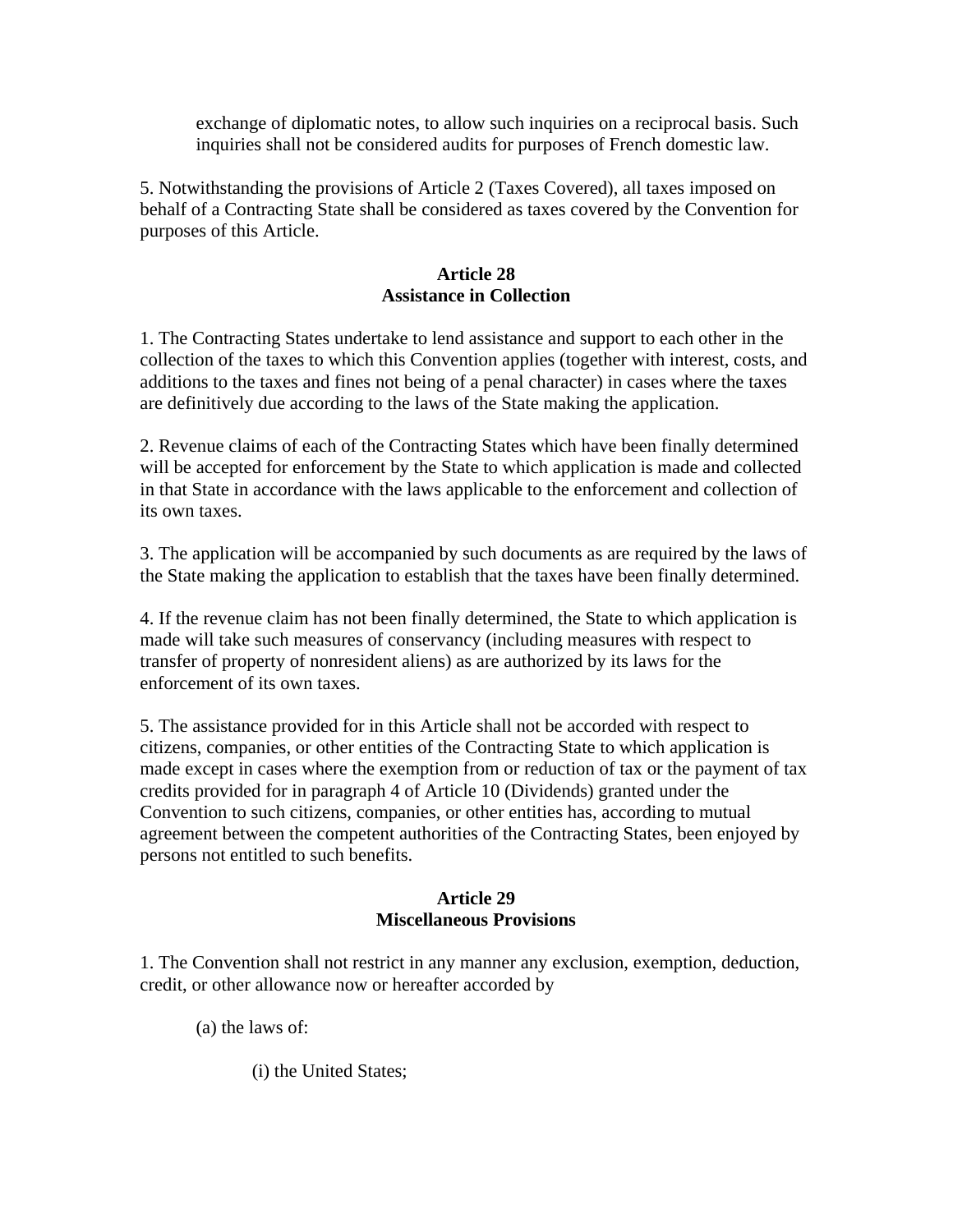(ii) France, in the case of a resident (within the meaning of Article 4 (Resident)) or citizen of the United States. However, notwithstanding the preceding sentence, the provisions of paragraph 5 of Article 6 (Income from Real Property), Article 19 (Public Remuneration), Article 20 (Teachers and Researchers), and Article 24 (Relief from Double Taxation) shall apply, regardless of any exclusion, exemption, deduction, credit, or other allowance accorded by the laws of France; or

(b) by any other agreement between the Contracting States.

2. Notwithstanding any provision of the Convention except the provisions of paragraph 3, the United States may tax its residents, as determined under Article 4 (Resident), and its citizens as if the Convention had not come into effect. For this purpose, the term "citizen" shall include a former citizen or long-term resident whose loss of such status had as one of its principal purposes the avoidance of tax, (as defined under the laws of the United States) but only for a period of ten years following such loss.

3. The provisions of paragraph 2 shall not affect:

(a) the benefits conferred under paragraph 2 of Article 9 (Associated Enterprises), under paragraph 3 (a) of Article 13 (Capital Gains), under paragraph 1 of Article 18 (Pensions), and under Articles 24 (Relief From Double Taxation), 25 (Non-Discrimination), and 26 (Mutual Agreement Procedure); and

(b) the benefits conferred under paragraph 2 of Article 18 (Pensions) and under Articles 19 (Public Remuneration), 20 (Teachers and Researchers), 21 (Students and Trainees), and 31 (Diplomatic and Consular Officers), upon individuals who are neither citizens of, nor have immigrant status in, the United States.

4. Notwithstanding the provisions of Article 2 (Taxes Covered), any transaction in which an order for the purchase, sale, or exchange of stocks or securities originates in one Contracting State and is executed through a stock exchange in the other Contracting State shall be exempt in the first-mentioned State from stamp or like tax otherwise arising with respect to such transaction.

5. A resident of a Contracting State that maintains one or several abodes in the other Contracting State shall not be subject in that other State to an income tax according to an "imputed income" based on the rental value of that or those abodes.

6. Nothing in this Convention shall affect the U.S. taxation of an excess inclusion with respect to a residual interest in a real estate mortgage investment conduit under section 860G of the Internal Revenue Code, as it may be amended from time to time without changing the general principle thereof.

7. For purposes of the taxation by France of residents of France who are citizens of the United States: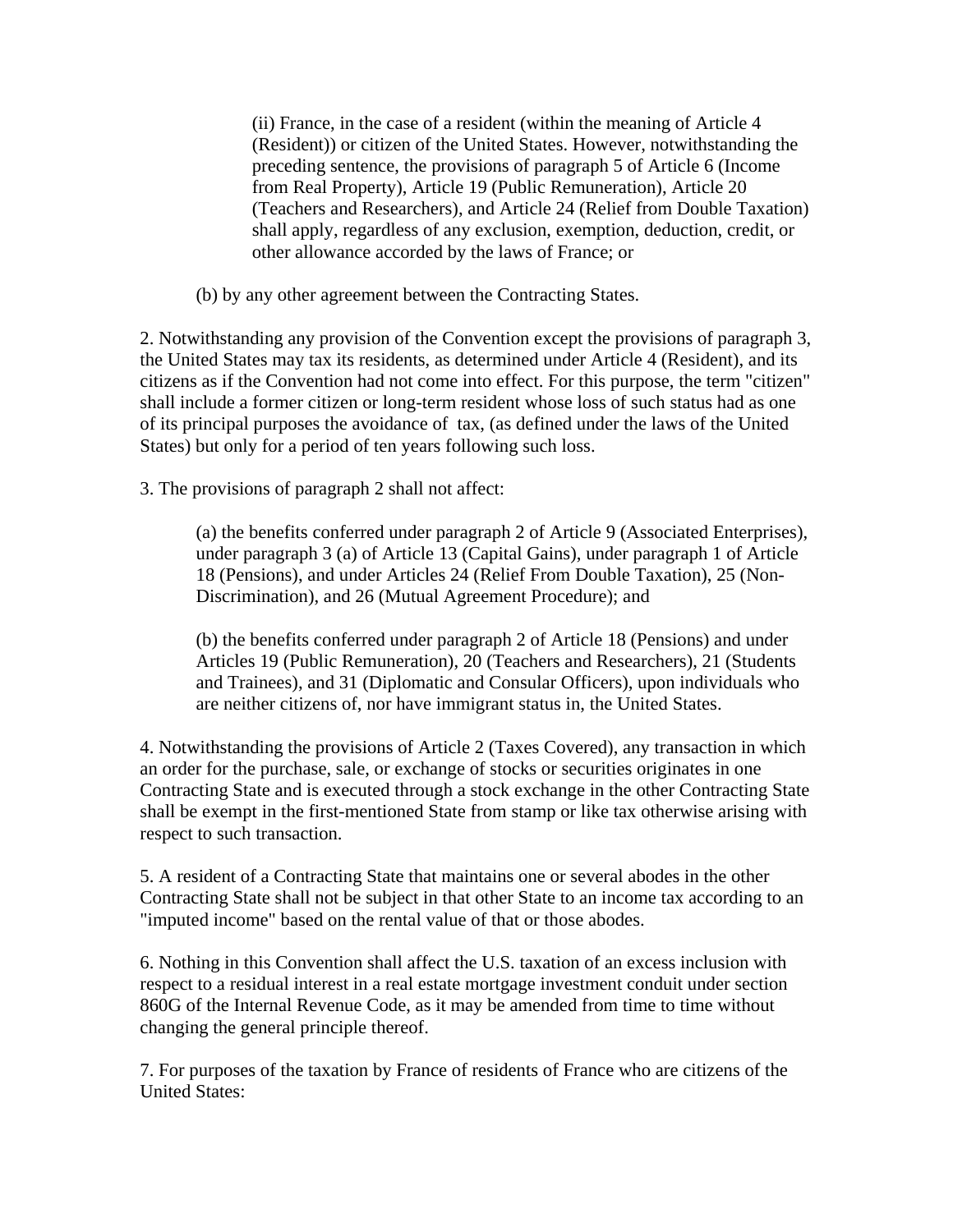(a) benefits other than capital gain received by reason of the exercise of options with respect to shares of companies resident in the United States shall be considered income when and to the extent that the exercise of the option or disposition of the stock gives rise to ordinary income for United States tax purposes;

(b) United States state and local income taxes on income from personal services and any other business income (except income that is exempt under subparagraph  $2(a)(i)$  or (ii) of Article 24 (Relief from Double Taxation)) shall be allowed as business expenses.

8. Notwithstanding the provisions of subparagraph 1(b):

(a) Notwithstanding any other agreement to which the Contracting States may be parties, a dispute concerning whether a measure is within the scope of this Convention shall be considered only by the competent authorities of the Contracting States, as defined in subparagraph 1(h) of Article 3 (General Definitions) of this Convention, and the procedures under this Convention exclusively shall apply to the dispute.

(b) Unless the competent authorities determine that a taxation measure is not within the scope of this Convention, the nondiscrimination obligations of this Convention exclusively shall apply with respect to that measure, except for such national treatment or most-favored-nation obligations as may apply to trade in goods under the General Agreement on Tariffs and Trade. No national treatment or most-favored-nation obligation under any other agreement shall apply with respect to that measure.

(c) For the purpose of this paragraph, a "measure" is a law, regulation, rule, procedure, decision, administrative action, or any other form of measure.

## **Article 30 Limitation on Benefits of the Convention**

1. A resident of a Contracting State that derives income from the other Contracting State shall be entitled in that other State to all of the benefits of this Convention only if such resident is one of the following:

(a) an individual;

(b) a Contracting State, a political subdivision (in the case of the United States) or local authority thereof, or an agency or instrumentality of that State, subdivision, or authority;

(c) a company meeting one of the following conditions: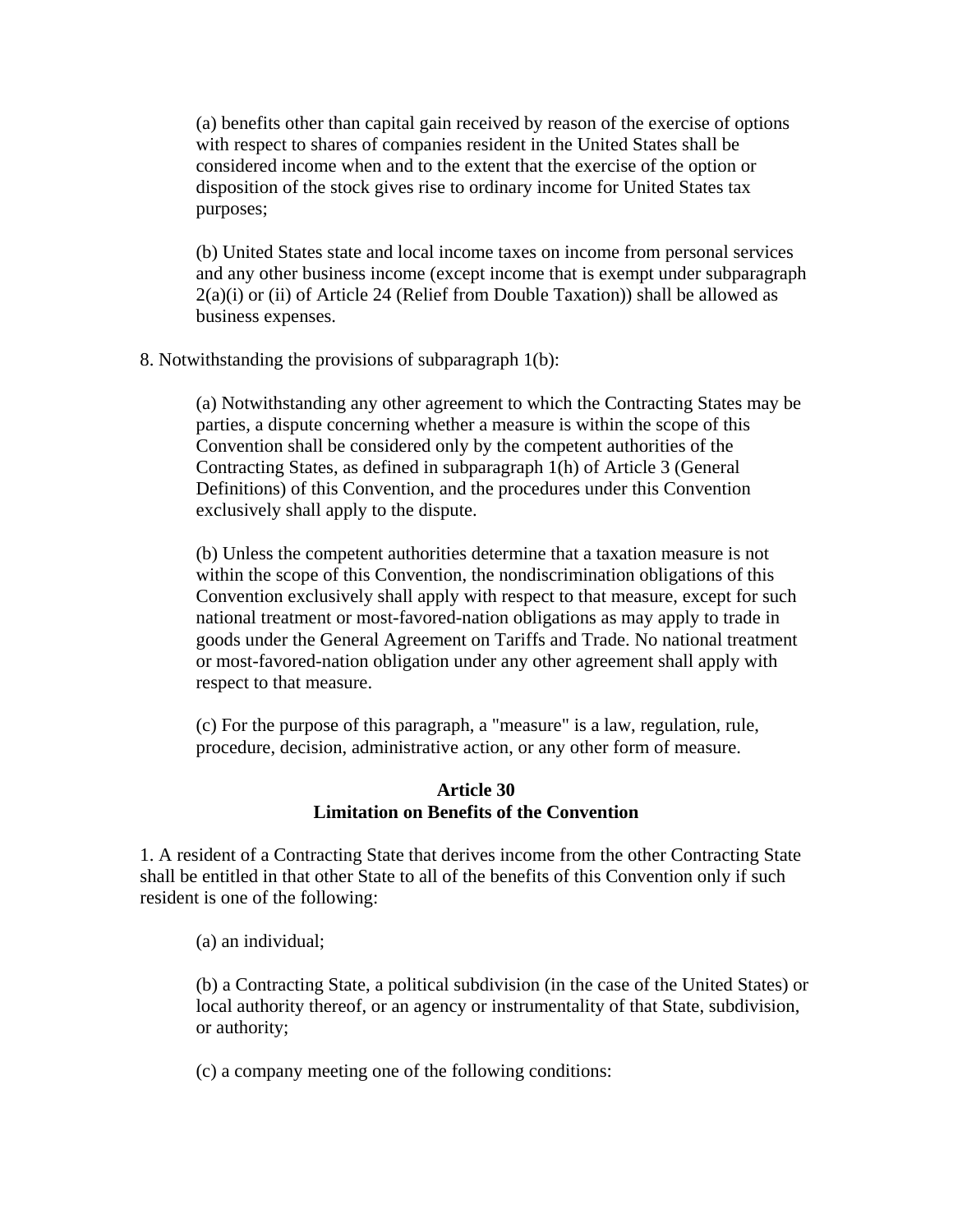(i) the principal class of its shares is listed on a recognized securities exchange located in either Contracting State and is substantially and regularly traded on one or more recognized securities exchanges;

(ii) more than 50 percent of the aggregate vote and value of its shares is owned, directly or indirectly, by any combination of companies that are resident in either Contracting State, the principal classes of the shares of which are listed and traded as described in subparagraph (c)(i), persons referred to in subparagraph (b), and companies of which more than 50 percent of the aggregate vote and value is owned by persons referred to in subparagraph (b);

(iii)

(aa) at least 30 percent of the aggregate vote and value of its shares is owned, directly or indirectly, by any combination of companies that are resident in the first-mentioned Contracting State, the principal classes of the shares of which are listed and traded as described in subparagraph (c)(i), persons referred to in subparagraph (b), and companies of which more than 50 percent of the aggregate vote and value is owned by persons referred to in subparagraph (b); and

**(**bb) at least 70 percent of the aggregate vote and value of its shares is owned, directly or indirectly, by any combination of companies that are residents of either Contracting State or of one or more member states of the European Union, the principal classes of shares of which are listed and substantially and regularly traded on one or more recognized stock exchanges, persons referred to in subparagraph (b), companies of which more than 50 percent of the aggregate vote and value is owned by persons referred to in subparagraph (b), one or more member states of the European Union, political subdivisions or local authorities thereof, or agencies or instrumentalities of those member states, subdivisions, or authorities, and companies of which more than 50 percent of the aggregate vote and value is owned by such member states, subdivisions, authorities, or agencies or instrumentalities;

(d) a person, if 50 percent or more of the beneficial interest in such person (or, in the case of a company, 50 percent or more of the vote and value of the company's shares) is not owned, directly or indirectly, by persons that are not qualified persons, and:

(i) less than 50 percent of the gross income of such person is used, directly or indirectly, to make deductible payments to persons that are not qualified persons; or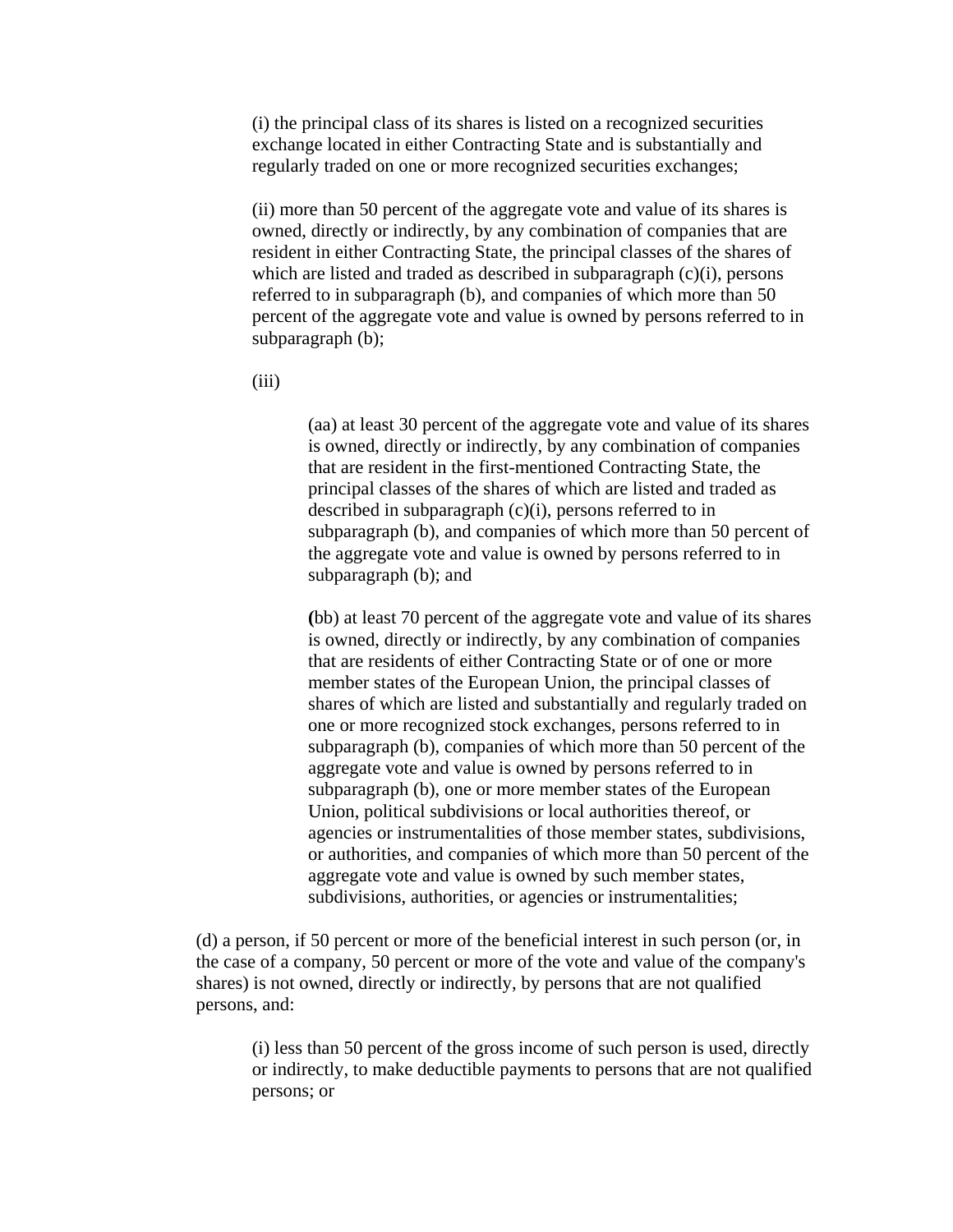(ii) less than 70 percent of such gross income is used, directly or indirectly, to make deductible payments to persons that are not qualified persons and less than 30 percent of such gross income is used, directly or indirectly, to make deductible payments to persons that are neither qualified persons nor residents of member states of the European Union;

(e) a pension trust or an organization referred to in subparagraph (b)(ii) of paragraph 2 of Article 4 (Resident), provided that more than half of its beneficiaries, members, or participants, if any, are qualified persons; or

(f) an investment entity referred to in subparagraph (b)(iii) of paragraph 2 of Article 4 (Residence), provided that more than half of the shares, rights, or interests in such entity is owned by qualified persons.

#### 2.

(a) A resident of a Contracting State shall also be entitled to the benefits of the Convention with respect to income derived from the other Contracting State if:

(i) such resident is engaged in the active conduct of a trade or business in the first-mentioned State (other than the business of making or managing investments, unless the activities are banking or insurance activities carried on by a bank or insurance company);

(ii) the income is connected with or incidental to the trade or business in the first-mentioned State; and

(iii) the trade or business is substantial in relation to the activity in the other State that generated the income.

(b) For purposes of subparagraph (a), whether the trade or business of the resident in the first-mentioned State is substantial in relation to the activity in the other State will be determined based on all of the facts and circumstances. In any case, however, the trade or business will be deemed substantial if, for the first preceding taxable period or for the average of the three preceding taxable periods, each of the following ratios equals at least 7.5 percent and the average of the ratios exceeds 10 percent:

(i) the ratio of the value of assets used or held for use in the conduct of the trade or business of the resident in the first-mentioned State to the value of assets used or held for use in the conduct of the activity in the other State;

(ii) the ratio of the gross income derived from the conduct of the trade or business of the resident in the first-mentioned State to the gross income derived from the conduct of the activity in the other State;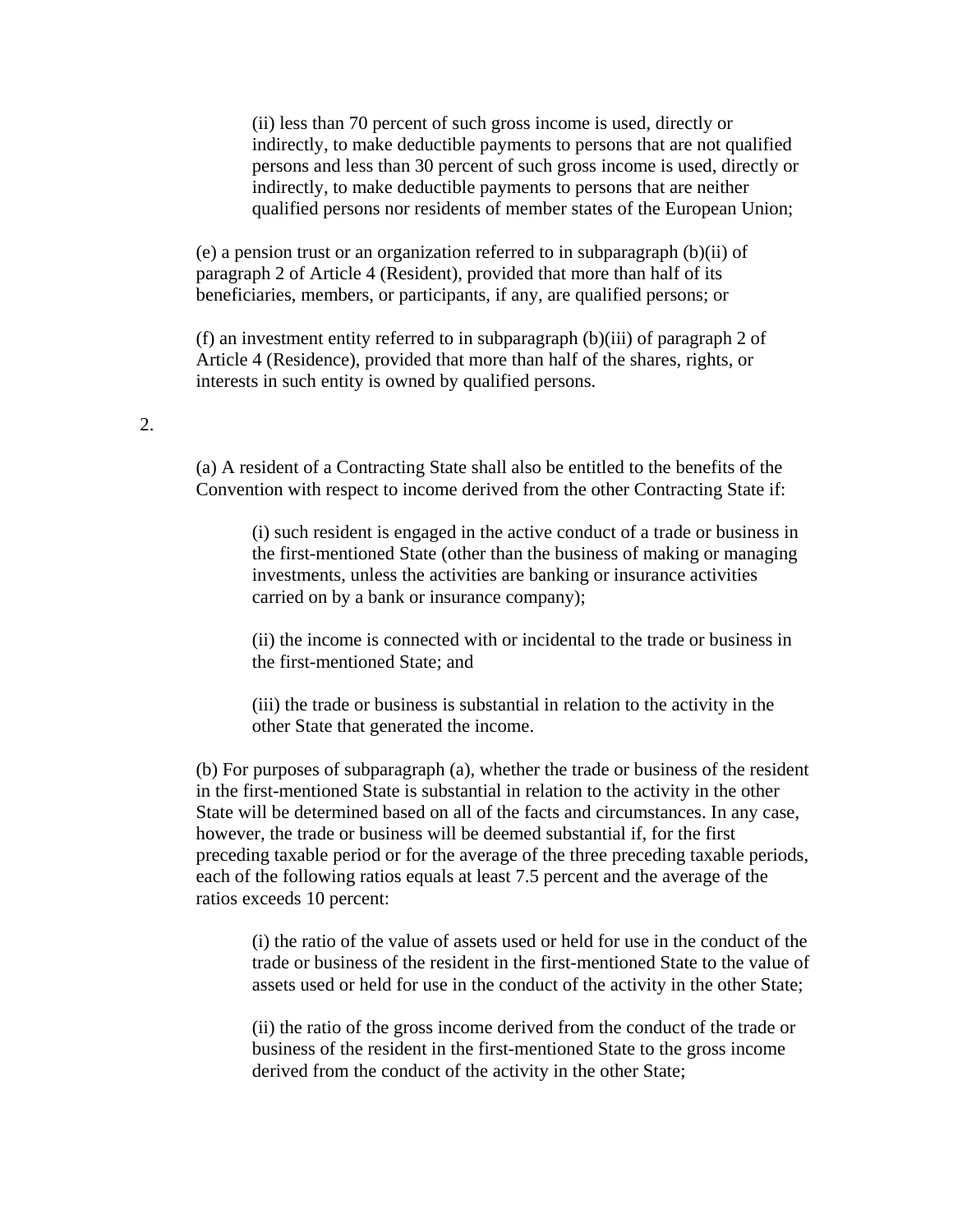(iii) the ratio of the payroll expense of the trade or business of the resident in the first-mentioned State for services performed in that State to the payroll expense of the activity in the other State for services performed in that other State.

In determining the above ratios, assets, income, and payroll expense shall be taken into account only to the extent of the resident's direct or indirect ownership interest in the activity in the other State. If neither the resident nor any of its associated enterprises has an ownership interest in the activity in the other State, the resident's trade or business in the first-mentioned State shall be considered substantial in relation to such activity.

3. A resident of a Contracting State shall also be entitled to the benefits of this Convention if that resident functions as a headquarter company for a multinational corporate group.

4. A company resident in a Contracting State shall also be entitled to the benefits of the Convention in respect of income referred to in Articles 10 (Dividends), 11 (Interest), or 12 (Royalties) if:

(a) more than 30 percent of the aggregate vote and value of all of its shares is owned, directly or indirectly, by qualified persons resident in that State;

(b) more than 70 percent of all such shares is owned, directly or indirectly, by any combination of one or more qualified persons and persons that are residents of member states of the European Union; and

(c) such company meets the base reduction test described in subparagraphs (d)(i) and (ii) of paragraph 1.

5. Notwithstanding the provisions of paragraphs 1 through 4, where an enterprise of a Contracting State that is exempt from tax in that State on the profits of its permanent establishments which are not situated in that State derives income from the other Contracting State, and that income is attributable to a permanent establishment which that enterprise has in a third jurisdiction, the tax benefits that would otherwise apply under the other provisions of the Convention will not apply to any item of income on which the combined tax in the first-mentioned State and in the third jurisdiction is less than 60 percent of the tax that would be imposed in the first- mentioned State if the income were earned in that State by the enterprise and were not attributable to the permanent establishment in the third jurisdiction. Any dividends, interest, or royalties to which the provisions of this paragraph apply shall be subject to tax in the other State at a rate not exceeding 15 percent of the gross amount thereof. Any other income to which the provisions of this paragraph apply shall be subject to tax under the provisions of the domestic law of the other Contracting State, notwithstanding any other provision of the Convention. The provisions of this paragraph shall not apply if: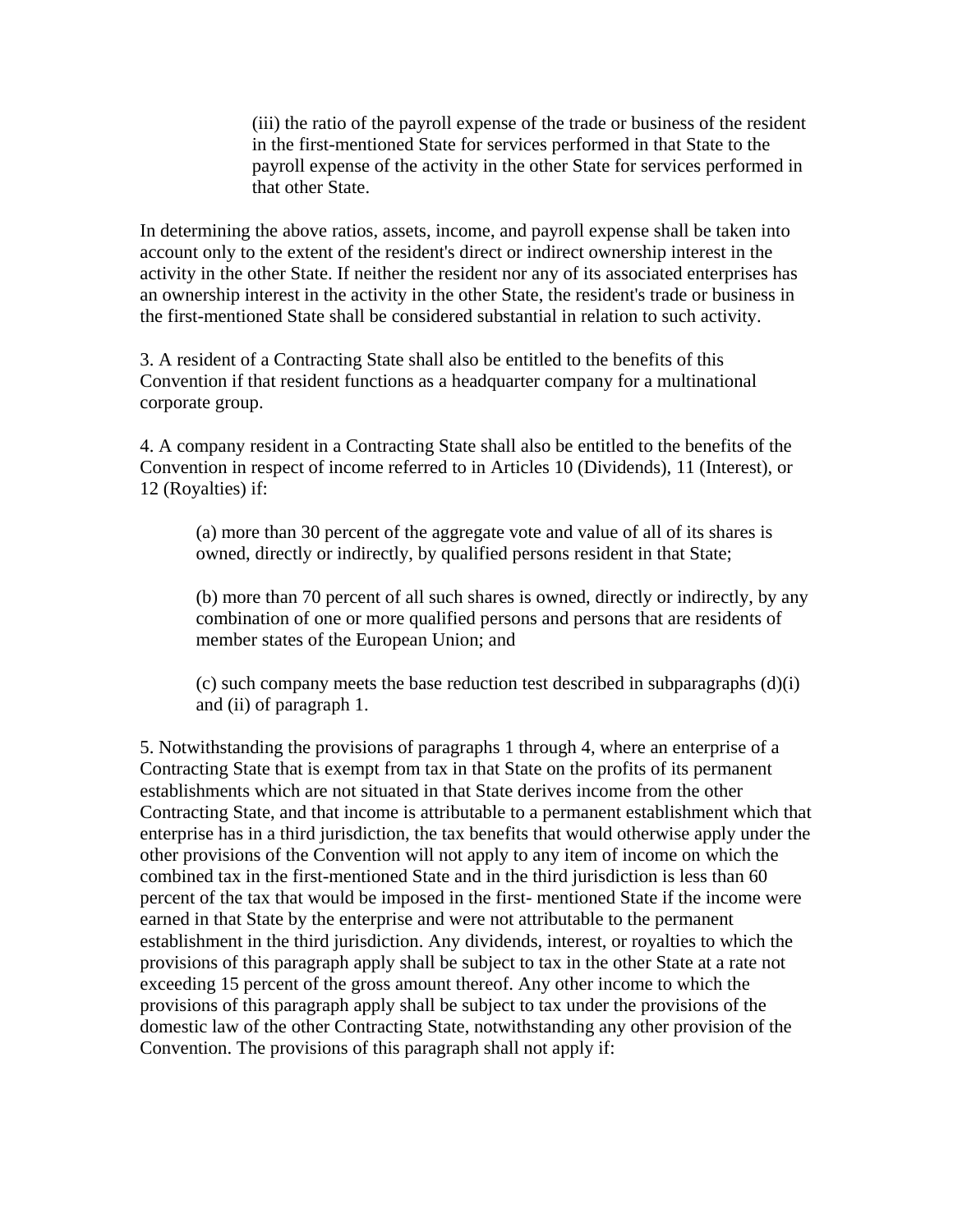(a) the income derived from the other Contracting State is in connection with or incidental to the active conduct of a trade or business carried on by the permanent establishment in the third jurisdiction (other than the business of making or managing investments unless these activities are banking or insurance activities carried on by a bank or insurance company); or

(b) when France is the first-mentioned State, France taxes the profits of such permanent establishment according to the provisions of its domestic law referred to in subparagraph (e) (iii) of paragraph 2 of Article 24 (Relief from Double Taxation) or the United States taxes such profits according to the provisions of subpart F of part II of subchapter N of chapter 1 of subtitle A of the Internal Revenue Code, as it may be amended from time to time without changing the general principle thereof.

6. The following definitions shall apply for purposes of this Article:

(a) The reference in subparagraphs  $(c)(ii)$  and  $(c)(iii)$  of paragraph 1 to shares that are owned "directly or indirectly" shall mean that all companies in the chain of ownership must be residents of a Contracting State or of a member state of the European Union, as defined in subparagraph (d) of paragraph 6.

(b) The term "gross income," as used in subparagraph (d) of paragraph 1, means gross income for the first taxable period preceding the current taxable period, provided that the amount of gross income for the first taxable period preceding the current taxable period shall be deemed to be no less than the average of the annual amounts of gross income for the four taxable periods preceding the current taxable period.

(c) The term "deductible payments" as used in subparagraph (d) of paragraph 1 includes payments for interest or royalties, but does not include payments at arm's length for the purchase or use of or the right to use tangible property in the ordinary course of business or remuneration at arm's length for services performed in the Contracting State in which the person making such payments is a resident. Types of payments may be added to, or eliminated from, the exceptions mentioned in the preceding definition of "deductible payments" by mutual agreement of the competent authorities.

(d) The term "resident of a member state of the European Union," as used in paragraph 1, means a person that would be entitled to the benefits of a comprehensive income tax convention in force between any member state of the European Union and the Contracting State from which the benefits of this Convention are claimed, provided that if such convention does not contain a comprehensive Limitation on Benefits article (including provisions similar to those of subparagraphs (c) and (d) of paragraph 1 and paragraph 2 of this Article), the person would be entitled to the benefits of this Convention under the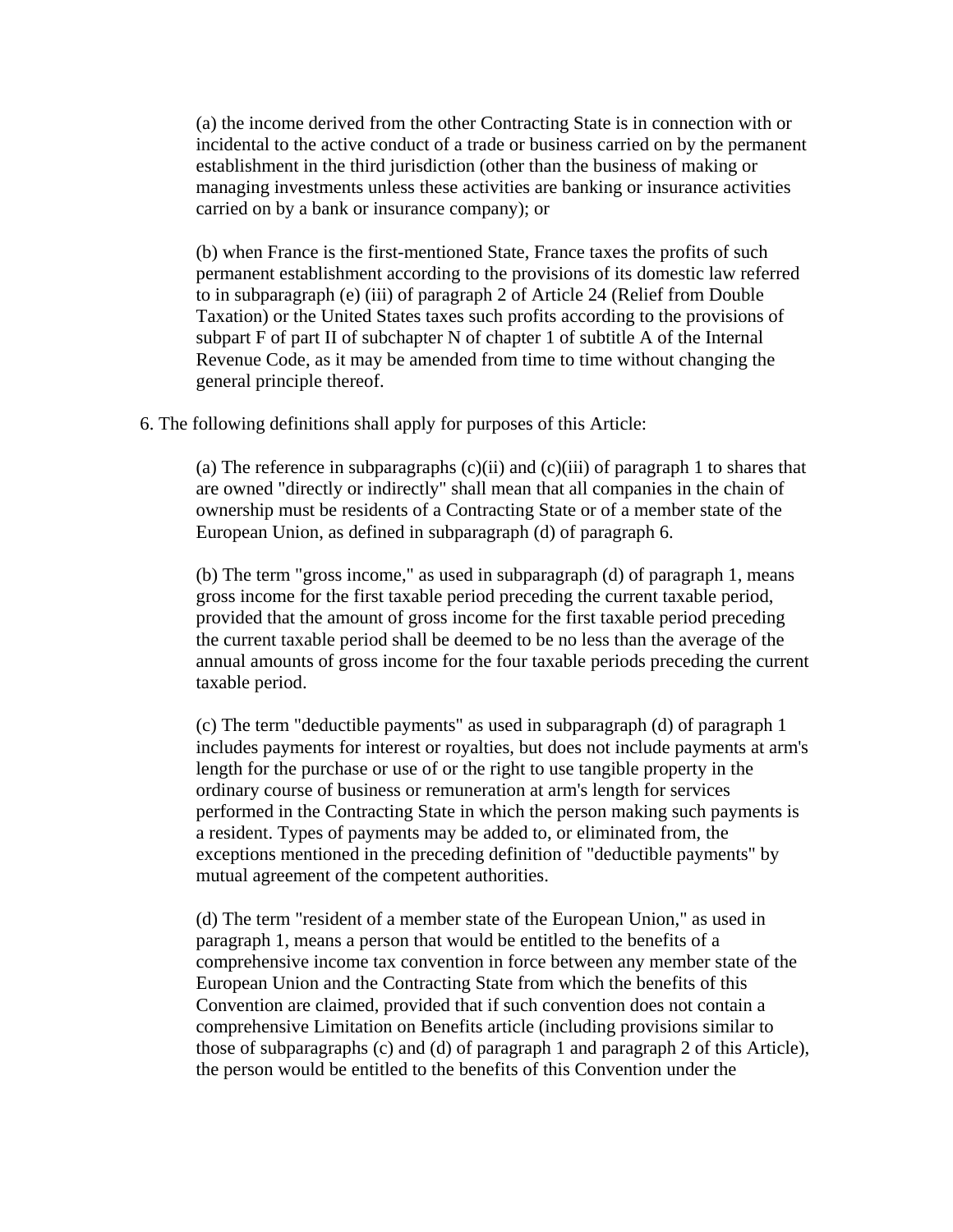principles of paragraph 1 if such person were a resident of one of the Contracting States under Article 4 (Resident) of this Convention.

**(**e) The term "recognized securities exchange" as used in paragraph 1 means:

(i) the NASDAQ System owned by the National Association of Securities Dealers, Inc. and any stock exchange registered with the U.S. Securities and Exchange Commission as a national securities exchange for purposes of the U.S. Securities Exchange Act of 1934;

(ii) the French stock exchanges controlled by the "Commission des operations de bourse," and the stock exchanges of Amsterdam, Brussels, Frankfurt, Hamburg, London, Madrid, Milan, Sydney, Tokyo, and Toronto;

(iii) any other stock exchanges agreed upon by the competent authorities of both Contracting States.

(f) The term "qualified person" as used in paragraphs 1 and 4 means any person that is entitled to the benefits of the Convention under paragraph 1 or who is a citizen of the United States;

(g) the term "engaged in the active conduct of a trade or business" as used in paragraph 2 applies to a person that is directly so engaged or is a partner in a partnership that is so engaged, or is so engaged through one or more associated enterprises (wherever resident);

(h) the term "headquarter company" as used in paragraph 3 means a person fulfilling the following conditions:

(i) it provides in the Contracting State of which it is a resident a substantial portion of the overall supervision and administration of a multinational corporate group, which may include, but cannot be principally, group financing;

(ii) the corporate group consists of companies that are resident in, and engaged in an active business in, at least five countries, and the business activities carried on in each of the five countries (or five groupings of countries) generate at least 10 percent of the gross income of the group;

(iii) the business activities carried on in any one country other than the Contracting State of which the headquarter company is a resident generate less than 50 percent of the gross income of the group**;** 

(iv) no more than 25 percent of its gross income is derived from the other State;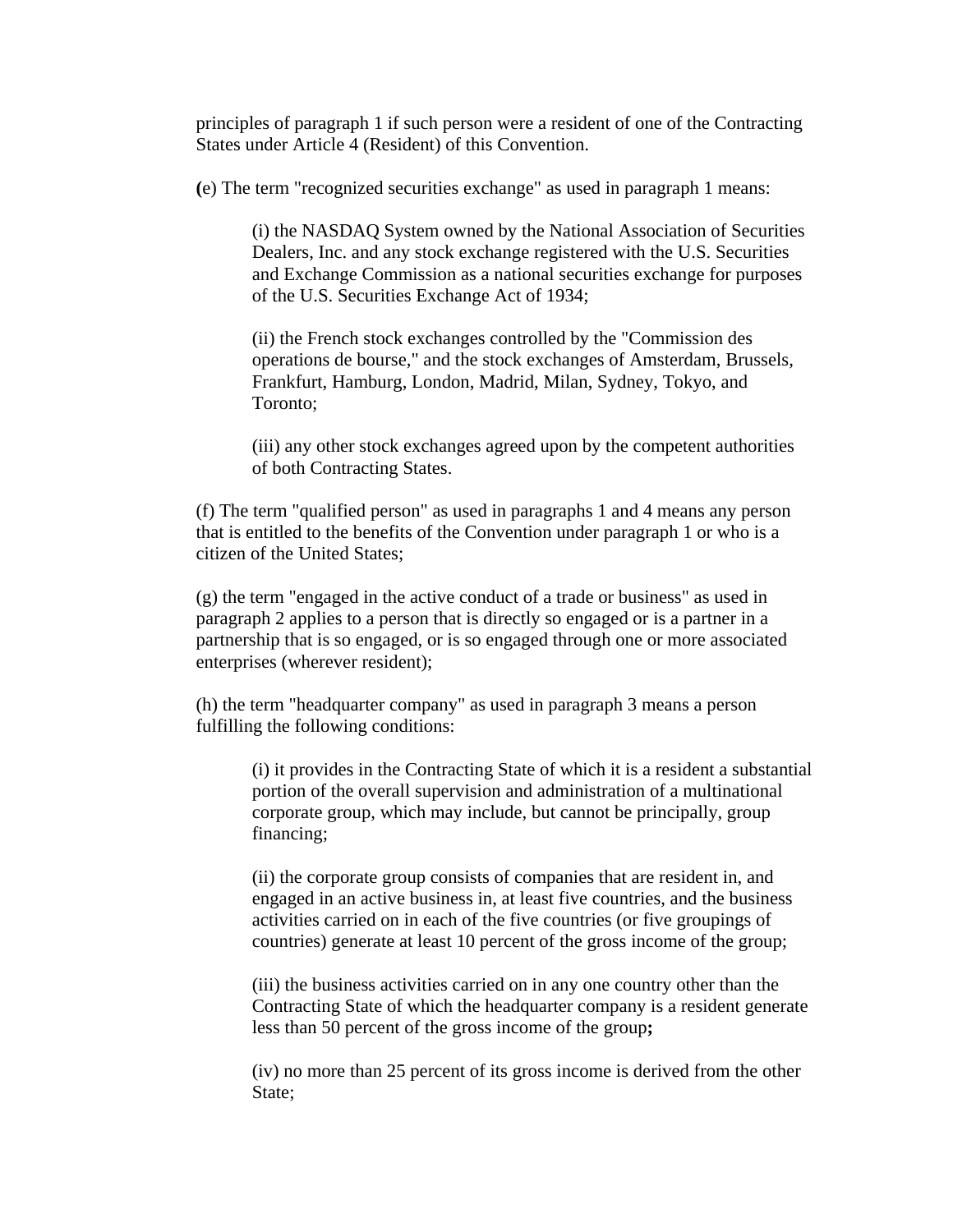(v) it has, and exercises, independent discretionary authority to carry out the functions referred to in subparagraph (i);

(vi) it is subject to the same income taxation rules in the Contracting State of which it is a resident as persons described in paragraph 2; and

(vii) the income derived in the other Contracting State either is derived in connection with, or is incidental to, the active business referred to in subparagraph (ii).

If the gross income requirements of subparagraph (ii), (iii), or (iv) of this paragraph are not fulfilled, they will be deemed to be fulfilled if the required ratios are met when calculated on the basis of the average gross income of the headquarters company and the average gross income of the group for the preceding four taxable periods.

7. A resident of a Contracting State that is not entitled to the benefits of the Convention under the provisions of the preceding paragraphs of this Article shall, nevertheless, be granted the benefits of the Convention if the competent authority of the other Contracting State determines, upon such person's request,

(a) that the establishment, acquisition, or maintenance of such person and the conduct of its operations did not have as one of its principal purposes the obtaining of benefits under the Convention, or

(b) that it would not be appropriate, having regard to the purpose of this Article, to deny the benefits of the Convention to such person.

The competent authority of the other Contracting State shall consult with the competent authority of the first-mentioned State before denying the benefits of the Convention under this paragraph.

8. The competent authorities of the Contracting States may consult together with a view to developing a commonly agreed application of the provisions of this Article.

### **Article 31 Diplomatic and Consular Officers**

1. Nothing in this Convention shall affect the fiscal privileges of diplomatic agents or consular officers under the general rules of international law or under the provisions of special agreements.

2. Notwithstanding the provisions of Article 4 (Resident), an individual who is a member of a diplomatic mission, consular post, or permanent mission of a Contracting State that is situated in the other Contracting State or in a third State shall be deemed for the purposes of the Convention to be a resident of the sending State if he is liable therein to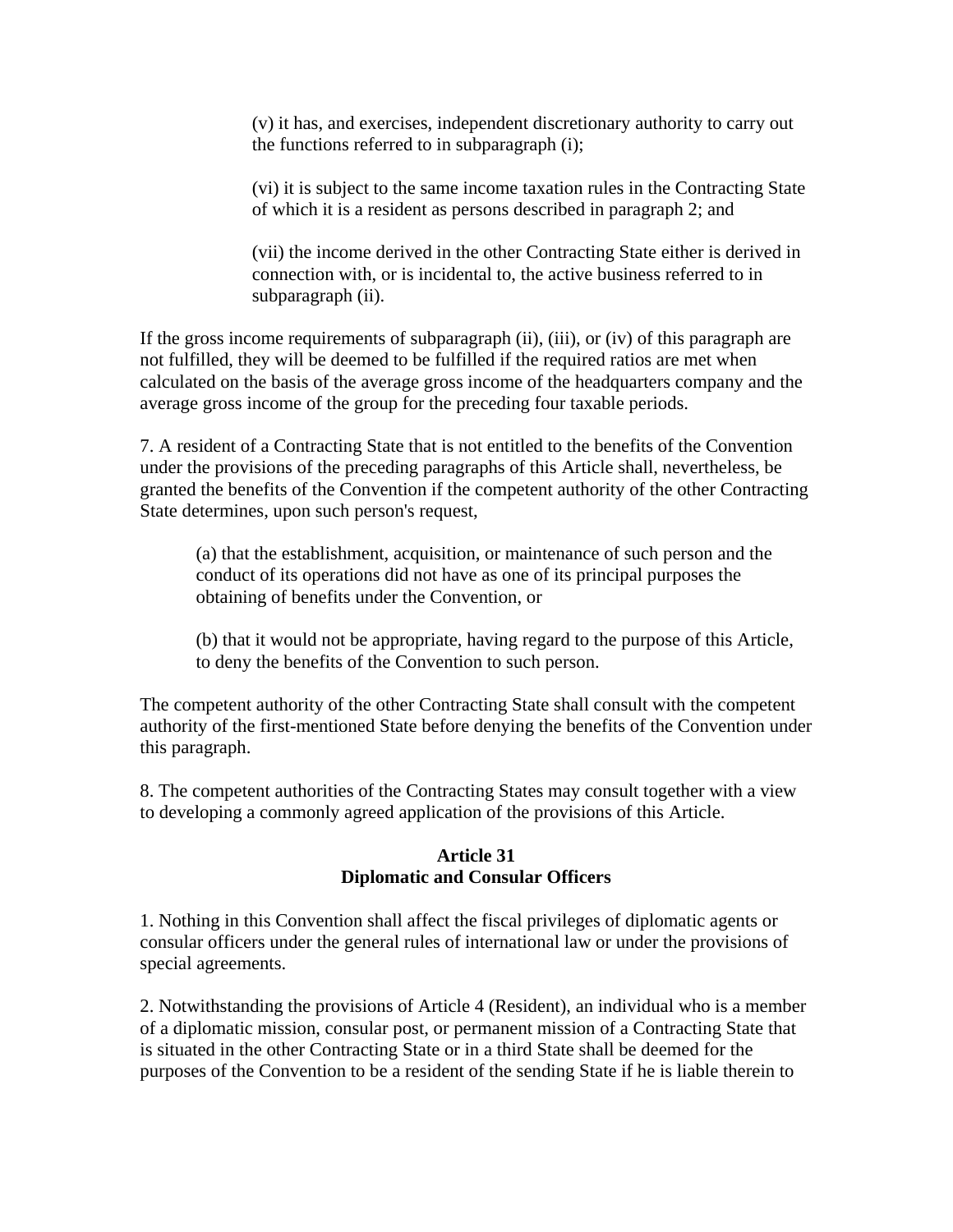the same obligations in relation to tax on his total income or capital as are residents of that State.

3. The Convention shall not apply to international organizations, to organs or officials thereof, or to persons who are members of a diplomatic mission, consular post, or permanent mission of a third State, who are present in a contracting State and are not liable in either Contracting State to the same obligations in respect of taxes on income or on capital as are residents of that State.

### **Article 32 Provisions for Implementation**

1. Notwithstanding the provisions of subparagraph 4(i) of Article 10 (Dividends) and of paragraph 8 of Article 30 (Limitation on Benefits of the Convention), the competent authorities of the Contracting States may prescribe rules and procedures, jointly or separately, to determine the mode of application of the provisions of this Convention.

2. The requirements to which a resident of a Contracting State may be subjected in order to obtain in the other Contracting State the tax reductions, exemptions, or other advantages provided for by the Convention shall, unless otherwise settled, jointly or separately, by the competent authorities, include the presentation of a form providing the nature and the amount or value of the income or capital concerned, the residence of the taxpayer, and other relevant information. If so agreed by the competent authorities, the form shall include such certification by the tax administration of the first-mentioned State as may be prescribed by them.

### **Article 33 Entry Into Force**

1. The Contracting States shall notify each other when their respective constitutional and statutory requirements for the entry into force of this Convention have been satisfied. The Convention shall enter into force on the date of receipt of the later of such notifications.

2. The provisions of the Convention shall have effect:

(a) in respect of taxes withheld at source on dividends, interest, and royalties and the U.S. excise tax on insurance premiums paid to foreign insurers, for amounts paid or credited on or after the first day of the second month next following the date on which the Convention enters into force;

(b) in respect of other taxes on income, for taxable periods beginning on or after the first day of January of the year following the year in which the Convention enters into force; and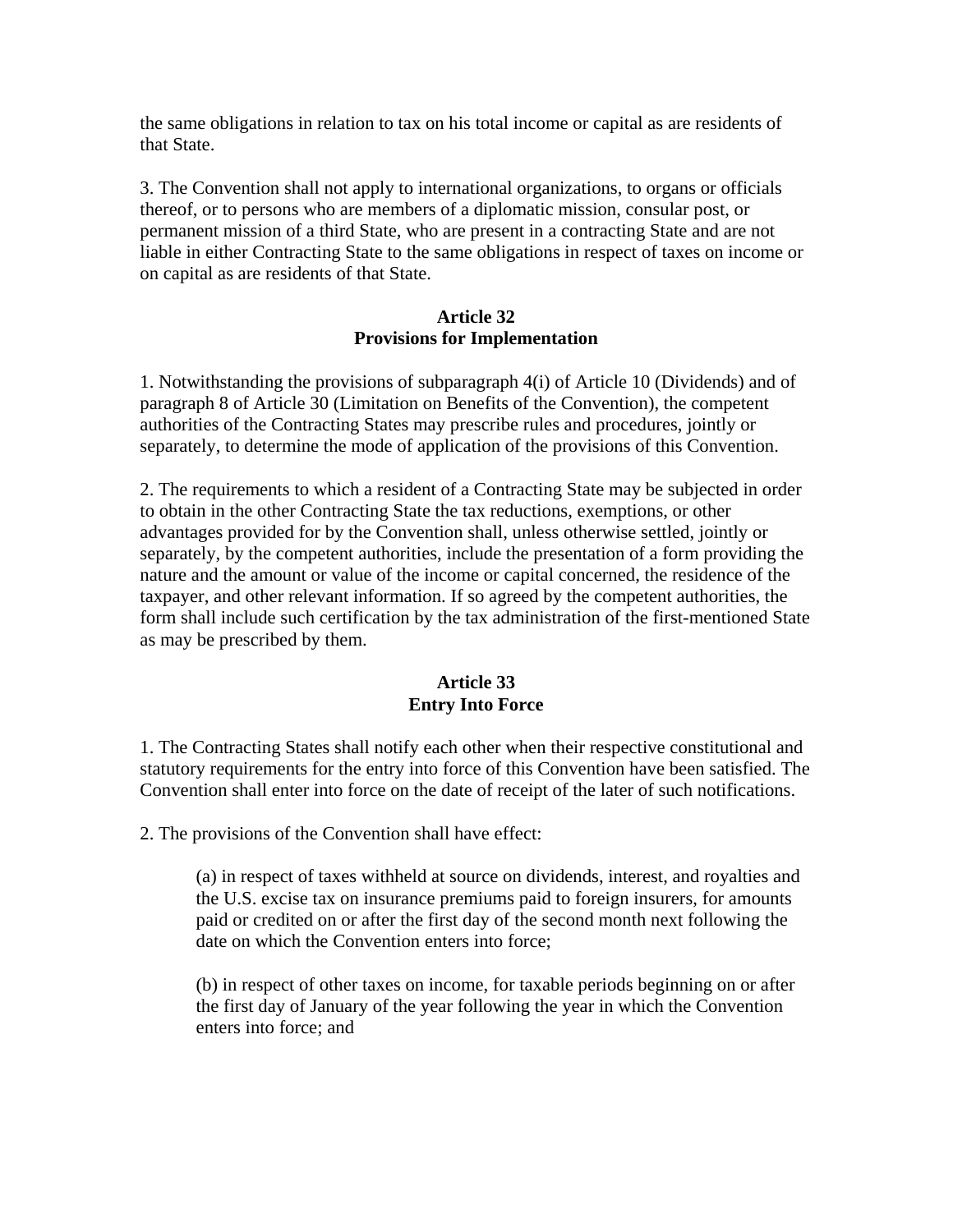(c) in respect of taxes not mentioned in subparagraph (a) or (b), for taxes on taxable events occurring on or after the first day of January of the year following the year in which the convention enters into force.

3. Notwithstanding the provisions of paragraph 2,

(a) the provisions of subparagraph (e) of paragraph 4 of Article 10 (Dividends) and of Article 12 (Royalties) shall have effect for dividends and royalties paid or credited on or after the first day of January 1991;

**(**b) The provisions of Article 26 shall apply in respect of cases presented to the competent authorities on or after the date of entry into force of the Convention.

4. The Convention Between the United States of America and the French Republic with Respect to Taxes on Income and Property, Signed on July 28, 1967 and Amended by Protocols of October 12, 1970, November 24, 1978, January 17, 1984 and June 16, 1988 and the exchanges of letters attached thereto shall cease to have effect from the date on which the provisions of this Convention become effective in accordance with the provisions of this Article.

## **Article 34 Termination**

This Convention shall remain in force indefinitely. However, either Contracting State may terminate the Convention by giving notice of termination through diplomatic channels at least six months before the end of any calendar year after the expiration of a period of five years from the date on which the Convention enters into force. In such event, the Convention shall cease to have effect:

(a) in respect of taxes withheld at source on dividends, interest, and royalties and the U.S. excise tax on insurance premiums paid to foreign insurers, for amounts paid or credited on or after the first day of January next following the expiration of the six-month period;

(b) in respect of other taxes on income, for taxable periods beginning on or after the first day of January next following the expiration of the six-month period; and

(c) in respect of taxes not described in subparagraph (a) or (b), for taxes on taxable events occurring on or after the first day of January of the year following the expiration of the six-month period.

Done at Paris, this 31st day of August, 1994, in duplicate, in the English and French languages, both texts being equally authentic**.** 

# **FOR THE GOVERNMENT OF THE UNITED STATES OF AMERICA:**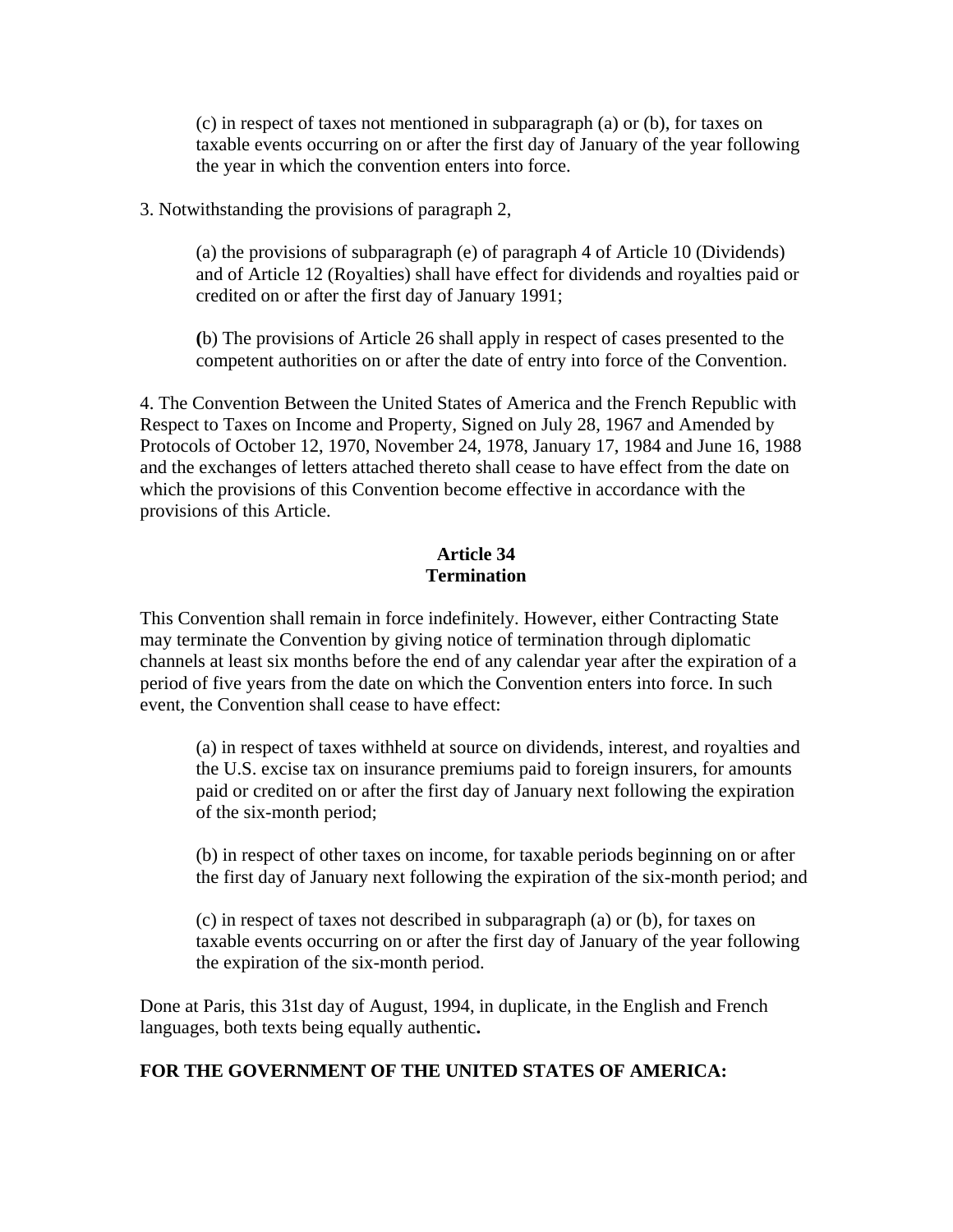Pamela Harriman

## **FOR THE GOVERNMENT OF THE FRENCH REPUBLIC:**

**A**RTICLE VII of the December 8, 2004 Protocol not integrated in the above-mentioned Convention:

**1**. The Contracting States shall notify each other when their respective constitutional and statutory requirements for the entry in force of this Protocol have been satisfied. The Protocol shall enter in force on the date of receipt of the later of such notifications.

2. Except as provided in paragraph 3, the provisions of this Protocol shall have effect:

 (a) in respect to taxes withheld at source, for any amount paid or credit on or after the first day of the second month next following the date on which the Protocol enters into force; and

 (b) in respect of other taxes, for taxable periods beginning on or after the first day of January next following the date on which the Protocol enters into force.

3. The provisions of Article I, paragraph 2, of this Protocol, except to the extent such paragraph treats a "fonds commun de placement" as a partnership for purposes of United States tax benefits under this Convention, shall have effect:

 (a) in respect of taxes withheld at source, for any amount paid or credited on or after February 1, 1996; and

(b) in respect of other taxes, for taxable periods beginning on or after January 1, 1996.

*Exchange of Notes (1994)* 

### *I. U.S. Note*

## *DEPARTMENT OF STATE WASHINGTON*

*Excellency:* 

*I have the honor to refer to the Income Tax Convention between the United States and France, signed today.*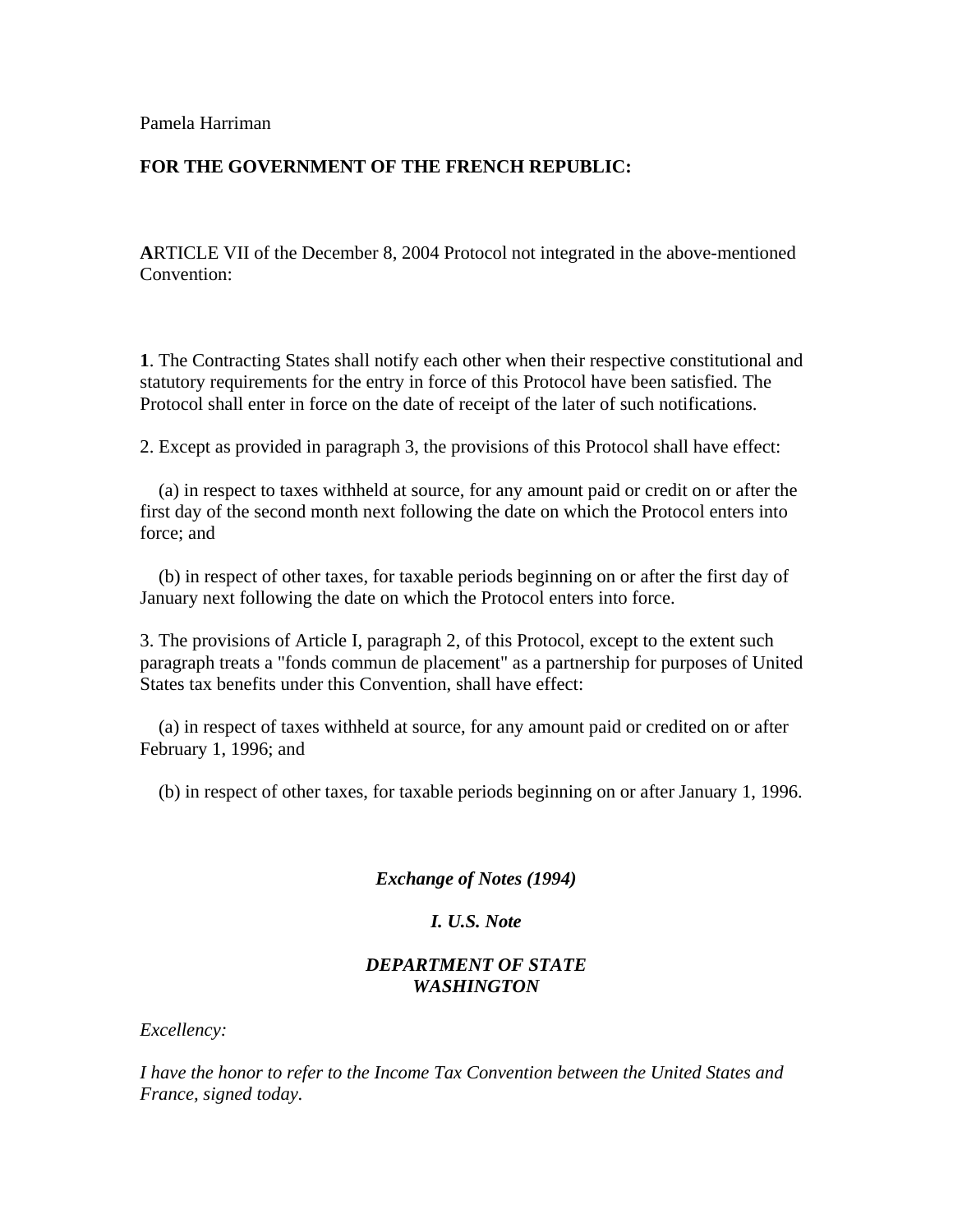*During the course of discussions leading to the development of the Convention, the United States and French delegations agreed that nothing in paragraph 5 of Article 11 (Interest) shall be understood to prevent or limit the application by a Contracting State of its internal law, or of its income tax treaty with a third State, with respect to interest paid*  by a permanent establishment located in that Contracting State. The provisions of *internal law referred to in the preceding sentence are, in the case of the United States, those provisions of the Internal Revenue Code that impose a tax on interest described in section 884(f)(1)(A) of such Code, and in the case of France articles 119 bis and 125 A of the code general des impots.* 

*The United States and French delegations further agreed that the term "business property," as used in paragraph 3 of Article 13 (Capital Gains) and paragraph 3 of Article 23 (Capital), has a narrower meaning in some cases than does the term "assets," as used in paragraph 2 of Article 13 and paragraph 1 of Article 23, notwithstanding that the single French term "actif" is used throughout.* 

*If this is in accord with your understanding, I would appreciate a confirmation from you to this effect. If so, this understanding and your reply agreeing to its terms shall constitute an integral part of the Convention.* 

*Accept, Excellency the renewed assurances of my highest consideration.* 

*Pamela Harrimanv* 

*Embassy of the United States of America Paris, 31st August 1994* 

### *II. French Note*

*Excellency:* 

*I have the honor to acknowledge receipt of your Note of today's date which reads as follows:* 

*"In connection with the Income Tax Convention between France and the United States, signed today, I should like, on behalf of my Government, to propose to you a common position with respect to the two following points.* 

*With respect to the provisions of subparagraph 2 (b)(iv) of Article 4 (Resident), to the extent that the members of a "societe de personnes," a "groupement d'interet economique" (economic interest group) or a "groupement europeen d'interet economique" (European economic interest group) that is constituted in France and has its place of effective management in France and that is not subject to company tax therein are residents of a third State, the U.S. income tax liability in the case of such "societe de personnes" or group shall be determined under the U.S. Income Tax Convention, if any, with that third State, it being understood that such "societe de*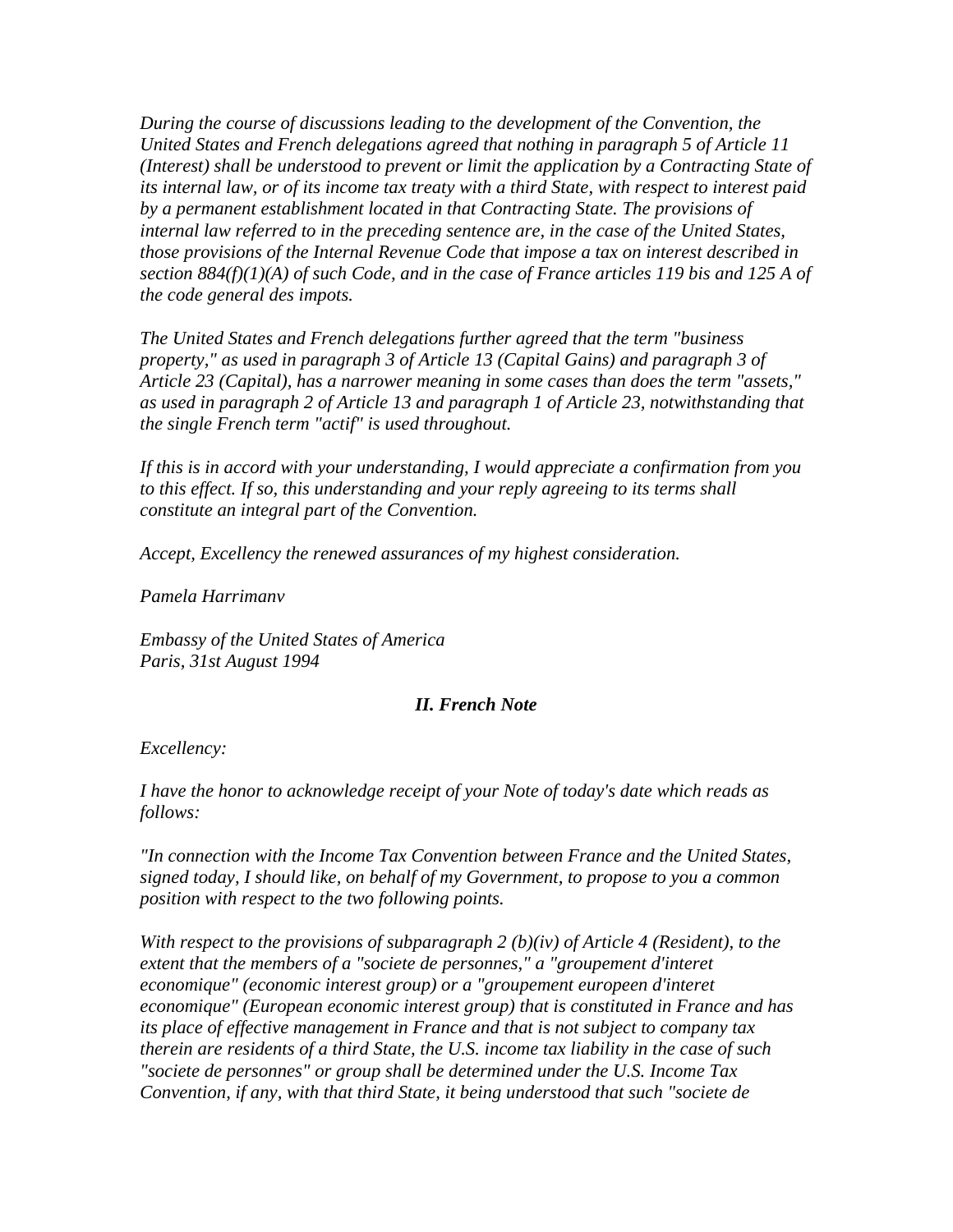*personnes" or group shall be treated as a partnership for the purposes of U.S. tax benefits under that convention.* 

*With respect to the application of Article 8 (Shipping and Air Transport), notwithstanding Article 2, under which the Convention applies only to taxes imposed by the national governments, France agrees that enterprises of the United States that operate ships or aircraft in international traffic shall be automatically relieved from the "taxe professionnelle" in France in respect of such operations, provided that enterprises of France that operate ships or aircraft in international traffic are not subject to state income taxes in the United States in respect of such operations.* 

*If this is in accord with your understanding, I would appreciate a confirmation from you to this effect. If so, this understanding and your reply agreeing to its terms shall constitute an integral part of the Convention."* 

*I have the honor to confirm the agreement of my Government on the preceding points.* 

*Accept, Excellency, the renewed assurances of my highest consideration.* 

*Pamela Harriman Embassy of the United States of America, Paris, 31st August 1994* 

*Exchange of Notes (1994)* 

*I. U.S. Note* 

*December 19, 1994* 

*Excellency:* 

*I have the honor to refer to the Convention Between the Government of the United States of America and the Government of the French Republic for the Avoidance of Double Taxation and the Prevention of Fiscal Evasion with Respect to Taxes on Income and Capital, signed at Paris on August 31, 1994.* 

*By order of my Government, I have the honor to propose that the words "under paragraph 3(a) of Article 13 (Capital Gains)," be inserted into paragraph 3(a) of Article 29 of the Convention after the words "under paragraph 2 of Article 9 (Associated Enterprises),".* 

*I should be grateful if you would inform me whether this proposal is acceptable to your Government. If so, I propose that this provision be accepted as part of the Income Tax Convention of August 31, 1994 and thus will enter into force on the same date as the latter.*